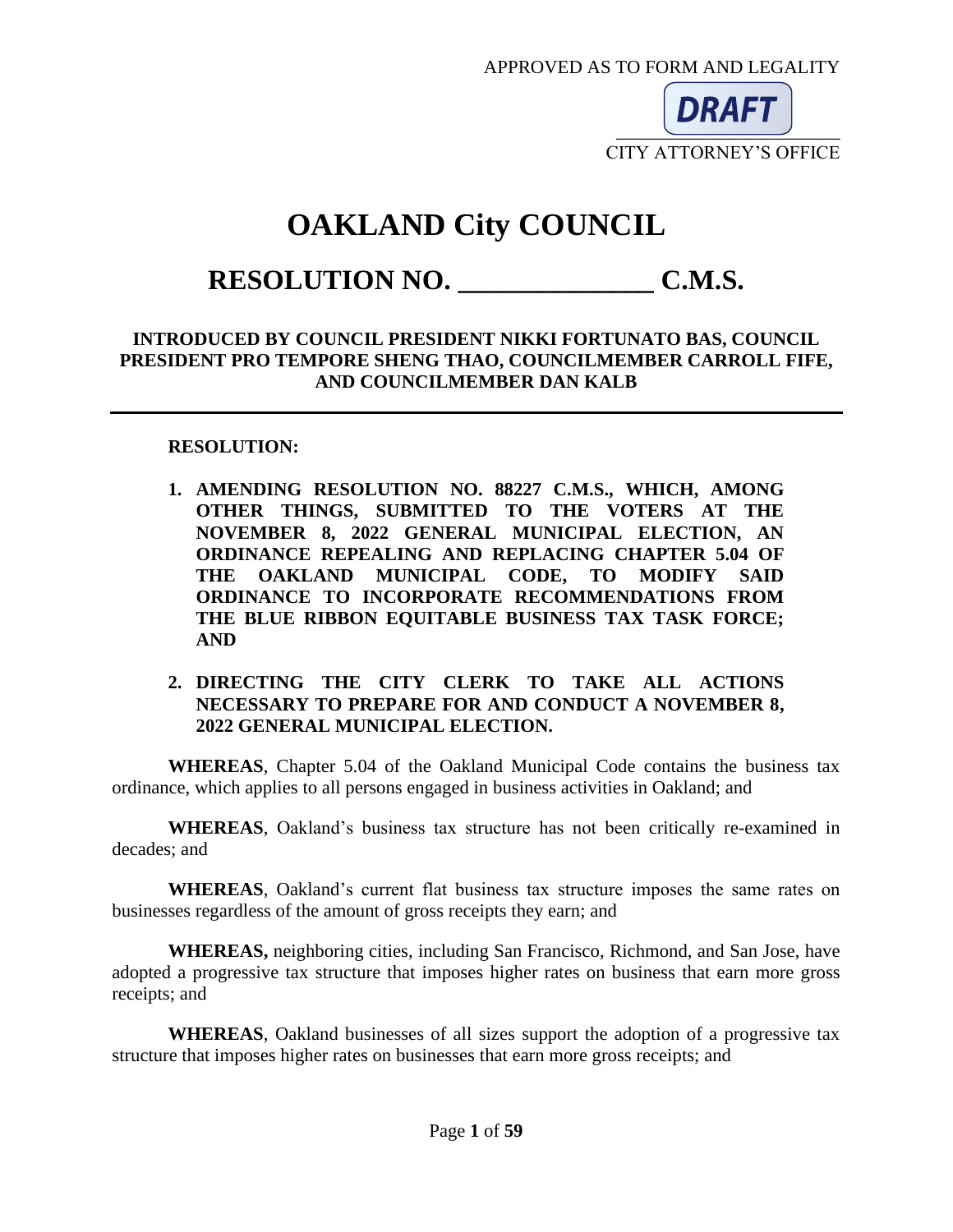**WHEREAS**, Small, local and underserved businesses in Oakland have suffered the impacts of COVID with the greatest job losses and financial impacts; and

**WHEREAS**, Oakland businesses with over 25 employees represent 65% of Oakland's workforce, with those over 50 employees representing 52% of our workforce; and

**WHEREAS**, Oakland's business ecosystem is reliant on businesses of all sizes to ensure a strong foundation and sustainable future for our City's economy; and

**WHEREAS**, as Oakland's economy emerges from the global pandemic, it is imperative that a progressive tax system generate revenue for services important to Oaklanders, and not result in significant job loss; and

**WHEREAS**, on July 14, 2020, the City Council unanimously adopted Resolution No. 88227 C.M.S. to place an equitable business tax ballot measure on the November 8, 2022 ballot and to create an Equitable Business Tax Task Force to study the issues and make recommendations to Council; and

**WHEREAS**, on January 12, 2021, the City Council unanimously adopted Resolution No. 88478 C.M.S. amending Resolution No. 88227 to create an eleven-member Blue Ribbon Equitable Business Tax Task Force to review, analyze, and make recommendations regarding the proposed progressive, modern and equitable business tax ordinance approved by the City Council on July 14, 2020; and

**WHEREAS**, on January 18, 2022 the City Council received an informational report from the Blue Ribbon Equitable Business Tax Task Force containing Analyses and Policy Recommendations for the proposed new rates and the economic impacts of the recommended business tax rates as requested by the City Council pursuant to the Resolution 88478 C.M.S.; and

**WHEREAS**, the revenues received from the proposed business tax ordinance may be expended for any governmental purpose; and

**WHEREAS**, in accordance with CEQA Guidelines Section 15061, subd. (b)(3), the City finds that there is no possibility that the activity authorized by this Ordinance may have a significant effect on the environment; and now therefore be it

**RESOLVED:** That the Oakland City Council finds and determines the forgoing recitals are true and correct and adopts and incorporates them into this Resolution; and be it

**FURTHER RESOLVED:** That the Oakland City Council submits to the qualified voters of the City, at the November 8, 2022 election, an Ordinance that reads as follows:

#### **THE CITY COUNCIL AND PEOPLE OF CITY OF OAKLAND DO ORDAIN AS FOLLOWS:**

**PART 1. General**

**SECTION 1. Findings**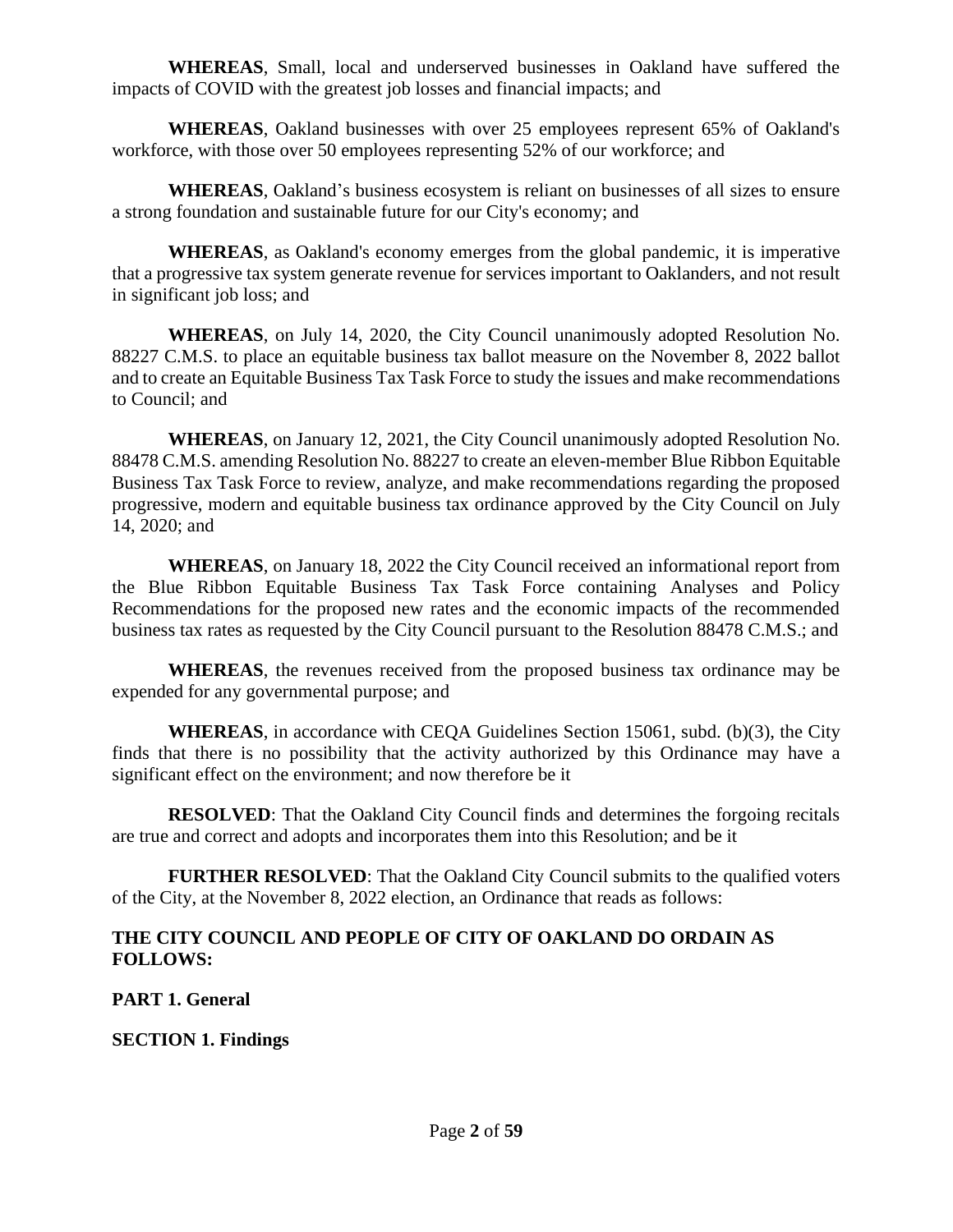This Ordinance is exempt from the California Environmental Quality Act, Public Resources Code Section 21000 *et seq.* ("CEQA"), since in accordance with CEQA Guidelines Section 15061, subd. (b)(3), it can be seen with certainty that there is no possibility that the activity authorized herein may have significant effect on the environment.

# **SECTION 2. Use of Proceeds**

The tax proceeds raised by the general tax created by this Ordinance may be used for any governmental purpose.

# **SECTION 3. Conflicting Measures**

This measure is intended to be comprehensive. It is the intent of the people of City of Oakland that in the event this measure and one or more measures relating to business taxes appear on the same ballot, the provisions of the other measure or measures shall be deemed to be in conflict with this measure. In the event that this measure receives a greater number of affirmative votes, the provisions of this measure shall prevail in their entirety, and all provisions of the other measure or measures shall be null and void. If this measure is approved by a majority of the voters but does not receive a greater number of affirmative votes than any other measure appearing on the same ballot regarding the business tax, this measure shall take effect to the extent not in conflict with said other measure or measures.

## **SECTION 4. Liberal Construction**

This measure shall be liberally construed to effectuate its purposes.

# **SECTION 5. Municipal Affair**

The People of City of Oakland declare that the taxation provided for this ordinance constitutes a municipal affair.

## **SECTION 6. Not a Sales and Use Tax**

The tax imposed by this ordinance is a general tax on the privilege of conducting business within City of Oakland. It is not a sales tax or use tax or other excise tax on the sale, consumption, or use of any products.

## **SECTION 7. Effective Date**

If this ordinance is approved by majority vote of the electors voting on the question at the November 8, 2022 Statewide General Election, it shall go into effect thirty (30) days after the vote is declared by the City Council pursuant to the relevant provisions of the California Elections Code.

## **SECTION 8. Savings Clause**

If any provision, sentence, clause, section, or part of this ordinance is found to be unconstitutional, illegal, or invalid by a court of competent jurisdiction, such unconstitutionality, illegality, or invalidity shall affect only such provision, sentence, clause, section, or part of this ordinance and shall not affect or impair any of the remaining provisions, sentences, clauses, sections, or parts of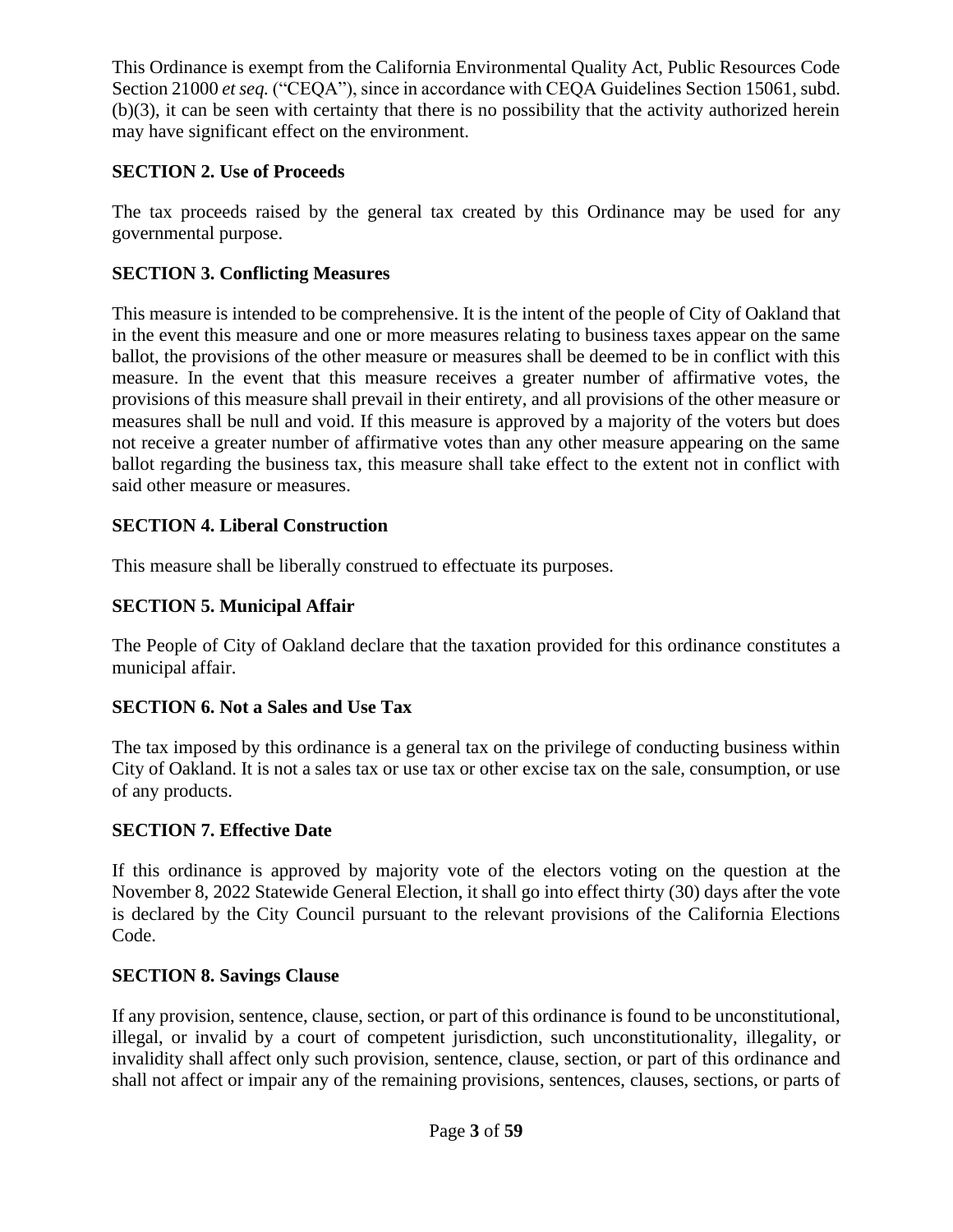this ordinance. It is declared that this ordinance would have been adopted had such unconstitutional, illegal, or invalid provision, sentence, clause, section, or part not been included.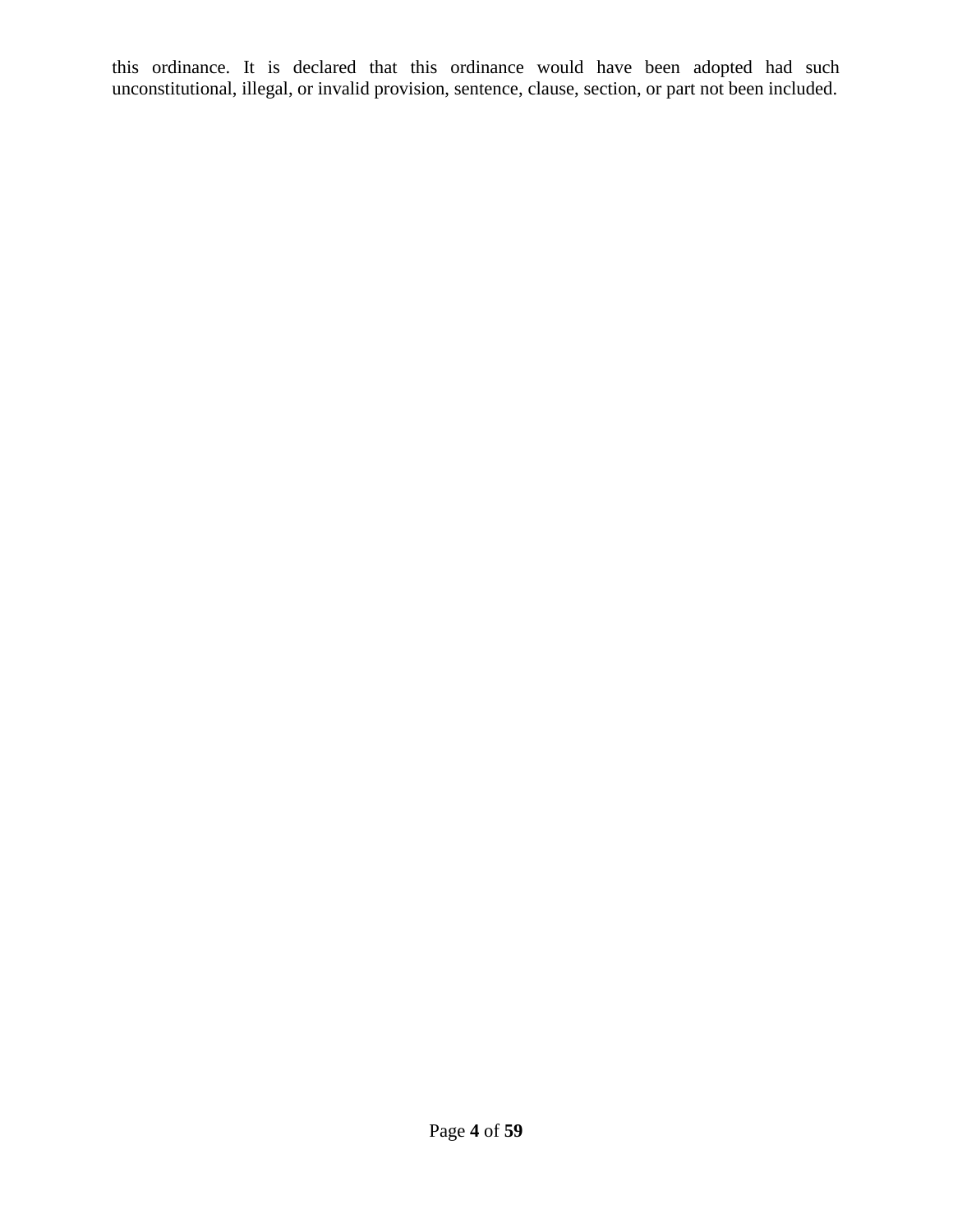#### **PART 2. Business Tax Code Amendments**

Chapter 5.04 of Title 5 of the Oakland Municipal Code, governing imposition of Oakland's business tax, is repealed and replaced as follows:

## **5.04.010 Title and Purpose**

- *Title*. This Ordinance shall be known as and may be cited as **the Business Tax Ordinance**.
- *Purpose*. In Oakland, nearly all businesses regardless of gross receipts, pay a flat tax rate, and very small businesses pay a flat amount. This disproportionately affects small businesses, which contribute a large proportion of Oakland's total business tax revenue. Other major jurisdictions in the Bay Area have implemented progressive gross receipts tax structures, in which businesses with more gross receipts are taxed at a higher rate than smaller businesses.

Oakland's business tax system is complicated and antiquated. By modernizing our tax system, the City can give needed tax relief to small businesses and generate increased revenue needed to protect vital City services that keep Oakland's neighborhoods clean, well maintained, and safe.

# **5.04.020 Business Tax.**

- A. *Imposition of Business Tax*. Pursuant to the terms of this Chapter, the City imposes, and every person engaging in business activities within the City shall pay, an annual business tax.
- B. *Business Certificate Requirements.* Every person conducting any business activity in the City shall pay the annual business tax and obtain an annual business tax certificate from the city. Except as otherwise specifically provide, the City shall collect business taxes and issue business tax certificates on a calendar year basis. The carrying on of any business without procuring a certificate shall constitute a violation of this code for every day that such business is carried on. A separate certificate must be obtained for each and every business activity at each and every branch establishment or separate place of business at which business activity takes places, subject to the requirements to obtain a "master certificate" as defined in 5.04.320.
- C. *Use of Funds*. The business tax is a tax imposed upon persons engaging in business within the City for the privilege of engaging in a business or occupation in the city. The business tax is imposed for general governmental purposes. Proceeds from the tax may be deposited in the city's general fund and may be expended for any purposes of the city.
- D. *Intent*. This chapter authorizes application of the business tax in the broadest manner consistent with the provisions of this municipal code and the requirements of the California Constitution, the United States Constitution, and any other applicable provision of federal or state law.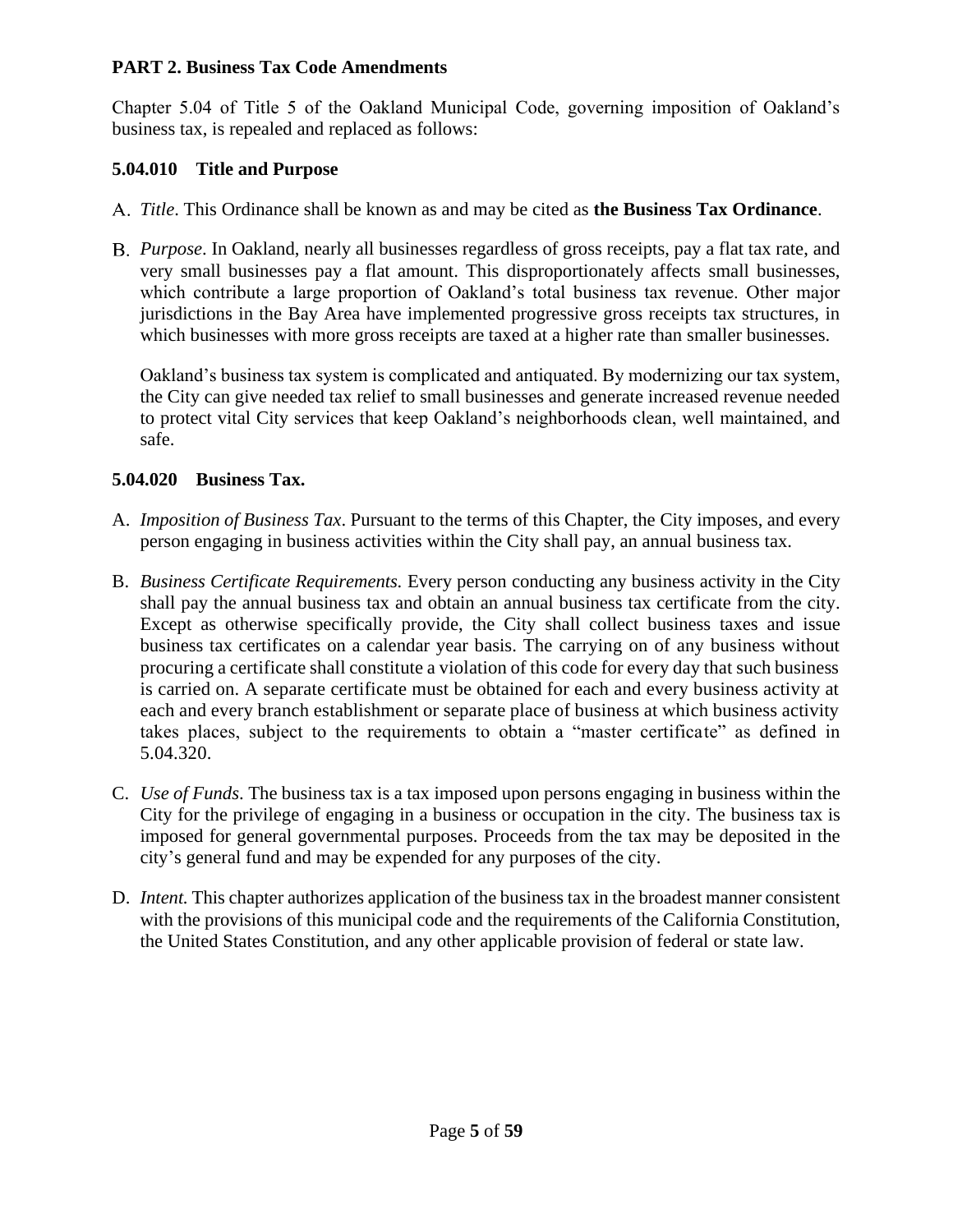#### **5.04.100 Definitions and Classifications.**

Unless a specific provision or context otherwise requires, the definitions and classifications set forth in Sections 5.04.110 and 5.04.120 shall govern and apply to this Chapter 5.04.

## **5.04.110 General Definitions.**

- A. "Business" means any activity, enterprise, profession, trade, or undertaking of any nature conducted or engaged in, with the object of gain, benefit or advantage, whether direct or indirect, to the taxpayer or to another or others. "Business" shall include any transaction which is or which, in effect results in a sale, but shall not include the services rendered by an employee to their employer.
- B. "Certificate" means a business tax certificate issued to a person pursuant to this chapter evidencing the payment of or declared intent to pay the business tax.
- C. "City" means City of Oakland, a California Charter City.
- D. "Engaging in business" means commencing, conducting, or continuing in business and also the exercise of corporate or franchise powers as well as liquidating a business when the liquidators hold themselves out to the public as conducting such business.
- E. "Firearms" means any device, designed to be used as a weapon, from which is expelled through a barrel a projectile by the force of any explosion, or other form of combustion. The term also includes any rocket, rocket- propelled projectile launcher, or similar device containing any explosive or incendiary material and not designed for emergency or distress signaling purposes.
- F. "Firearms ammunition" means any projectiles with their fuses, propelling charges, or primers fired from weapons, and any of the individual components of such projectiles, including, but not limited to, black powder and reloading primers.
- G. "Gross payroll" means and includes the total gross amount of all salaries, wages, commissions, bonuses, or other money payment of any kind that a person received from, or is entitled to receive from or be given credit for by, their employer for any work done or personal service rendered in any trade, occupation, or profession, including any kind of deductions before "take home" pay is received. "Gross payroll" does not mean or include amounts paid to traveling salespersons or other workers as allowance or reimbursement for traveling or other expenses incurred in the business of the employer, except to the extent of the excess of such amounts over such expenses actually incurred and accounted for by the employee to the employer.
- H. "Gross receipts," except as otherwise specifically provided, means the taxpayer's gross receipts of the preceding fiscal year or part thereof, and is defined as follows: the total amount actually received or receivable from all sales; the total amount or compensation actually received or receivable for the performance of any act or service, of whatever nature it may be, for which a charge is made or credit allowed, whether or not such act or service is done as a part of or in connection with the sale of materials, goods, wares or merchandise; discounts, rents, royalties, fees, commissions, dividends, and gains realized from trading in stocks or bonds, other emoluments, or other things of value however designated. Included in "gross receipts" shall be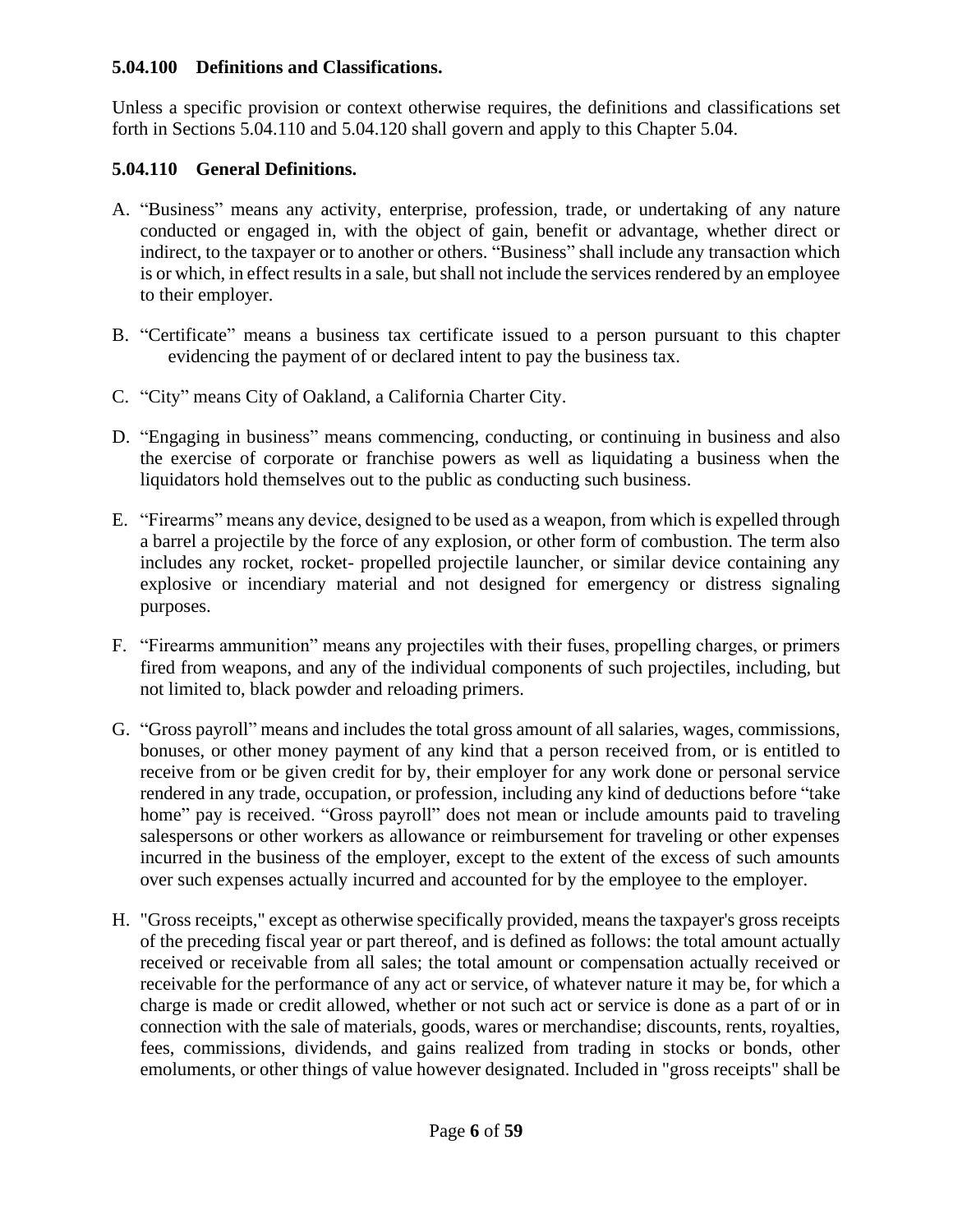all receipts, cash, credits, property of any kind or nature, or any other things of value, without any deduction therefrom on account of the cost of the property sold, the cost of materials used, labor or service costs, interest paid or payable, or losses or other expenses whatsoever, except that the following shall be excluded therefrom:

- 1. Cash discounts allowed and taken on sales;
- 2. Credit allowed on property accepted as part of the purchase price and which property may later be sold, at which time the sales price shall be included as gross receipts;
- 3. Any tax required by law to be included in or added to the purchase price and collected from the consumer or purchaser;
- 4. Such part of the sale price of any property returned by purchasers to the seller as refunded by the seller by way of cash or credit allowances or return of refundable deposits previously included in gross receipts;
- 5. Receipts from investments where the holder of the investment receives only interest and/or dividends, royalties, annuities and gains from the sale or exchange of stock or securities solely for a person's own account, not derived in the ordinary course of a business;
- 6. Receipts derived from the occasion sale of used, obsolete or surplus trade fixtures, machinery or other equipment used by the taxpayer in the regular course of the taxpayer's business;
- 7. Cash value of sales, trades or transactions between departments or units of the same business;
- 8. Receipts of community chest funds, foundations or corporations organized and operated for religious or charitable purposes, which are not conducted for profit and no part of the net earnings of which inures to the benefits of any private shareholder or individual;
- 9. Receipts of nonprofit educational institutions of collegiate grade, defined herein to mean institutions incorporated as colleges or seminaries under the laws of the State of California; receipts of nonprofit secondary schools which are duly accredited by the University of California, and receipts of nonprofit elementary schools in which instruction is given to students in the preprimary grades in the several branches or studies required to be taught in the public schools of the State of California;
- 10. Whenever there are included within the gross receipts amounts which reflect sales for which credit is extended and such amount proved uncollectible in a subsequent year, those amounts may be excluded from the gross receipts in the year they prove to be uncollectible; provided, however, if the whole or portion of such amounts excluded as uncollectible are subsequently collected, they shall be included in the amount of gross receipts for the period when they are recovered;
- 11. Transactions between a partnership and its partners;
- 12. Receipts from services or sales in transactions between affiliated corporations. An affiliated corporation is a corporation: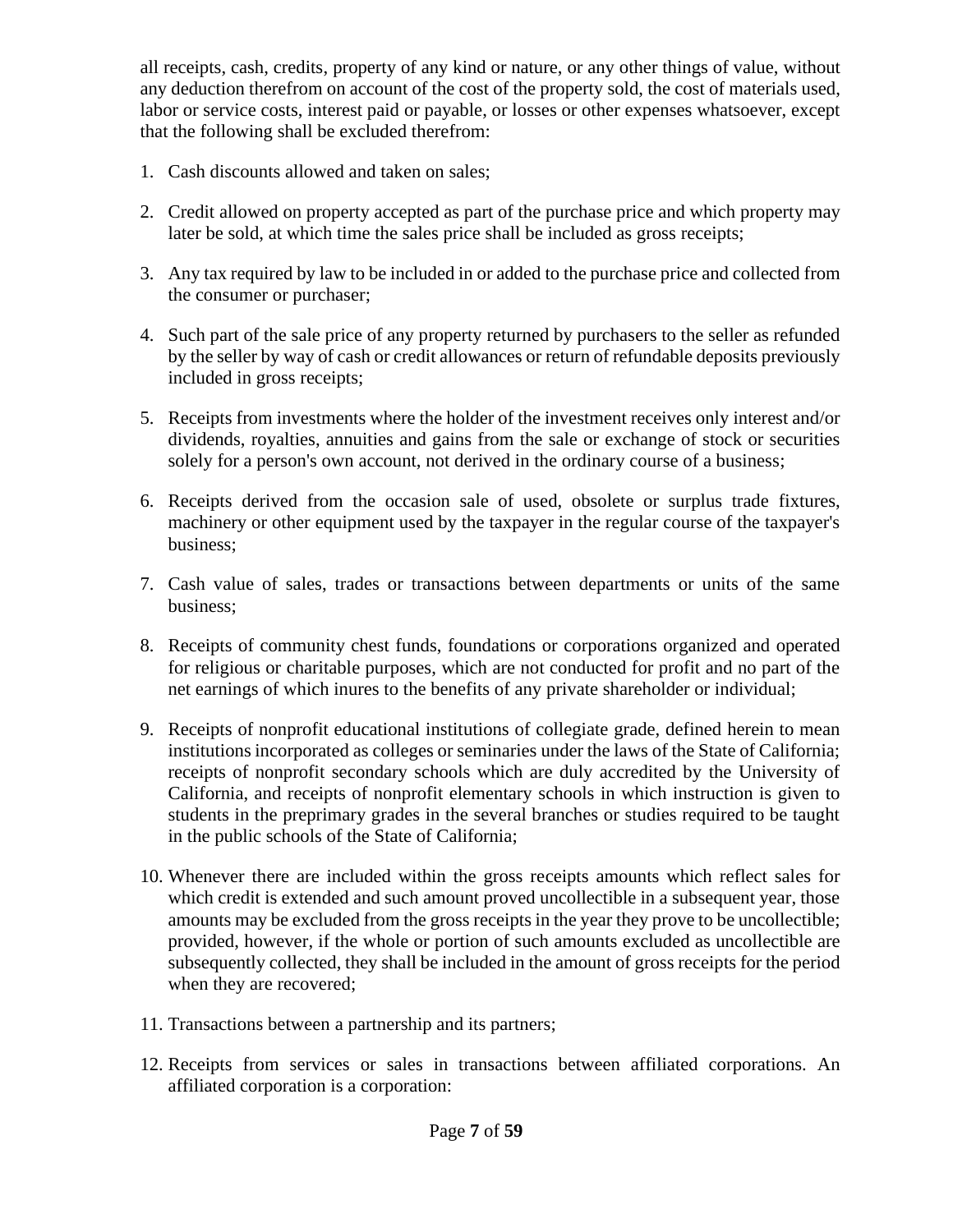- a.The voting and nonvoting stock of which is owned at least eighty (80%) percent by such other corporation with which such transaction is had, or
- b.Which owns at least eighty (80%) percent of the voting and nonvoting stock of such other corporation, or
- c.At least eighty (80%) percent of the voting and nonvoting stock of which is owned by a common parent corporation which also has such ownership of the corporation with which such transaction is had.
- 13. Transactions between a limited liability company and its member(s), provided the limited liability company has elected to file as a subchapter K entity under the Internal Revenue Code and that such transaction(s) shall be treated the same as between a partnership and its partner(s) as specified in subsection 11 above.
- I. "NAICS" means the numerical classification for business activities established in the North American Industry Classification System used by federal governmental agencies to classify business establishments; references in this Chapter to particular numerical NAICS codes are intended to apply the definitions and descriptions adopted in that system as of the effective date of this Chapter.
- J. "Newly Established Business" is defined as:
	- 1. A person conducting any Business Activity in the City for the first time; or
	- 2. A business that resumes operation in the City after having been out of operation in the City during the entire previous tax year.

In any case, "newly established business" does not include a business for which a "related entity" as defined by 5.04.310 is already in operation in the city.

K. "Person" means any natural person, receiver, administrator, executor, assignee, trustee in bankruptcy, trust, estate, firm, co-partnership, joint venture, club, company, joint stock company, business trust, limited liability company, municipal corporation, political subdivision of the state of California, domestic or foreign corporation, association, syndicate, society, or any group of individuals acting as a unit, whether mutual, cooperative, fraternal, nonprofit, or otherwise, and the United States or any instrumentality thereof, and any natural person, who as an individual or with a spouse, owns fifty-one percent (51%) or more of the capital stock of a corporation obligated to file a declaration and pay tax pursuant to this chapter; and in addition, is a person with the power to control the fiscal decision-making process by which the corporation allocates funds to creditors in preference to its tax obligations under the provisions of this chapter. A person as defined herein, who is also an officer or director of a corporation obligated to file declarations and pay tax pursuant to this chapter, shall be presumed to be a person with the power to control the fiscal decision-making process. Whenever the term "person" is used in any clause prescribing and imposing a penalty, the term as applied to any association shall mean the owners or part owners of such association, and as applied to any corporation, shall mean the officers of such association.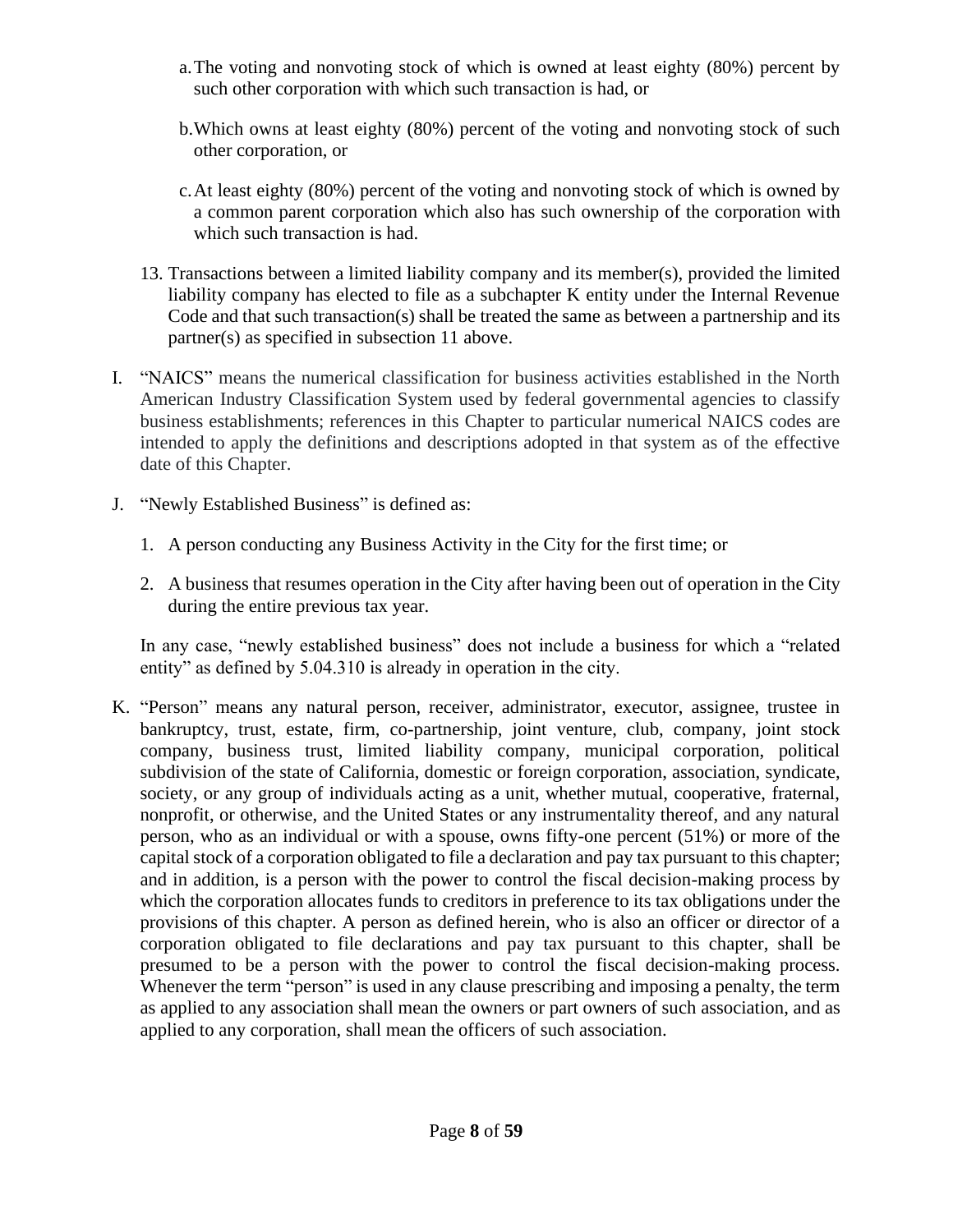- L. "Residential and non-residential rental businesses" means engaging in any of the following business activities, as defined below: "residential rental" and "non-residential rental."
- M. "Sale" and "sell" means any transfer of title to property for a price by any manner or means, and to the serving, supplying, or furnishing, for a price, of any property fabricated or made at the special order of consumers who do or do not directly or indirectly furnish the specifications for such special order. "Sale" also includes any transaction where the possession of property is transferred, but the seller retains the title as security for the payment of the price.
- N. "Shall" and "May." "Shall" is mandatory. "May" is permissive.
- O. "Tax" or "Business Tax" means the charge for issuance of a certificate pursuant to Chapter 5.04 of the City's Municipal Code.

## **5.04.120 Business Activity Definitions.**

- A. "Administrative Headquarters" means a location where the principal business transacted consists of providing administrative or management related services such as, but not limited to, recordkeeping, data processing, research, advertising, public relations, personnel administration, legal, and corporate headquarters services, to other locations where the operations of the same business are conducted which lead more directly to the production of gross receipts.
- B. "Ambulance Service" means either providing transportation of patients by ground or air, along with medical care, in vehicles that are equipped with lifesaving equipment operated by medically trained personnel or otherwise meeting the NAICS classification for "ambulance services" (NAICS 62191).
- C. "Automobile Sales" means the selling of new or used motor vehicles at wholesale or retail.
- D. "Business and Personal Services" means any business providing services such as, but not limited to, website hosting, internet and data exchange, repairs or improvements to or on real and personal property, renting or leasing personal property to businesses or persons, packaging, transhipping, storing, or stevedoring or providing services to persons such as, but not limited to, laundries, cleaning and dyeing, shoe repair, barber and beauty shops, photographic studios, parking lots and garages, and title guarantee companies.
- E. "Cannabis Business" means any business that involves planting, cultivating, harvesting, transporting, dispensing, delivering, selling at retail or wholesale, manufacturing, compounding, converting, processing, preparing, storing, packaging, or testing any part of the plant Cannabis sativa L. or any of its derivatives.
- F. "Construction Contractor" means a person who conducts or carries on a business that is licensed as a contractor by the state of California and who undertakes to, or offers to undertake to, or purports to have the capacity to undertake to, or submits bids to, or does themself or by or through others, construct, alter, repair, add to, subtract from, improve, move, wreck, or demolish any building, highway, road, railroad, excavation, or other structure project, development, or improvement, or to do any part thereof, including the erection of scaffolding or other structures or works in connection therewith.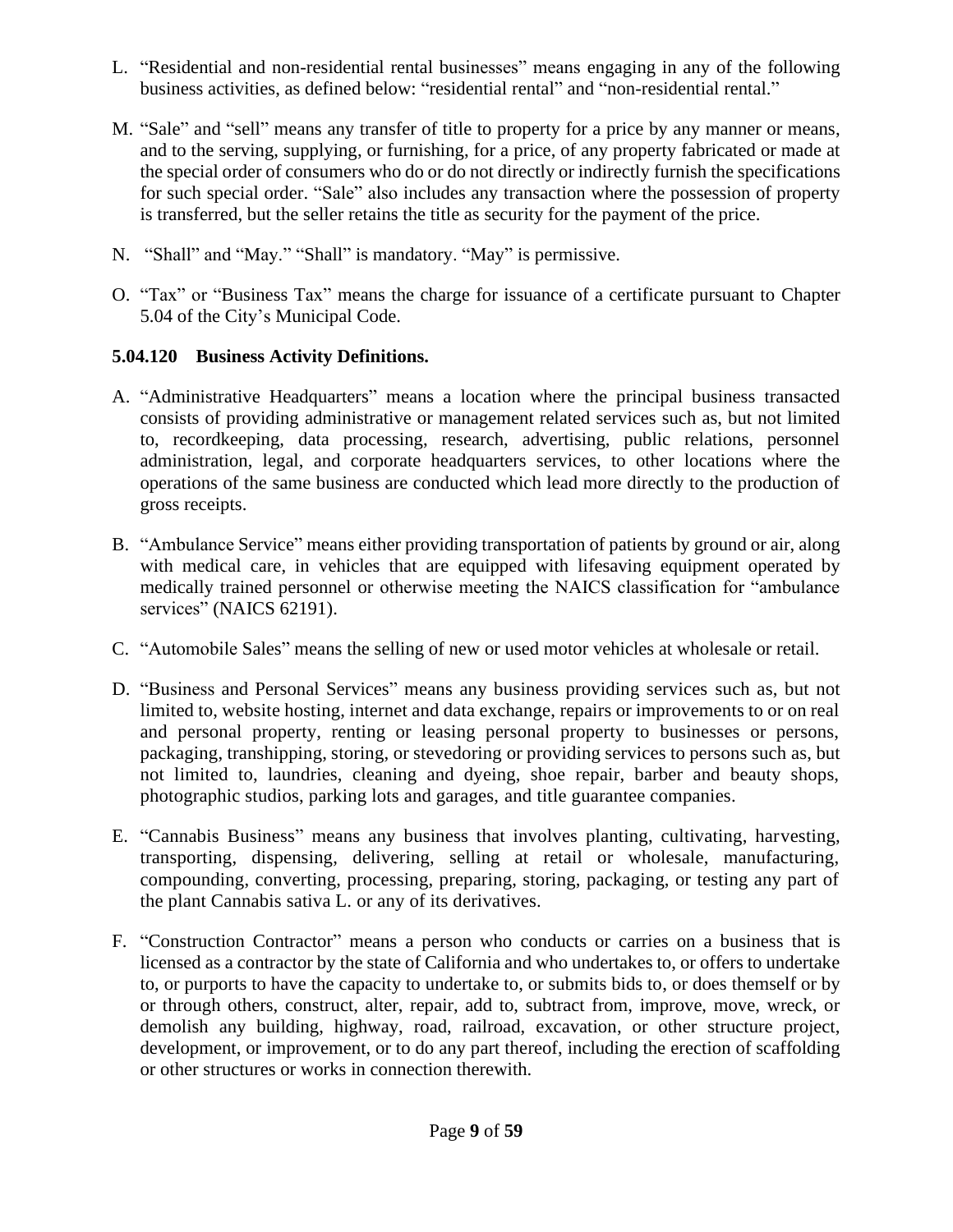- G. "Non-Residential Rental" means renting or letting all or a portion of a building, structure, billboard, or other property for commercial, industrial, or advertising purposes, or a portion of such building, structure, billboard or property within the City for a purpose other than dwelling, sleeping, or lodging to a tenant. "Non-residential rental" includes offering, renting, or letting co-working spaces in any building or space, either as individual offices or shared working space, to businesses, independent contractors, or persons regardless of whether the person offering the co-working space owns the building or space or offers other related services, space, or products.
- H. "Firearms and Ammunition Sales" means the selling, leasing, or transferring of firearms or firearms ammunition, except for wholesale sales. This definition shall not include establishments exclusively involved in the sales of firearms or firearms ammunition to law enforcement officials or any business licensed as a pawnbroker pursuant to the Oakland Municipal Code that (1) receives firearms or firearms ammunition as bond or other security for loans, advances, or other forms of compensation, or (2) sells or resells firearms or firearms ammunition wholesale to properly licensed and registered dealers exclusively.
- I. "Grocer" means a retailing of perishable and non-perishable food type items, such as, but not limited to, meats, fish, poultry, vegetables, fruits, nuts, breads, dairy products, non-alcoholic beverages, etc., from a fixed location.
- J. "Hotel" and "Motel" means providing short-term lodging in facilities known as hotels, motor hotels, resort hotels, and motels that may offer food and beverage services, recreational services, conference rooms, convention services, laundry services, parking, and other services, or otherwise meeting the NAICS classification for "Hotels (except Casino Hotels) and Motels" (NAICS 72111). "Hotel" and "motel" also includes offering all or a portion of a residential building or structure for short-term dwelling, sleeping, or lodging, for example, by offering a bedroom, home, or other living space on a third-party platform for short-term residential use.
- K. "Manufacturing" means manufacturing or processing any goods, wares, merchandise, articles, or commodities at a location within or outside of the City of Oakland and selling such items at retail and/or wholesale in the City of Oakland.
- L. "Media Firms" means providing published or electronic media, including newspapers, publishing, radio, and broadcast television companies.
- M. "Miscellaneous" means any business activity not otherwise defined in this section.
- N. "Professional/Semi-Professional Service" means any professional services not specifically taxed by other business tax provisions of this chapter. The term includes, but is not limited to: business management services; website development services; finance services; insurance services; real estate services; medical and other health services; educational services; legal services; engineering and architectural services; accounting, auditing, and bookkeeping services; commission merchants; conducting, managing, or carrying on the business of furnishing reports on persons to insurance companies for underwriting purposes; or furnishing reports on persons to mercantile concerns as a basis for extending credit savings and loan and other financial institutions; conducting, managing or carrying on the business of lending money or advancing credit or arranging for the loan of money or the advancing of credit as principal or agent, where the obligation to repay the money lent or debt incurred or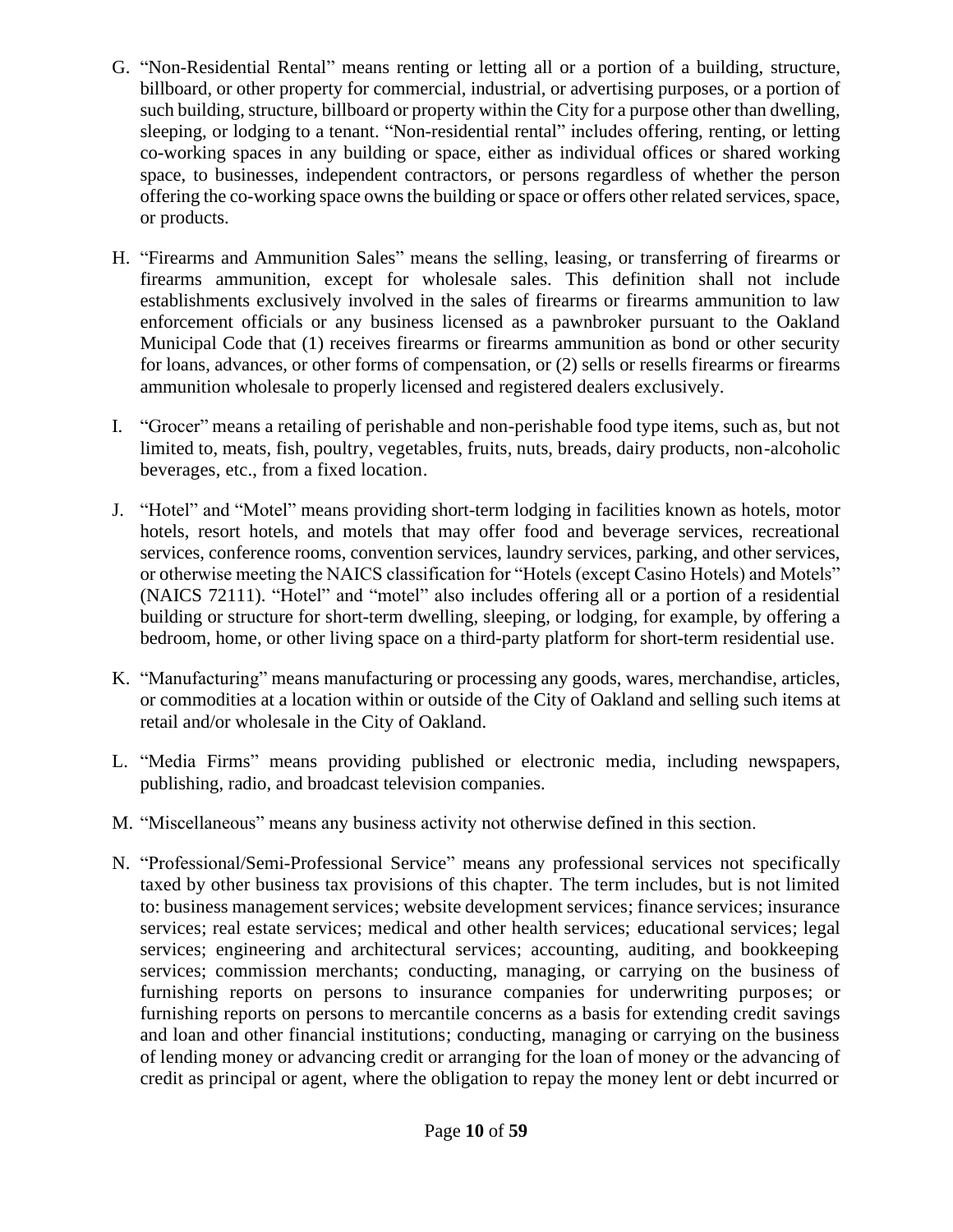to compensate for the advance of credit is secured by a lien on real property, or some interest in real property, unless such business is exempt therefrom by law; software as a service; platform as a service; and infrastructure as a service.

- O. "Commission Merchant" means a person who, for compensation in the form of a commission, engages in selling activities, including the solicitation or negotiation of a sale, or the forwarding of sales orders, which lead to the sale of goods, wares, or merchandise owned by some person other than the commission merchant. The business of a Commission Merchant shall also include the buying and selling of goods, wares, or merchandise by a person to the extent that the person:
	- 1. Does not engage in the business of manufacturing, refining, fabricating, milling, treating, or other processing of the goods, wares, or merchandise bought and sold, and does not cause said goods, wares, or merchandise to be manufactured, refined, fabricated, milled, treated, or otherwise processed; and
	- 2. Does not obtain or retain title to said goods, wares, or merchandise except in one or more of the following situations: while such may be in transit or for short periods of time before transportation commences or after it ceases; and
	- 3. Does not store or warehouse such goods, wares, or merchandise except during one or more of the following situations:
		- a. storage or warehousing while such goods, wares, or merchandise are in transit; or
		- b. storage or warehousing for short periods of time before transportation commences or after it ceases.
- P. "Recreation and Entertainment" means providing entertainment, recreation, or amusement. The business of providing entertainment, recreation, or amusement shall include, but is not limited to, the following: theatrical or musical entertainment, all shows or exhibits, exhibiting motion pictures, athletic clubs, sports and athletic exhibitions or contests, pools or billiard rooms, bowling alleys, golf courses, circuses, or penny arcades.
- Q. "Residential Rental" means conducting or operating an apartment house, lodging house, and every person engaged in the business of conducting or letting rooms, and/or any building structure, for dwelling, sleeping, or lodging, including, and limited to, a single-family house, duplex, townhouse, condominium, or co-operative.
- R. "Retail Sales" means the sale of goods, wares, or merchandise for any purpose other than resale in the regular course of business, including restaurants.
- S. "Taxi and Limousine Service" means providing passenger transportation by automobile or van or providing any specialty or luxury passenger transportation services via limousine or luxury sedan on a reserved or unreserved basis or otherwise meeting the NAICS classification for "taxi and limousine service" (NAICS 4853).
- T. "Transportation" and "Trucking" refers to the use of transportation equipment such as airplanes, trains, boats, cars, trucks, vehicles, or pipelines as productive assets to move people and goods and includes businesses engaged in NAICS codes 481 through 487, air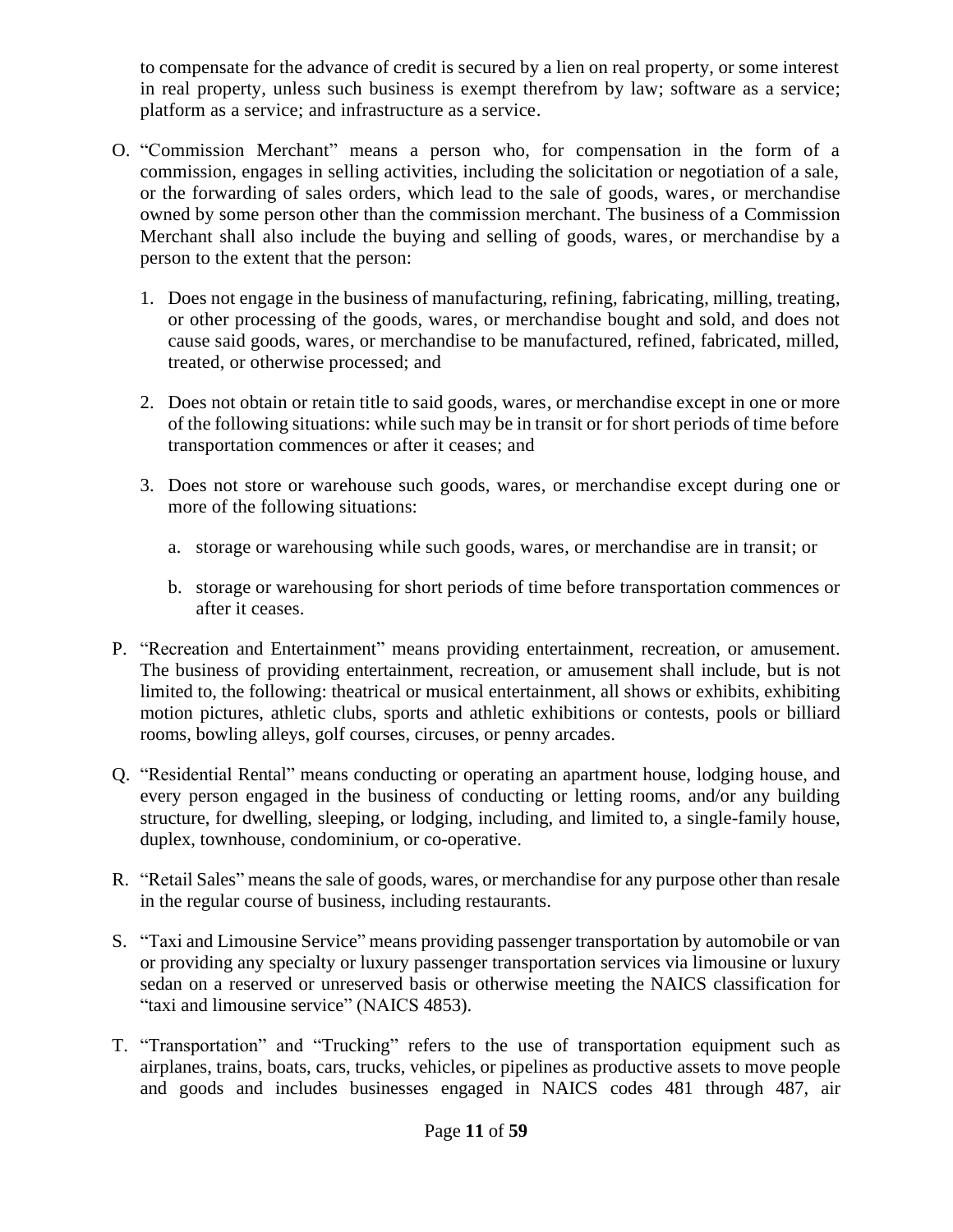transportation, rail transportation, water transportation, truck transportation, transit and ground passenger transportation, pipeline transportation, and scenic and sightseeing transportation.

- U. "Public Utility" means conducting or operating a public utility. This Section includes, but is not limited to, establishments providing to the general public or to private business sectors the following services: gas, electric, sanitary and garbage, cable television, and P.U.C.-related telephone services.
- V. "Wholesale Sales" means the sale of goods, wares, or merchandise for the purpose of resale in the regular course of business.

## **5.04.130 Business Activity Classifications**

For the purpose of imposing the business tax, business activities are classified as follows:

| <b>Class A</b> | <b>Retail Sales</b>                         |
|----------------|---------------------------------------------|
| <b>Class B</b> | Grocers                                     |
| <b>Class C</b> | <b>Automobile Sales</b>                     |
| <b>Class D</b> | <b>Wholesale Sales</b>                      |
| <b>Class E</b> | <b>Business and Personal Services</b>       |
| <b>Class F</b> | Professional and Semi-Professional Services |
| <b>Class G</b> | <b>Recreation and Entertainment</b>         |
| <b>Class H</b> | <b>Construction Contractors</b>             |
| <b>Class I</b> | Manufacturing                               |
| <b>Class J</b> | Hotel and Motel                             |
| <b>Class K</b> | <b>Administrative Headquarters</b>          |
| <b>Class L</b> | Media Firms                                 |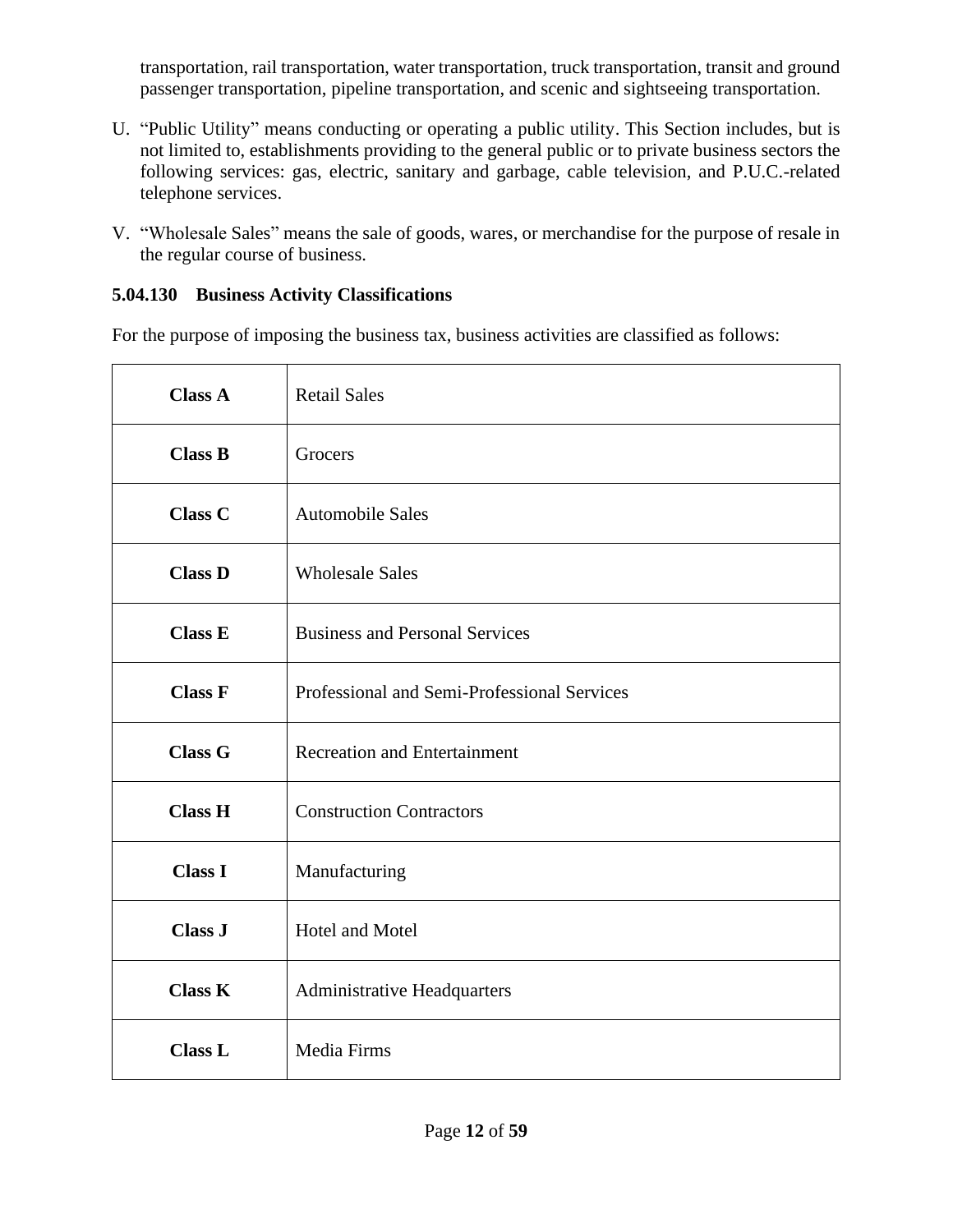| <b>Class M</b> | <b>Public Utility</b>                         |  |
|----------------|-----------------------------------------------|--|
| <b>Class N</b> | Miscellaneous                                 |  |
| <b>Class O</b> | Residential Rental and Non-residential Rental |  |
| <b>Class P</b> | <b>Cannabis Business</b>                      |  |
| <b>Class Q</b> | <b>Firearms Ammunition</b>                    |  |
| Class R        | Taxi, Limousine, and Ambulance Services       |  |
| <b>Class S</b> | <b>Transportation and Trucking</b>            |  |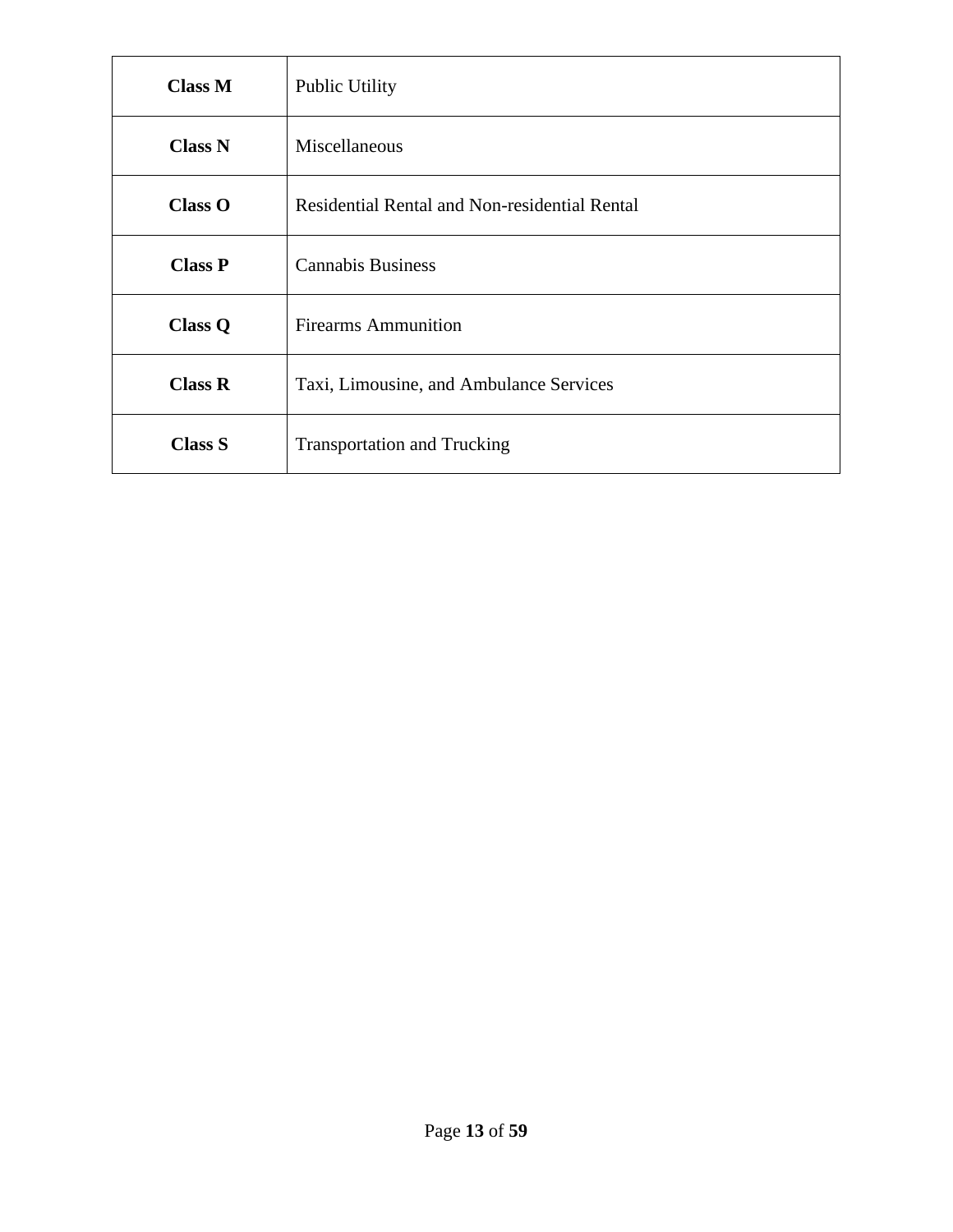## **5.04.200 Tax Rates**

Except as otherwise provided in this Chapter, persons engaged in business activities in the City shall pay the business tax at the rate provided for in Section 5.04.205. All rates stated as an amount per \$1,000 shall be paid for each full \$1,000 of taxable gross receipts and every fractional part thereof.

## **5.04.205 Tax Rates for Class A through Class S—Progressive Rates**

A. **Class A (Retail Sales)**. Persons engaged in Class A business activities shall pay a business tax as follows:

| If annual gross receipts are:               | Then the business tax is:                                                       |
|---------------------------------------------|---------------------------------------------------------------------------------|
| Not over \$66,666                           | \$60                                                                            |
| Over \$66,666 but not over \$1,000,000      | \$60, plus \$0.90 per \$1,000 of annual gross<br>receipts over \$66,666         |
| Over \$1,000,000 but not over \$2,500,000   | \$900, plus \$1.10 per \$1,000 of annual gross<br>receipts over $$1,000,000$    |
| Over \$2,500,000 but not over \$20,000,000  | \$2,550, plus $$1.80$ per $$1,000$ of annual gross<br>receipts over \$2,500,000 |
| Over \$20,000,000 but not over \$50,000,000 | \$34,050, plus \$2.00 per \$1,000 of annual<br>gross receipts over \$20,000,000 |
| Over \$50,000,000                           | \$94,050, plus \$2.50 per \$1,000 of annual<br>gross receipts over \$50,000,000 |

B. **Class B (Grocers)**. Persons engaged in Class B business activities shall pay a business tax as follows:

| If annual gross receipts are:              | Then the business tax is:                                                      |
|--------------------------------------------|--------------------------------------------------------------------------------|
| Not over \$120,000                         | \$60                                                                           |
| Over \$120,000 but not over \$1,000,000    | \$60, plus \$0.50 per \$1,000 of annual gross<br>receipts over \$120,000       |
| Over \$1,000,000 but not over \$2,500,000  | \$500, plus \$0.55 per \$1,000 of annual gross<br>receipts over $$1,000,000$   |
| Over \$2,500,000 but not over \$20,000,000 | \$1,325, plus \$1.00 per \$1,000 of annual gross<br>receipts over $$2,500,000$ |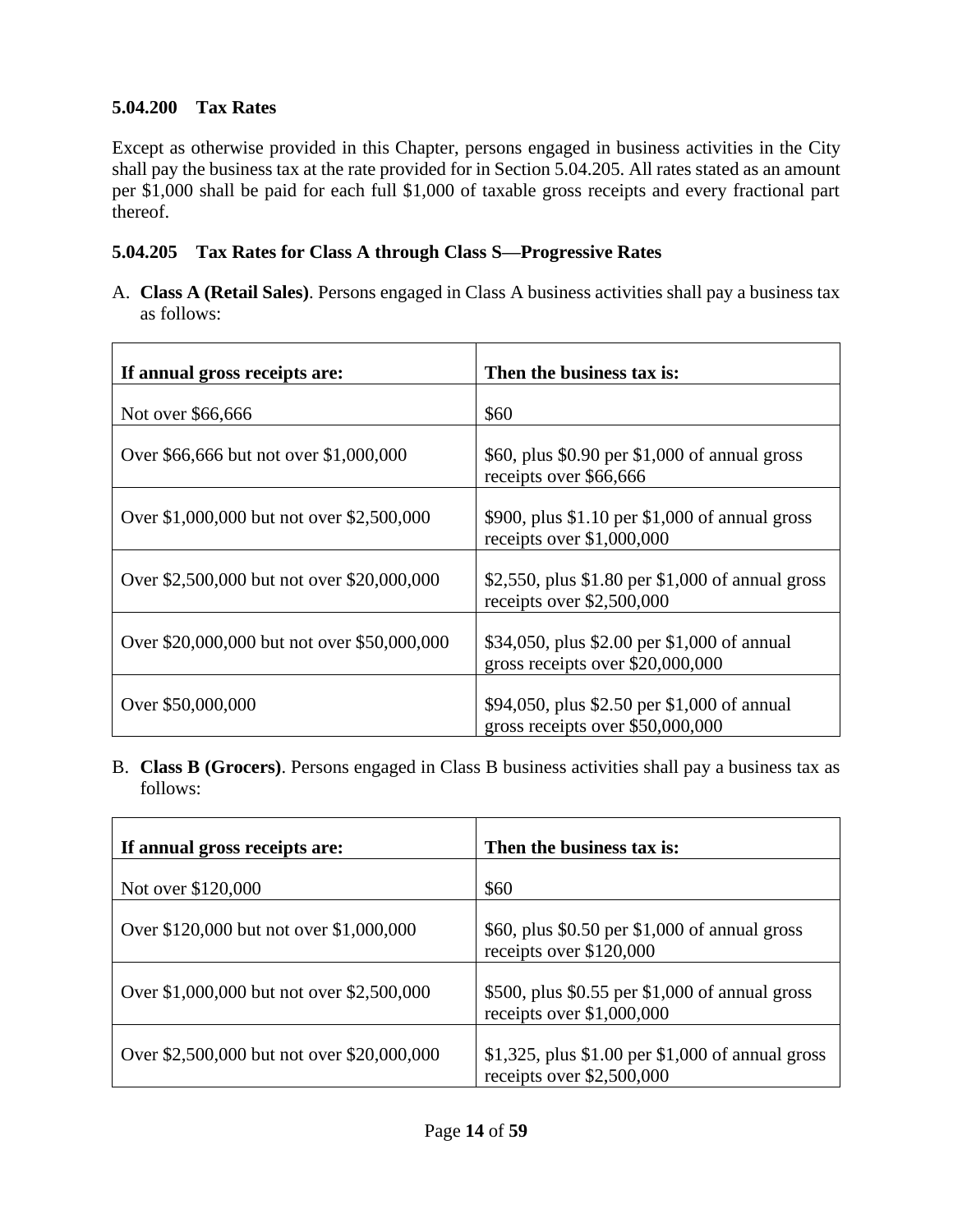| Over \$20,000,000 but not over \$50,000,000 | $\frac{\$18,825, plus \$1.75 \text{ per } \$1,000 \text{ of annual}}{1,000 \text{ of annual}}$<br>gross receipts over \$20,000,000 |
|---------------------------------------------|------------------------------------------------------------------------------------------------------------------------------------|
| Over \$50,000,000                           | $\frac{1}{2}$ \$71,325, plus \$2.50 per \$1,000 of annual<br>gross receipts over \$50,000,000                                      |

C. **Class C (Automobile)**. Persons engaged in Class C business activities shall pay a business tax as follows:

| If annual gross receipts are:               | Then the business tax is:                                                       |
|---------------------------------------------|---------------------------------------------------------------------------------|
| Not over \$50,000                           | \$60                                                                            |
| Over \$50,000 but not over \$1,000,000      | \$60, plus \$1.20 per \$1,000 of annual gross<br>receipts over \$50,000         |
| Over \$1,000,000 but not over \$2,500,000   | \$1,200, plus \$1.45 per \$1,000 of annual gross<br>receipts over $$1,000,000$  |
| Over \$2,500,000 but not over \$20,000,000  | \$3,375, plus \$1.80 per \$1,000 of annual gross<br>receipts over \$2,500,000   |
| Over \$20,000,000 but not over \$50,000,000 | \$34,875, plus \$2.00 per \$1,000 of annual<br>gross receipts over \$20,000,000 |
| Over \$50,000,000                           | \$94,875 plus \$2.50 per \$1,000 of annual gross<br>receipts over \$50,000,000  |

D. **Class D (Wholesale Sales)**. Persons engaged in Class D business activities shall pay a business tax as follows:

| If annual gross receipts are:               | Then the business tax is:                                                        |
|---------------------------------------------|----------------------------------------------------------------------------------|
| Not over \$54,545                           | \$60                                                                             |
| Over \$54,545 but not over \$1,000,000      | \$60, plus $$1.10$ per $$1,000$ of annual gross<br>receipts over \$54,545        |
| Over \$1,000,000 but not over \$2,500,000   | \$1,100, plus \$1.20 per \$1,000 of annual gross<br>receipts over \$1,000,000    |
| Over \$2,500,000 but not over \$20,000,000  | \$2,900, plus $$1.80$ per $$1,000$ of annual gross<br>receipts over $$2,500,000$ |
| Over \$20,000,000 but not over \$50,000,000 | \$34,400, plus \$2.00 per \$1,000 of annual<br>gross receipts over \$20,000,000  |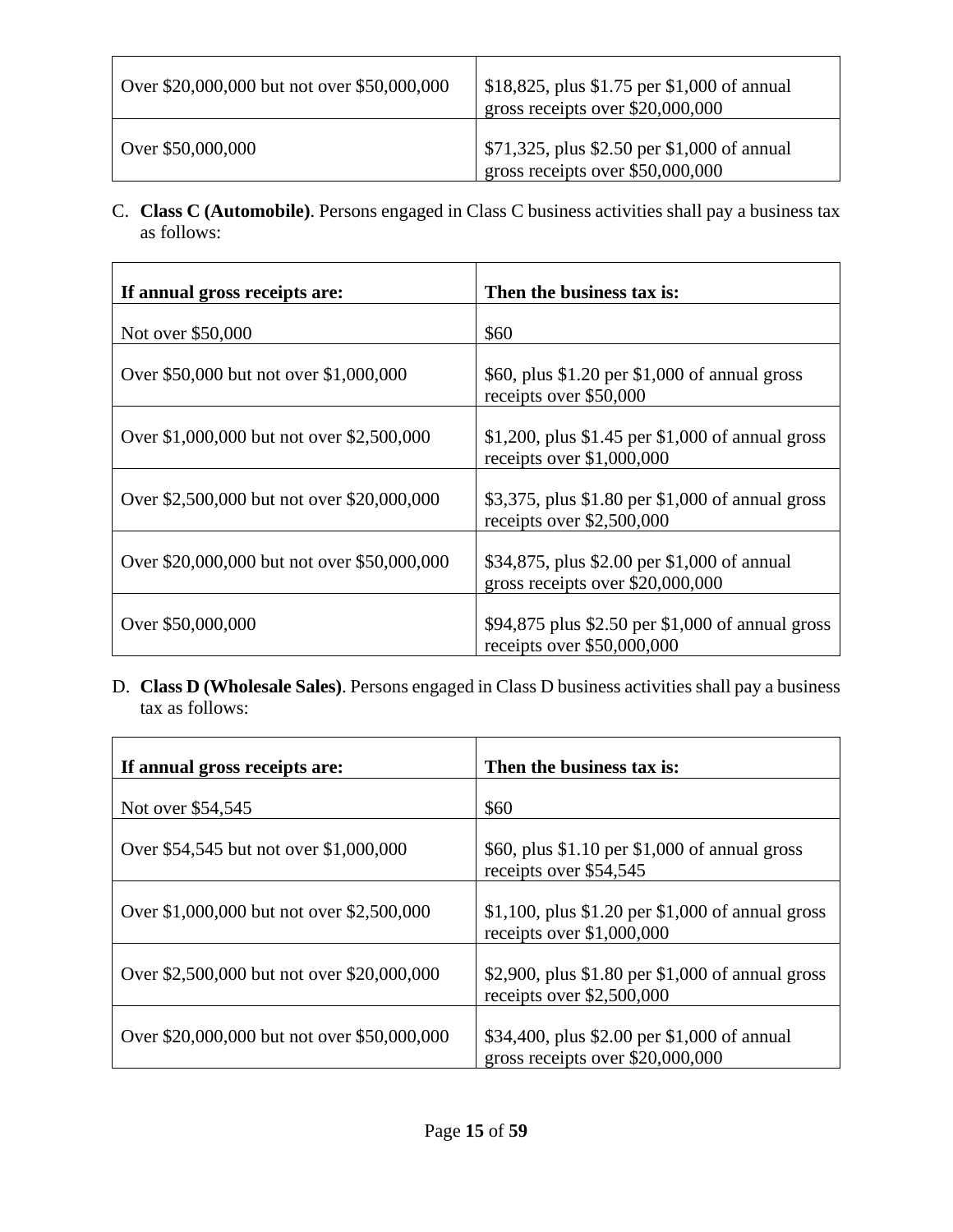E. **Class E (Business and Personal Services)**. Persons engaged in Class E business activities shall pay a business tax as follows:

| If annual gross receipts are:               | Then the business tax is:                                                        |
|---------------------------------------------|----------------------------------------------------------------------------------|
| Not over \$42,857                           | \$60                                                                             |
| Over \$42,857 but not over \$1,000,000      | \$60, plus \$1.40 per \$1,000 of annual gross<br>receipts over \$42,857          |
| Over \$1,000,000 but not over \$2,500,000   | \$1,400, plus \$2.10 per \$1,000 of annual gross<br>receipts over $$1,000,000$   |
| Over \$2,500,000 but not over \$20,000,000  | \$4,550, plus \$2.80 per \$1,000 of annual gross<br>receipts over \$2,500,000    |
| Over \$20,000,000 but not over \$50,000,000 | \$53,550, plus \$4.00 per \$1,000 of annual<br>gross receipts over \$20,000,000  |
| Over \$50,000,000                           | \$173,550, plus \$4.50 per \$1,000 of annual<br>gross receipts over \$50,000,000 |

F. **Class F (Professional and Semi-Professional Service)**. Persons engaged in Class F business activities shall pay a business tax as follows:

| If annual gross receipts are:              | Then the business tax is:                                                       |
|--------------------------------------------|---------------------------------------------------------------------------------|
| Not over \$16,666                          | \$60                                                                            |
| Over \$16,666 but not over \$1,000,000     | \$60, plus \$3.60 per \$1,000 of annual gross<br>receipts over \$16,666         |
| Over \$1,000,000 but not over \$2,500,000  | \$3,600, plus \$4.25 per \$1,000 of annual gross<br>receipts over $$1,000,000$  |
| Over \$2,500,000 but not over \$20,000,000 | \$9,975, plus \$4.75 per \$1,000 of annual gross<br>receipts over \$2,500,000   |
| Over \$20,000,000                          | \$93,100, plus \$5.00 per \$1,000 of<br>annual gross receipts over \$20,000,000 |

G. **Class G (Recreation and Entertainment)**. Persons engaged in Class G business activities shall pay a business tax as follows:

| If annual gross receipts are: | Then the business tax is: |
|-------------------------------|---------------------------|
|                               |                           |
|                               |                           |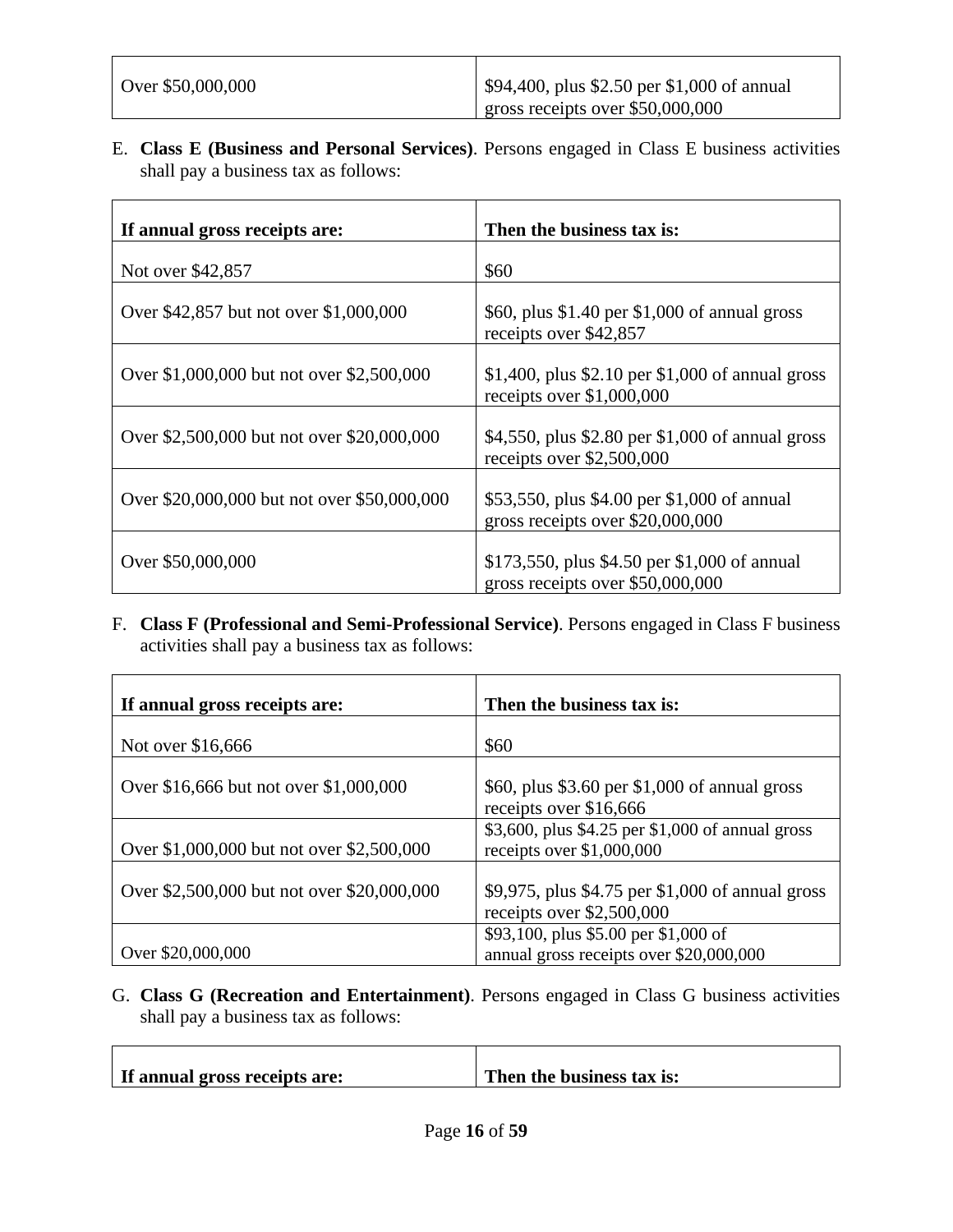| Not over \$14,285                           | \$60                                                                             |
|---------------------------------------------|----------------------------------------------------------------------------------|
| Over \$14,285 but not over \$1,000,000      | \$60, plus \$4.20 per \$1,000 of annual gross<br>receipts over \$14,285          |
| Over \$1,000,000 but not over \$2,500,000   | \$4,200, plus \$4.50 per \$1,000 of annual gross<br>receipts over $$1,000,000$   |
| Over \$2,500,000 but not over \$20,000,000  | \$10,950, plus \$4.75 per \$1,000 of annual gross<br>receipts over \$2,500,000   |
| Over \$20,000,000 but not over \$50,000,000 | \$94,075, plus \$5.00 per \$1,000 of annual gross<br>receipts over $$20,000,000$ |
| Over \$50,000,000                           | \$244,075, plus \$5.25 per \$1,000 of annual<br>gross receipts over \$50,000,000 |

H. **Class H (Construction Contractors)**. Persons engaged in Class H business activities shall pay a business tax as follows:

| If annual gross receipts are:               | Then the business tax is:                                                        |
|---------------------------------------------|----------------------------------------------------------------------------------|
| Not over \$33,333                           | \$60                                                                             |
| Over \$33,333 but not over \$1,000,000      | \$60, plus \$1.80 per \$1,000 of annual gross<br>receipts over \$33,333          |
| Over \$1,000,000 but not over \$2,500,000   | \$1,800, plus \$2.10 per \$1,000 of annual gross<br>receipts over $$1,000,000$   |
| Over \$2,500,000 but not over \$20,000,000  | \$4,950, plus \$2.80 per \$1,000 of annual gross<br>receipts over \$2,500,000    |
| Over \$20,000,000 but not over \$50,000,000 | \$53,950, plus \$4.00 per \$1,000 of annual gross<br>receipts over $$20,000,000$ |
| Over \$50,000,000                           | \$173,950, plus \$5.00 per \$1,000 of annual gross<br>receipts over \$50,000,000 |

Commencing on **January 1, 2023** and terminating on **December 31, 2032**, persons engaged in Class H business activities shall not be subject to the business tax described above, and shall instead pay a business tax of sixty dollars (\$60.00) per year or fractional part thereof for the first thirty-three thousand three hundred thirty-three dollars (\$33,333.00) or less of gross receipts, plus one dollar and eighty cents (\$1.80) for each additional one thousand dollars (\$1,000.00) of gross receipts or fractional part thereof in excess of thirty-three thousand three hundred thirty-three dollars (\$33,333.00) for work engaged at sites within the City, if they are in compliance with *both* of the following apprenticeship and health care standards:

- 1. Apprenticeship: The construction contractor either:
	- (i) Participates in a Joint Labor-Management Apprenticeship Program approved by the State of California Division of Apprenticeship Standards; or
	- (ii) Participates in an apprenticeship program approved by the State of California Division of Apprenticeship Standards that has a graduation rate of 50% or higher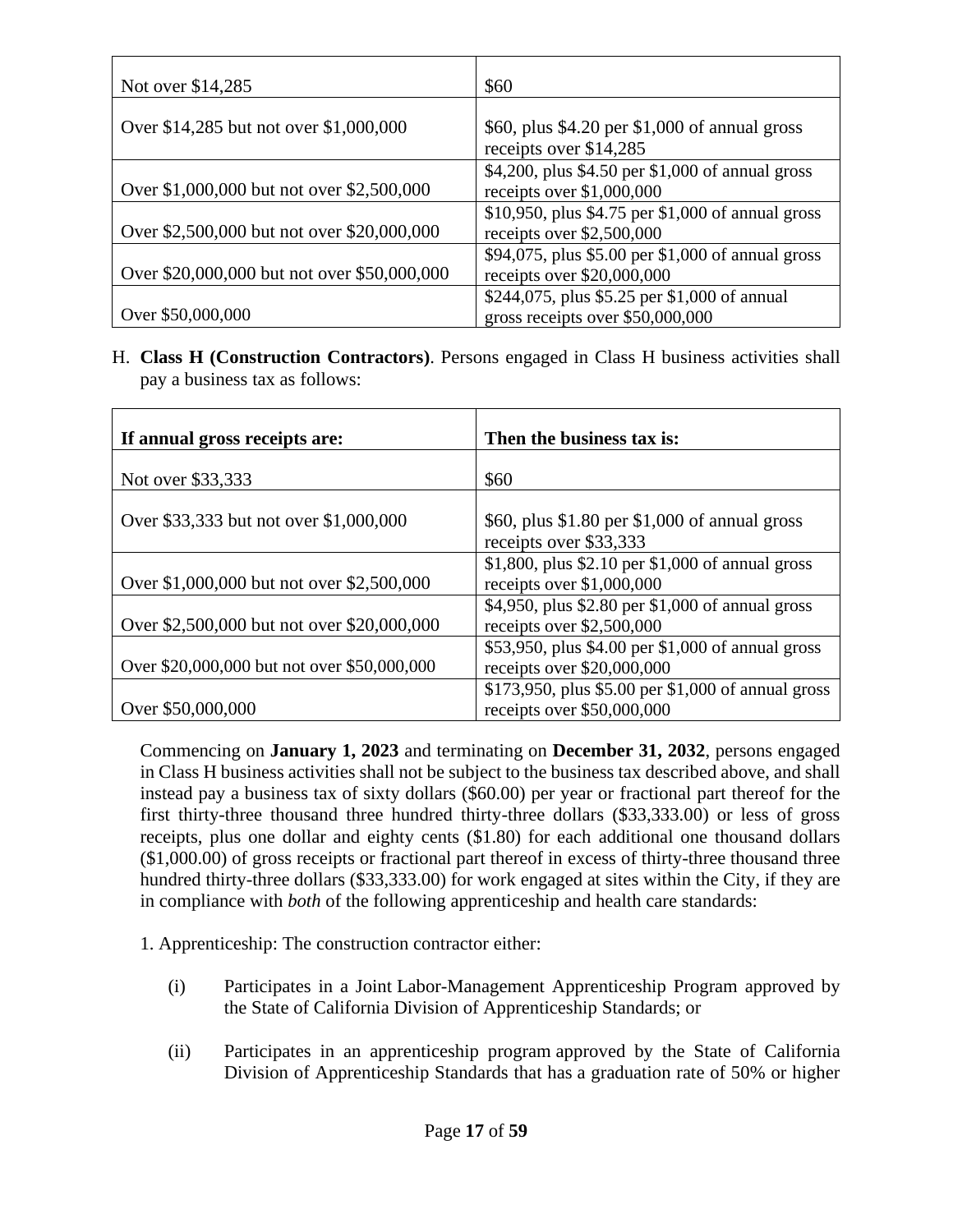and has graduated an average of at least thirty (30) apprentices annually for the five (5) years immediately preceding the work. The construction contractor will also maintain at least the ratio of apprentices required by California Labor Code section 1777.5. Any change in program participation must be immediately provided to the City; or

(iii) A construction contractor without regular construction employees may satisfy the apprenticeship requirement by having a contractual obligation to hire construction contractors that participate in subsection (i) or (ii).

2. Health Care: The construction contractor provides Required Health Care Expenditures for all of its construction craft employees during periods of employment and has maintained such medical coverage in good standing for one hundred eighty (180) consecutive days immediately prior to the work as demonstrated by a copy of the Declaration of Insurance Coverage showing the dates of continuous coverage or proof that the contractor has a contractual obligation to provide such medical coverage. A construction contractor without regular construction employees may satisfy this standard by having a contractual obligation to hire construction contractors that provide such coverage. Any change in coverage must be immediately provided to the City. The Required Health Care Expenditures shall be subject to the following terms:

- (i) The Required Health Care Expenditure is calculated by multiplying the number of hours worked by the hourly Health Care Expenditure Rate.
- (ii) The Health Care Expenditure Rate shall be equivalent to at least the hourly pro rata cost of a Covered California Silver Level plan for two forty-year old adults and two dependents 0 to 14 years of age for the Covered California in Alameda County.
- (iii) Required Health Care Expenditures may be made to a health plan in which a construction craft employee is enrolled, to a construction craft employee's health savings account, and/or to a construction craft employee in the form of cash at double the rate of the Required Health Care Expenditure.
- (iv) A construction contractor without regular construction employees may satisfy this standard by having a contractual obligation to hire construction contractors that provide Required Health Care Expenditures. Any change in coverage must be immediately provided to the City.
- (v) A construction contractor is deemed in compliance with the Health Care provision if it is signatory to a valid collective bargaining agreement that requires expenditures on health care for employees and dependents.
- I. **Class I (Manufacturing)**. Persons engaged in Class I business activities shall pay a business tax as follows: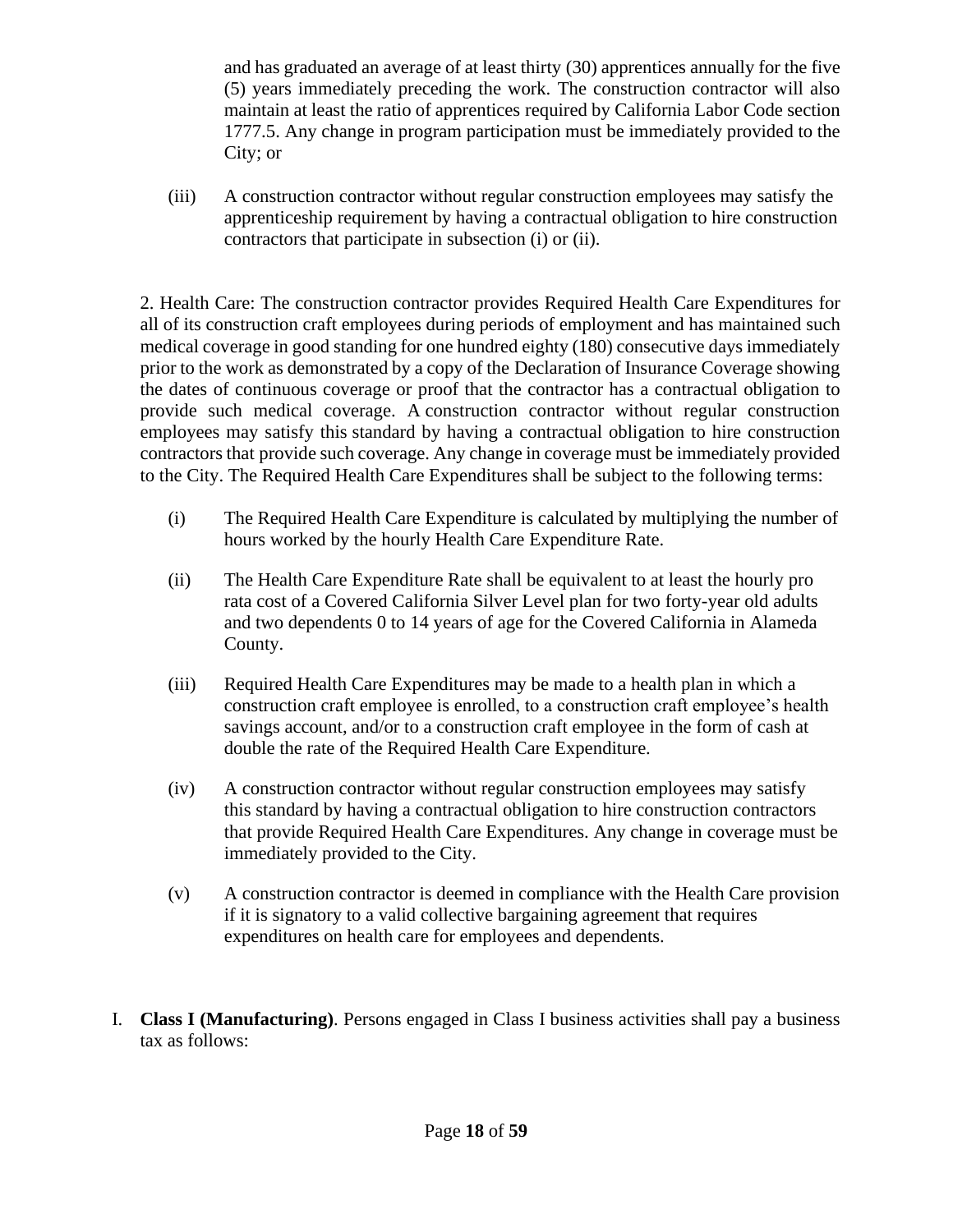| If annual gross receipts are:               | Then the business tax is:                                                        |
|---------------------------------------------|----------------------------------------------------------------------------------|
| Not over \$50,000                           | \$60                                                                             |
| Over \$50,000 but not over \$1,000,000      | \$60, plus \$1.20 per \$1,000 of annual gross<br>receipts over \$50,000          |
| Over \$1,000,000 but not over \$2,500,000   | \$1,200, plus \$1.32 per \$1,000 of annual gross<br>receipts over $$1,000,000$   |
| Over \$2,500,000 but not over \$20,000,000  | \$3,180, plus \$1.50 per \$1,000 of annual gross<br>receipts over \$2,500,000    |
| Over \$20,000,000 but not over \$50,000,000 | \$29,430, plus \$1.80 per \$1,000 of annual gross<br>receipts over $$20,000,000$ |
| Over \$50,000,000                           | \$83,430, plus \$2.50 per \$1,000 of annual gross<br>receipts over \$50,000,000  |

J. **Class J (Hotel and Motel)**. Persons engaged in Class J business activities shall pay a business tax as follows:

| If annual gross receipts are:               | Then the business tax is:                                                        |
|---------------------------------------------|----------------------------------------------------------------------------------|
| Not over \$33,333                           | \$60                                                                             |
| Over \$33,333 but not over \$1,000,000      | \$60, plus \$1.80 per \$1,000 of annual gross<br>receipts over \$33,333          |
| Over \$1,000,000 but not over \$2,500,000   | \$1,800, plus \$2.10 per \$1,000 of annual gross<br>receipts over \$1,000,000    |
| Over \$2,500,000 but not over \$20,000,000  | \$4,950, plus \$2.80 per \$1,000 of annual gross<br>receipts over \$2,500,000    |
| Over \$20,000,000 but not over \$50,000,000 | \$53,950, plus \$3.50 per \$1,000 of annual gross<br>receipts over $$20,000,000$ |
| Over \$50,000,000                           | \$158,950, plus \$4.00 per \$1,000 of annual gross<br>receipts over \$50,000,000 |

K. **Class K (Administrative Headquarters)**. Persons engaged in Class K business activities shall pay a business tax as follows:

| If annual gross payroll is:               | Then the business tax is:                                                      |
|-------------------------------------------|--------------------------------------------------------------------------------|
| Not over \$50,000                         | \$60                                                                           |
| Over \$50,000 but not over \$1,000,000    | \$60, plus \$1.20 per \$1,000 of annual gross<br>payroll over \$50,000         |
| Over \$1,000,000 but not over \$2,500,000 | $$1,200$ plus $$2.00$ per $$1,000$ of annual gross<br>payroll over \$1,000,000 |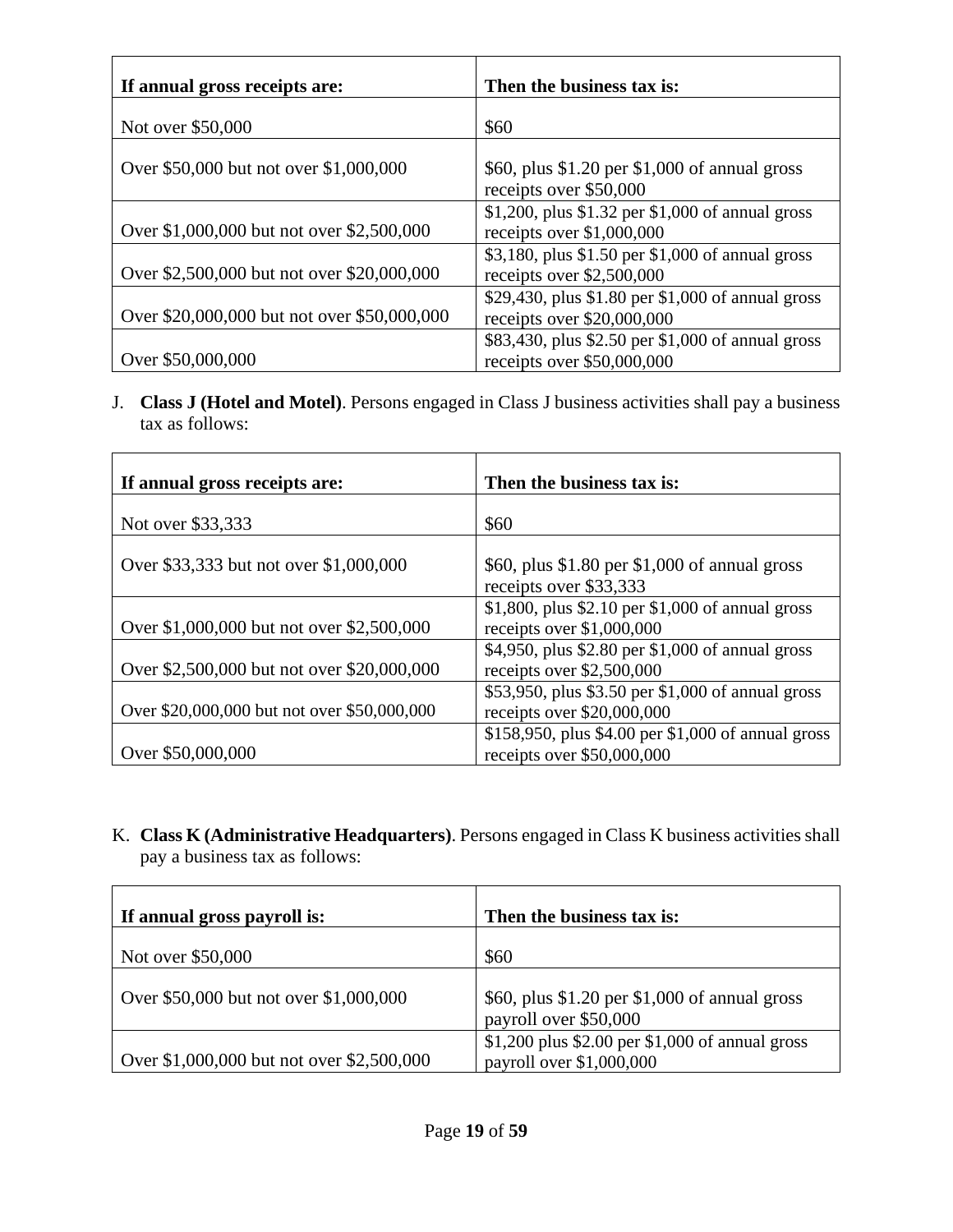|                                             | \$4,200 plus \$3.75 per \$1,000 of annual gross   |  |
|---------------------------------------------|---------------------------------------------------|--|
| Over \$2,500,000 but not over \$20,000,000  | payroll over \$2,500,000                          |  |
|                                             | \$69,825 plus \$5.00 per \$1,000 of annual gross  |  |
| Over \$20,000,000 but not over \$50,000,000 | payroll over \$20,000,000                         |  |
|                                             | \$219,825 plus \$5.50 per \$1,000 of annual gross |  |
| Over \$50,000,000                           | payroll over \$50,000,000                         |  |

L. **Class L (Media Firms)**. Persons engaged in Class L business activities shall pay a business tax as follows:

| If annual gross receipts are:               | Then the business tax is:                                                        |
|---------------------------------------------|----------------------------------------------------------------------------------|
| Not over \$50,000                           | \$60                                                                             |
| Over \$50,000 but not over \$1,000,000      | \$60, plus \$1.20 per \$1,000 of annual gross<br>receipts over \$50,000          |
| Over \$1,000,000 but not over \$2,500,000   | \$1,200, plus \$1.50 per \$1,000 of annual gross<br>receipts over $$1,000,000$   |
| Over \$2,500,000 but not over \$20,000,000  | \$3,450, plus \$2.30 per \$1,000 of annual gross<br>receipts over \$2,500,000    |
| Over \$20,000,000 but not over \$50,000,000 | \$43,700, plus \$4.00 per \$1,000 of annual gross<br>receipts over \$20,000,000  |
| Over \$50,000,000                           | \$163,700, plus \$4.50 per \$1,000 of annual gross<br>receipts over \$50,000,000 |

M. **Class M (Public Utility)**. Persons engaged in Class M business activities shall pay a business tax as follows:

| If annual gross receipts are:               | Then the business tax is:                                                      |
|---------------------------------------------|--------------------------------------------------------------------------------|
| Not over \$60,000                           | \$60                                                                           |
|                                             |                                                                                |
| Over \$60,000 but not over \$1,000,000      | \$60, plus \$1.00 per \$1,000 of annual gross                                  |
|                                             | receipts over \$60,000                                                         |
| Over \$1,000,000 but not over \$2,500,000   | \$1,000, plus \$2.25 per \$1,000 of annual gross<br>receipts over $$1,000,000$ |
|                                             | \$4,375, plus \$3.25 per \$1,000 of annual gross                               |
| Over \$2,500,000 but not over \$20,000,000  | receipts over \$2,500,000                                                      |
|                                             | \$61,250, plus \$3.75 per \$1,000 of annual gross                              |
| Over \$20,000,000 but not over \$50,000,000 | receipts over \$20,000,000                                                     |
|                                             | \$173,750, plus \$4.00 per \$1,000 of annual gross                             |
| Over \$50,000,000                           | receipts over \$50,000,000                                                     |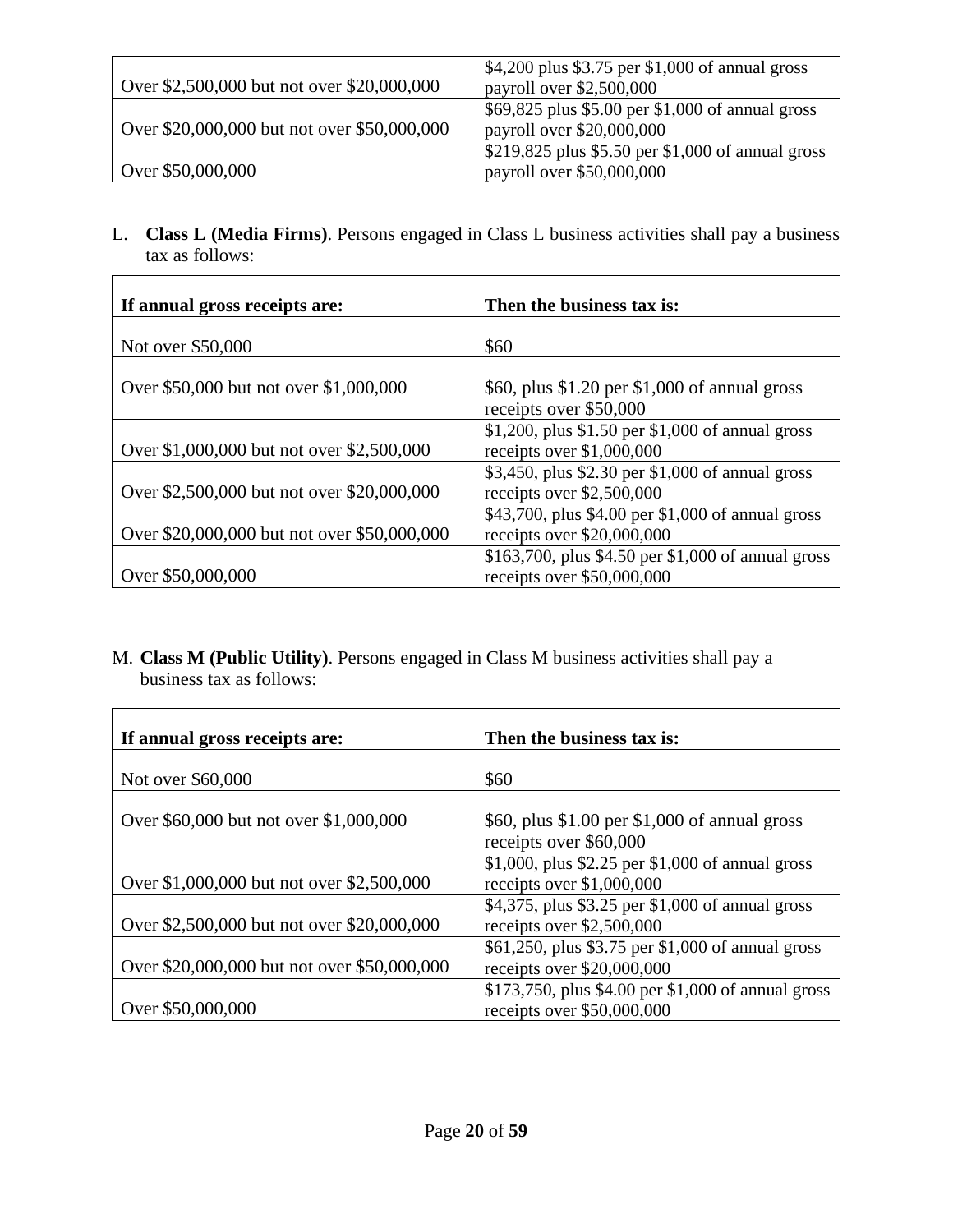N. **Class N** (**Miscellaneous)**. Persons engaged in Class N business activities shall pay a business tax as follows:

| If annual gross payroll is:                 | Then the business tax is:                                                       |
|---------------------------------------------|---------------------------------------------------------------------------------|
| Not over \$50,000                           | \$60                                                                            |
| Over \$50,000 but not over \$1,000,000      | \$60, plus \$1.20 per \$1,000 of annual gross<br>payroll over \$50,000          |
| Over \$1,000,000 but not over \$2,500,000   | \$1,200, plus \$1.50 per \$1,000 of annual gross<br>payroll over \$1,000,000    |
| Over \$2,500,000 but not over \$20,000,000  | \$3,450, plus \$2.40 per \$1,000 of annual gross<br>payroll over \$2,500,000    |
| Over \$20,000,000 but not over \$50,000,000 | \$45,450, plus \$3.90 per \$1,000 of annual gross<br>payroll over \$20,000,000  |
| Over \$50,000,000                           | \$162,450, plus \$5.50 per \$1,000 of annual gross<br>payroll over \$50,000,000 |

#### O. **Class O (Residential and Non-Residential Rentals)**.

- 1. Persons engaged in Class O business activities shall pay a business tax of \$13.95 for each \$1,000 of annual gross receipts.
- 2. A person otherwise subject to the business tax described in subsection 1 of this Section shall not be exempt by reason of the fact that one or more persons may reside within a building or structure where the primary purpose of the particular tenancy or the primary use or right to use by the tenant is for some purpose other than dwelling, sleeping, or lodging.
- 3. Five-Year Exemption for buildings and major renovations completed before January 1, 2024.
	- a. All new buildings and those buildings on which major renovations are completed after July 1, 1981 will be eligible for a five-year exemption from the business tax rate described in subsection 1 of this section.
	- b. A person that qualifies for this exemption shall pay a business tax of sixty dollars (\$60.00) per year or fractional part thereof for the first thirty-three thousand three hundred thirty-three dollars (\$33,333.00) or less of annual gross receipts, plus one dollar and eighty cents (\$1.80) for each additional one thousand dollars (\$1,000.00) of annual gross receipts or fractional part thereof in excess of thirty-three thousand three hundred thirty-three dollars (\$33,333.00), during the five-year exemption period.
	- c. In determining the five-year exemption period:
		- i. The five-year exemption shall be deemed to commence in the year in which new buildings and/or major renovations are completed and to end in the fifth year from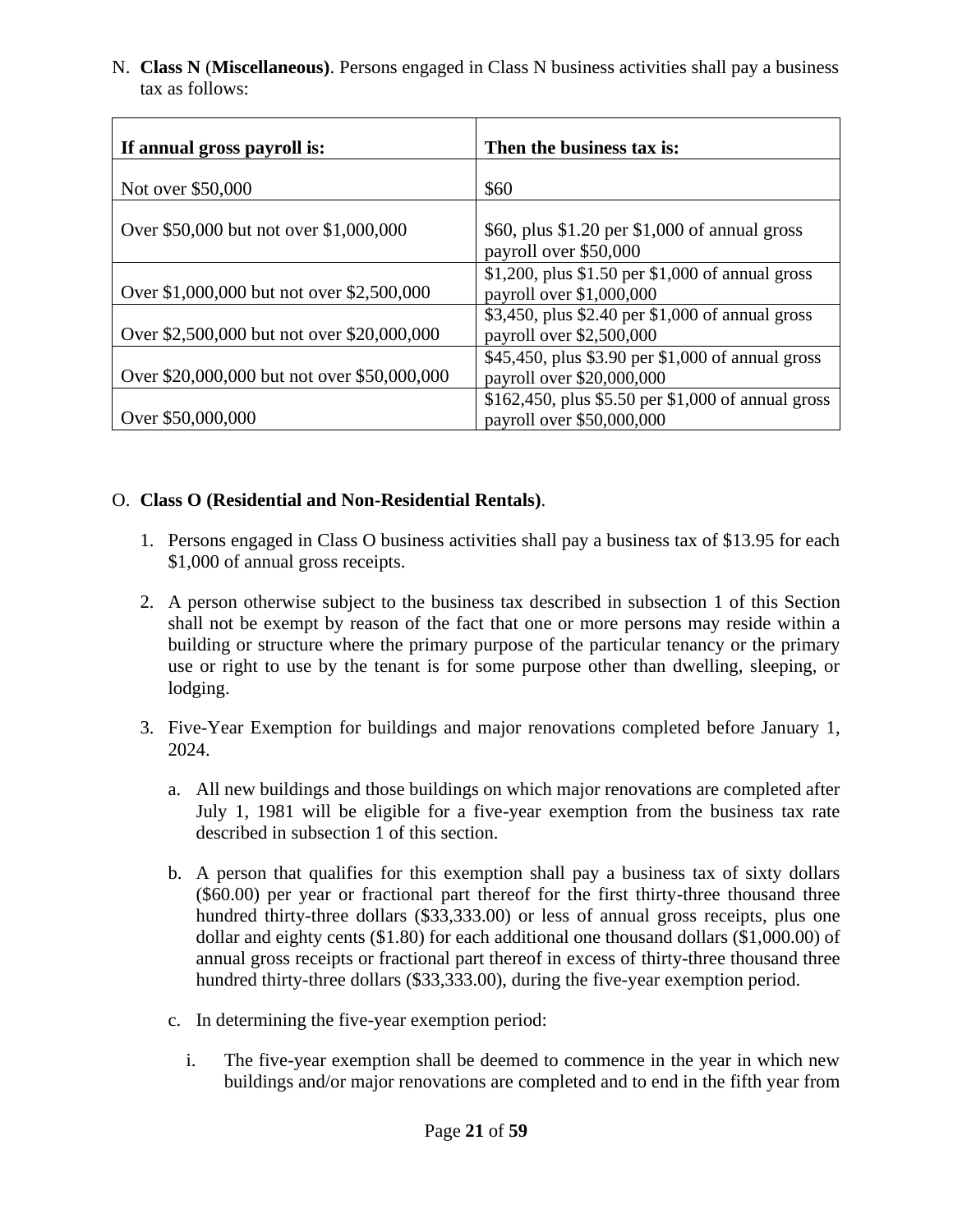the year of completion irrespective of the date on which an application for exemption is filed.

- ii. There will be no extensions of the five-year exemption period for subsequent major renovations after the first major renovations are completed.
- iii. All lessors are entitled to only one five-year exemption for each business location. The five-year exemption applies to the building or structure and not the lessor.
- iv. There will be no proration in applying for the first year of the five-year exemption. The year in which new buildings are completed or major renovations are completed shall be considered to be a full year regardless of the date of completion.
- d. To qualify for an exemption, the person must file an annual exemption on a form prescribed by the city.
- e. Definitions applicable to this subsection are as follows:
	- i. "Major Renovation" means any instance where the cost of renovation is equal to or exceeds fifty percent (50%) of the after-renovation appraised value of the building as determined by a certified, independent appraiser.
	- ii. "New Building" means any newly constructed building completed after July 1, 1981 for which a temporary certificate of occupancy or certificate of occupancy has been issued by the city.
- iii. "New Lessor" means any change which results in an eighty percent (80%) or more change of ownership.
- f. Notwithstanding any other terms of this Section, the exemption described in this subpart applies only to persons engaged in the business of renting or letting a building, structure, or other property for commercial/industrial purposes, or a portion of such building, structure, or property within the City for a purpose other than dwelling, sleeping, or lodging to a tenant. Notwithstanding any other terms of this Section, the exemption created by this Section  $5.04.205(O)(3)$  shall not apply to any new buildings completed after December 31, 2023 or buildings on which major renovations are completed after December 31, 2023.
- 4. Tax Exemption/Reduction for Owner-Occupied Rental Property.
	- a. For the purpose of this subsection 4, "Owner" is defined as a natural person, who is an owner of record holding an interest equal to or greater than thirty-three percent (33%) in the property.
	- b. For the purposes of this subsection 4, "household income" shall not include the income of a person renting a room in a single-family house, townhouse, or condominium unless the person is a member of the Owner's family.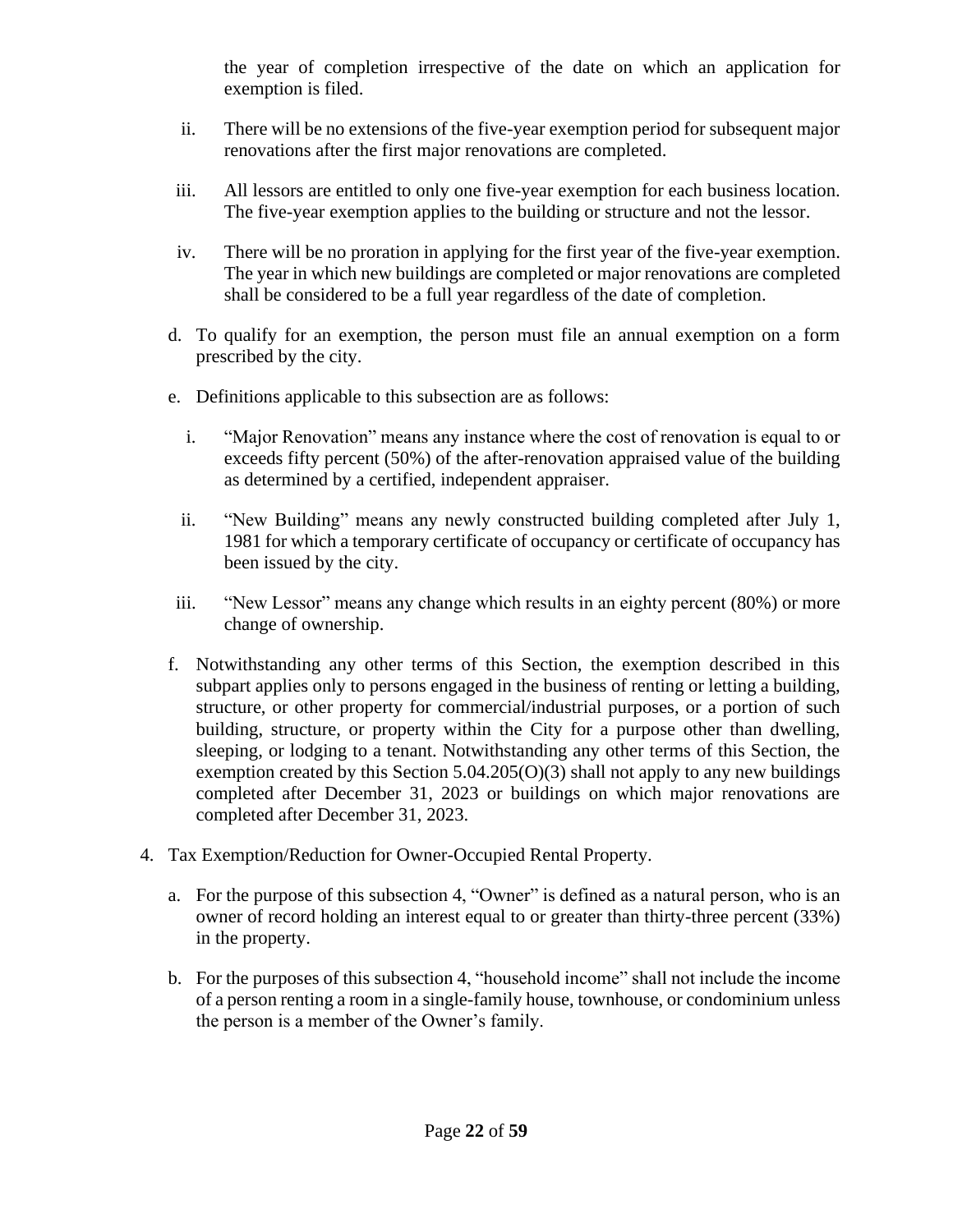- c. An Owner of a single-family house, townhouse, or condominium who offers for rent no more than two (2) rooms in said house, townhouse, or condominium shall be exempt from the business tax described in subsection 1 of this Section if:
	- i. the Owner currently lives in the house, townhouse, or condominium as his or her principal place of residence and has received the homeowner property tax exemption on their County property assessment under California Revenue and Taxation Code Section 218; and
	- ii. the Owner has owned and lived in the house, townhouse, or condominium as his or her principal place of residence for at least one (1) year immediately preceding the application of this exemption; and
- iii. the Owner's total household income from all sources is less than or equal to 150% of the Area Median Income (AMI); and
- iv. the Owner has no ownership interest in any other residential rental property in the City of Oakland.
- d. An Owner of a single-family house, townhouse, or condominium who offers for rent three (3) rooms in said house, townhouse, or condominium shall only be required to pay the business tax described in subsection 1 of this Section on one-third (1/3) of the total annual gross receipts if the Owner satisfies all of the conditions set forth above in subsections  $4(c)$  (i)-(iv) of this section.
- e. An Owner of a duplex, or a single-family house with one or two accessory dwelling unit(s)  $(ADUs)$  shall be exempt from the business tax described in subsection 1 of this Section if:
	- i. the Owner currently lives in one of the dwelling units as his/her principal place of residence and has received the homeowner property tax exemption on their County property assessment under California Revenue and Taxation Code Section 218; and
	- ii. the Owner has owned the property and lived in one of the dwelling units as his/her principal place of residence for at least one (1) year immediately preceding the application of this exemption; and
- iii. for duplexes, the rental unit is a "Covered Unit" as defined in Oakland Municipal Code Section 8.22.020; and
- iv. the Owner's total household income from all sources is less than or equal to 150% of the Area Median Income (AMI); and
- v. the Owner has no ownership interest in any other residential rental property in the City of Oakland
- f. The exemption and reduction to the business tax described in subsection 1 provided for in this subsection 4 shall apply only to rental agreements with a tenancy term of 30 days or more; it shall not apply to Short Term Residential Rentals.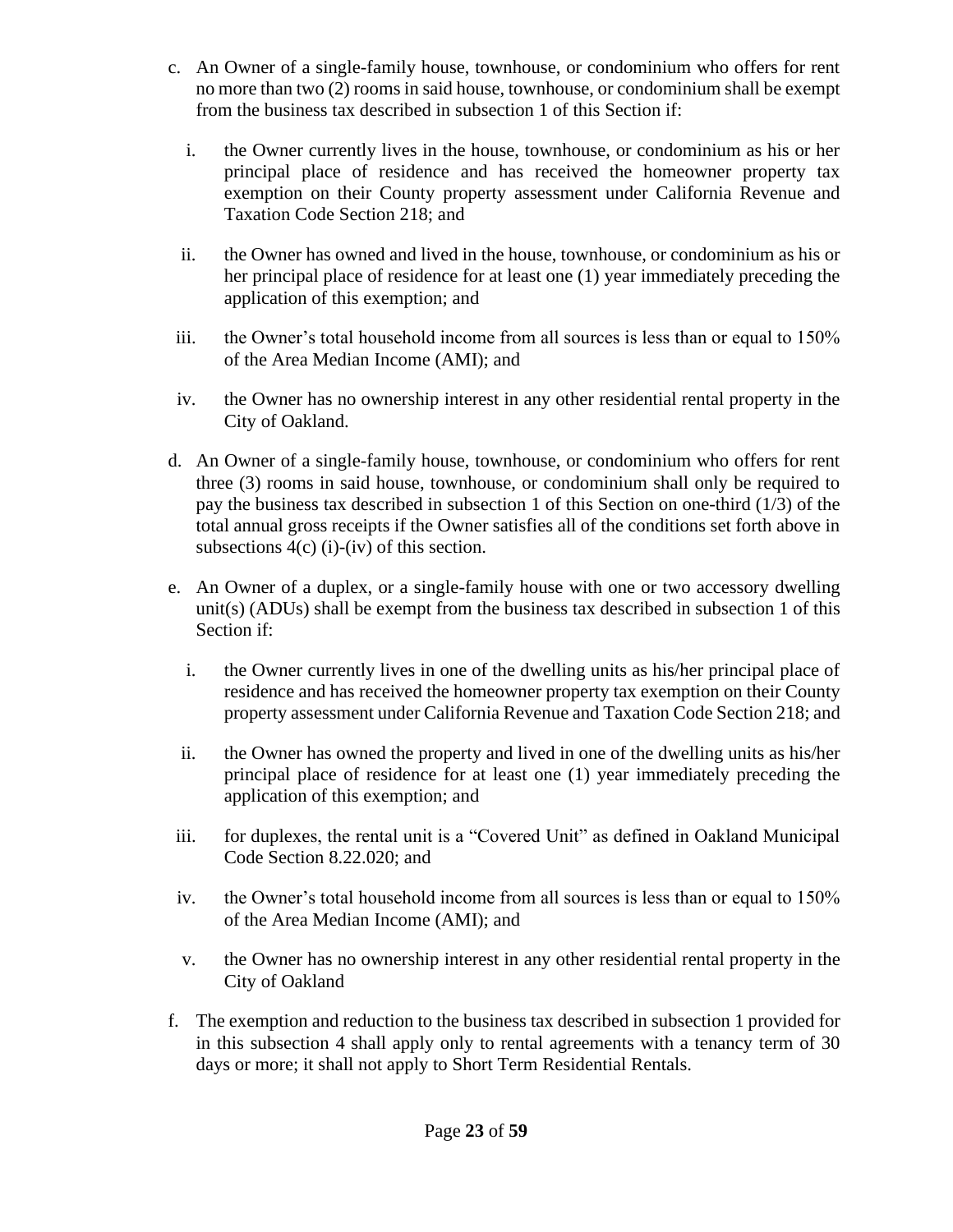- g. The exemption and reduction to the business tax described in subsection 1 provided for in this subsection 4 shall not be applied retroactively to taxes paid or due on or before December 31, 2019.
- h. The exemption and reduction to the business tax described in subsection 1 provided for in this subsection 4 is a provisional adjustment to the business tax and shall be effective from January 1, 2020 through December 31, 2030 ("Effective Term"). On January 1, 2031 and thereafter, the tax rate described in subsection 1 shall be applied without consideration of subsection 4, unless the Effective Term is further extended by the City Council.
- i. The City Administrator or designee may create regulations to implement this subsection including, but not limited to, documentation requirements to verify Owner occupancy and income requirements set forth in this subsection 4, and an administrative option of receiving tax savings pursuant to subsection 4 through rebate to property owner. Prior to adoption of any regulations pursuant to this section, the City Administrator must publicize and hold at least one community meeting for stakeholders and the public.

## P. **Class P (Cannabis Business)**.

- 1. Definitions. The following definitions apply to this section:
	- a. "Cannabis Business" means any business that involves planting, cultivating, harvesting, transporting, dispensing, delivering, selling at retail or wholesale, manufacturing, compounding, converting, processing, preparing, storing, packaging, or testing any part of the plant Cannabis sativa L. or any of its derivatives.
	- b. "Cannabis Cultivation" means to plant, grow, harvest, dry, cure, grade, or trim cannabis.
	- c. "Cannabis Distribution and Transportation" means any business that sells at wholesale and any business that transports cannabis between licensees, including any business that operates under a "Distributor" license issued by the California Bureau of Cannabis Control pursuant to California Business and Profession's Code Section 26070, and as that Section may be amended or renumbered.
	- d. "Cannabis Manufacturing" means any business that produces, prepares, propagates, or compounds cannabis or cannabis products, directly or indirectly, by extraction methods, independently by means of chemical synthesis, or by a combination of extraction and chemical synthesis.
	- e. "Cannabis Storage or Packaging" means any business that packages or stores cannabis but only to the extent that the business's packing or storing activity is not attributable to cannabis cultivation, cannabis manufacturing, or retail cannabis carried on within Oakland.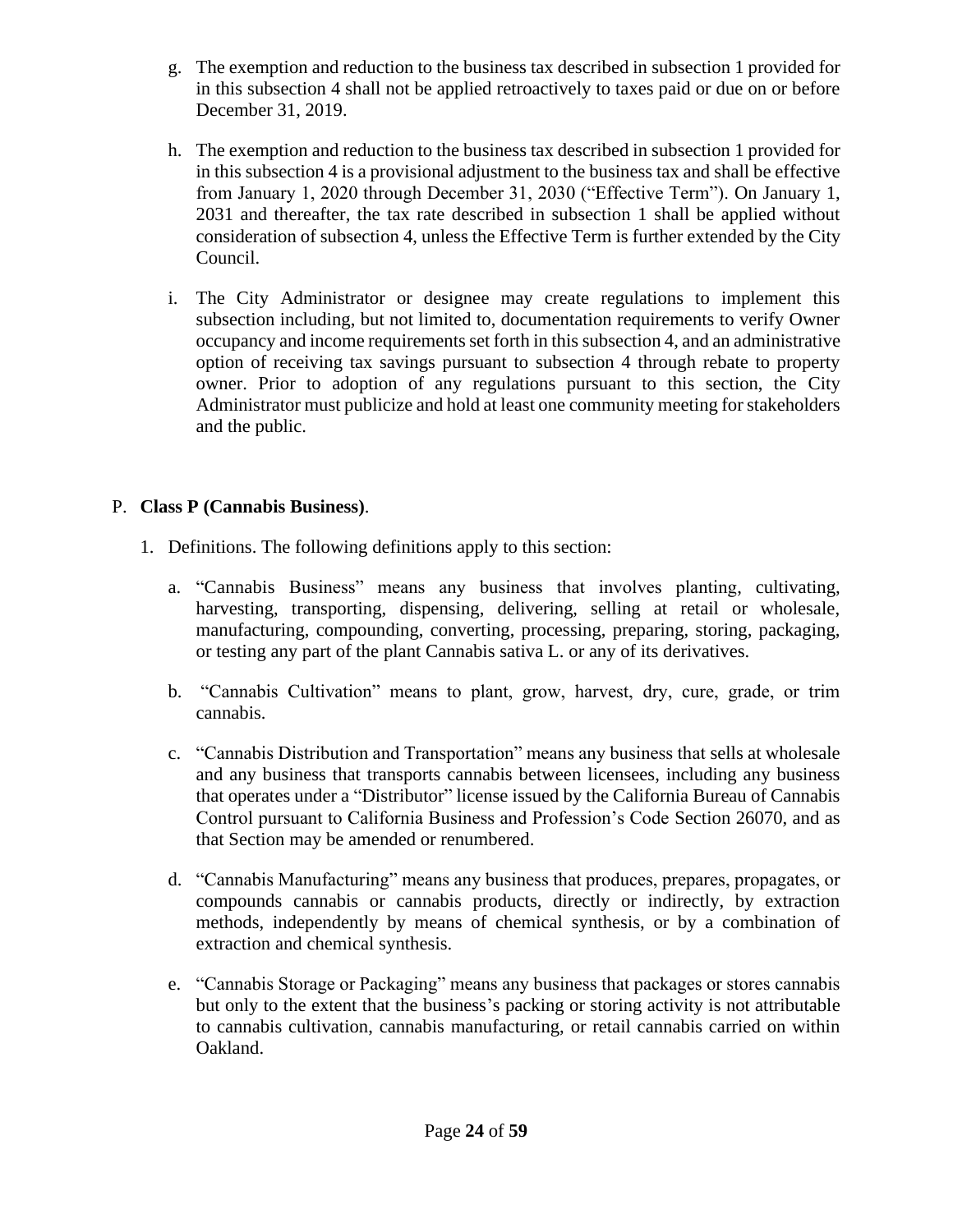- f. "Cannabis Testing" means any business that conducts analytical testing of cannabis, cannabis-derived products, hemp, or hemp-derived products.
- g. "Equity Cannabis Business" means a cannabis business that satisfies the "equity criteria" as that term is defined and applied in Sections 5.80.050 and 5.81.060.
- h. "General Cannabis Business" shall mean any cannabis business that is not an equity business.
- i. "Indoor Cultivation" means any cannabis business involved in cannabis cultivation within a permanent structure and using primarily artificial light.
- j. "Medical Cannabis Business" means any cannabis business conducted pursuant to Health and Safety Code Sections 11362.5 and 11362.7-11362.83.
- k. "Non-Medical Cannabis Business" means any cannabis business not conducted pursuant to Health and Safety Code Sections 11362.5 and 11362.7-11362.83.
- l. "Outdoor Cultivation" means any cannabis business involved in cannabis cultivation that is not within a permanent structure or that does not primarily use artificial light. For the purposes of applying this definition, any "mixed-light cultivation" -including greenhouses, hoop-houses, glasshouses, conservatories, hothouses, or other similar structures-as that term is defined by the California Department of Cannabis Control (4 CCR § 15000), does not use "primarily artificial light".
- m. "Retail Cannabis" means any business that dispenses or sells cannabis for use or consumption by end-users, either in-person, by delivery, or in conjunction with another party, and includes any business regulated or permitted by Chapter 5.80 of this Code and as that Chapter may be re-numbered or amended.
- 2. Business Tax Rate. Every person engaged in a cannabis business shall pay business tax at the rates provided in this Section.
	- a. Equity Cannabis Businesses (Under One Million Five Hundred Thousand Dollars  $($1,500,000.00)$ ).

With respect to any 2020 business tax certificate, and for each following year, and for a business tax certificate issued pursuant to Section 5.04.240 for a business newly established in calendar year 2019, every person engaged in an equity cannabis business with total gross receipts less than or equal to one million five hundred thousand dollars (\$1,500,000.00) shall pay a business tax of one-dollar and twenty cents (\$1.20) for each one thousand dollars (\$1,000.00) of gross receipts, or fractional part thereof.

b. General Cannabis Businesses (Under Five Hundred Thousand Dollars (\$500,000.00)).

With respect to any 2020 business tax certificate, and for each following year, and for a business tax certificate issued pursuant to Section 5.04.240 for a business newly established in calendar year 2019, every person engaged in a general cannabis business with total gross receipts less than or equal to five hundred thousand dollars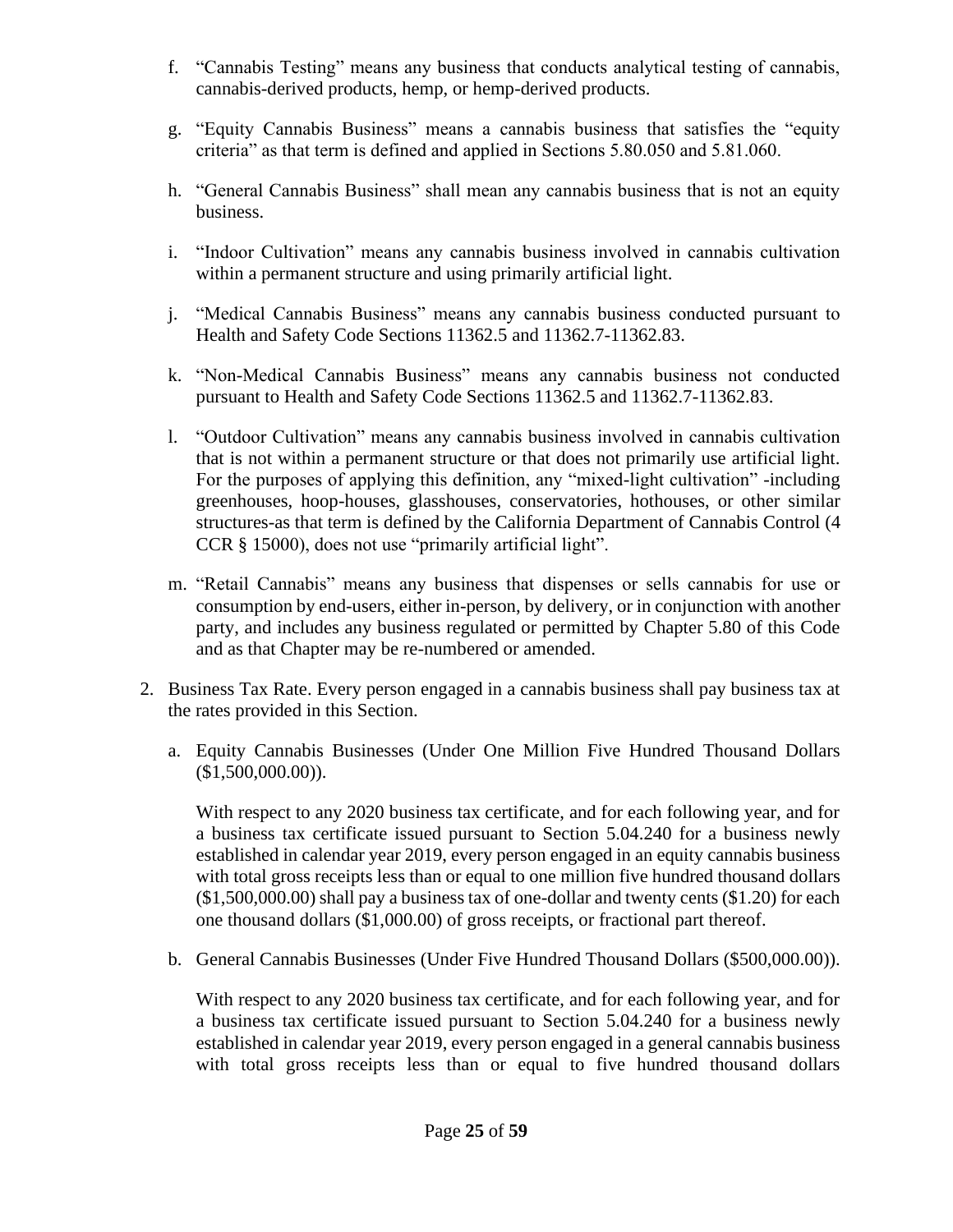(\$500,000.00) shall pay a business tax of one-dollar and twenty cents (\$1.20) for each one thousand dollars (\$1,000.00) of gross receipts, or fractional part thereof.

c. Equity Retail Cannabis and Equity Indoor Cultivation (Over One Million Five Hundred Thousand Dollars (\$1,500,000.00) But Less Than Five Million Dollars  $($5,000,000.00)$ ).

Every equity cannabis business engaged in retail cannabis or indoor cultivation with total gross receipts greater than One Million Five Hundred Thousand dollars (\$1,500,000.00) but less than or equal to Five Million dollars (\$5,000,000.00) shall pay a business tax of:

- i. New 2019 Business and Annual 2020 Business Certificates. With respect to any 2020 business tax certificate and for any business tax certificate issued pursuant to Section 5.04.240 for a business newly established in calendar year 2019:
	- (1) One dollar and twenty cents (\$1.20) for each one thousand dollars (\$1,000.00) of gross receipts, or fractional part thereof, less than or equal to one million five hundred thousand dollars (\$1,500,000.00); plus
	- (2) Fifty dollars (\$50.00) for each one thousand dollars (\$1,000.00) of gross receipts, or fractional part thereof, greater than one million five hundred thousand dollars (\$1,500,000.00) and derived from a medical cannabis business; plus
	- (3) Sixty-five dollars (\$65.00) for each one thousand dollars (\$1,000.00) of gross receipts, or fractional part thereof, greater than one million five hundred thousand dollars (\$1,500,000.00) and derived from a non-medical cannabis business.
- ii. Annual 2021 Business Certificates. With respect to any 2021 business tax certificate:
	- (1) One dollar and twenty cents (\$1.20) for each one thousand dollars (\$1,000.00) of gross receipts, or fractional part thereof, less than or equal to one million five hundred thousand dollars (\$1,500,000.00); plus
	- (2) Fifty dollars (\$50.00) for each one thousand dollars (\$1,000.00) of gross receipts, or fractional part thereof, over one million five hundred thousand dollars (\$1,500,000.00).
- iii. Annual 2022 Business Certificates and After. With respect to any 2022 business tax certificate and for each following year:
	- (1) One dollar and twenty cents (\$1.20) for each one thousand dollars (\$1,000.00) of gross receipts, or fractional part thereof, less than or equal to one million five hundred thousand dollars (\$1,500,000.00); plus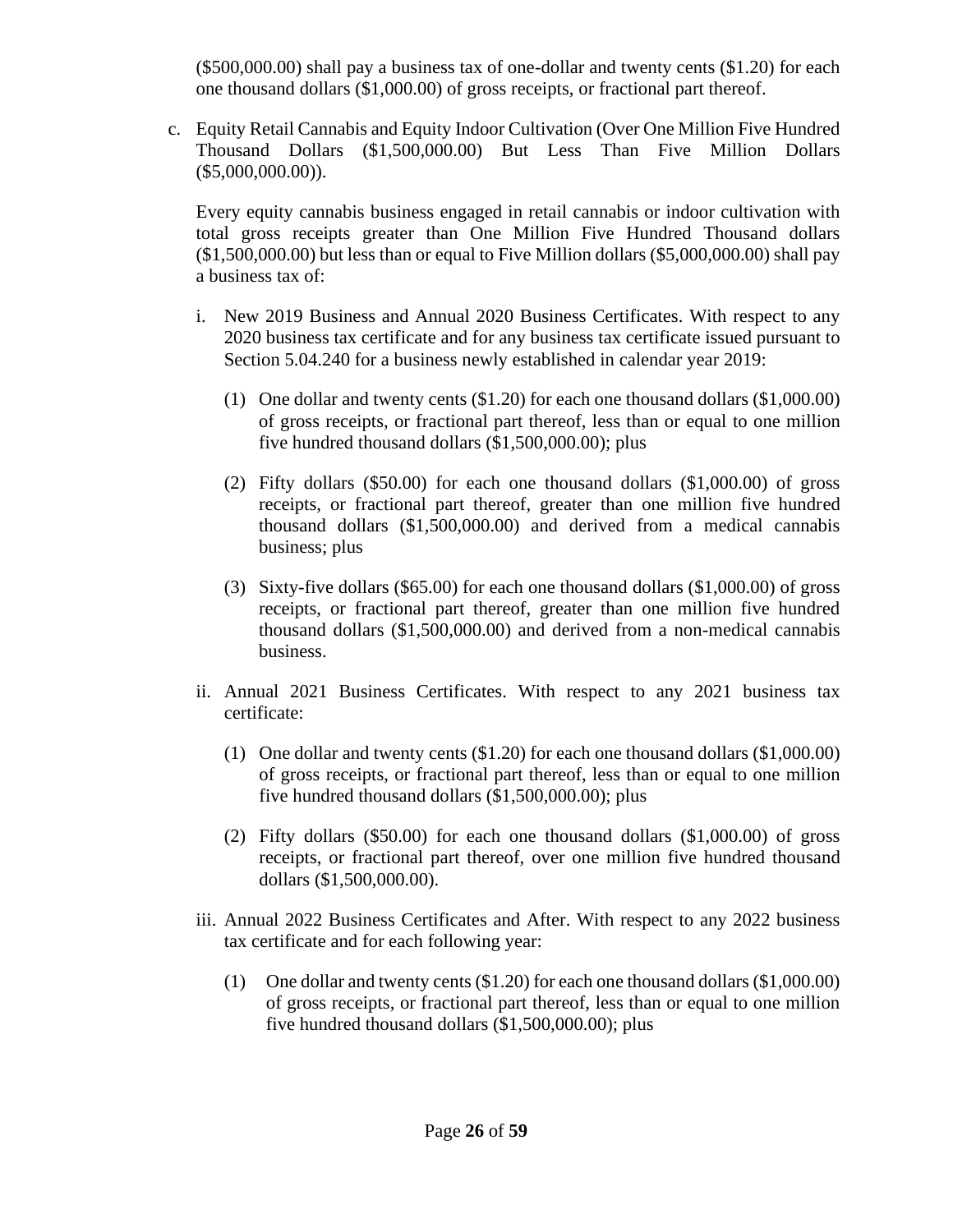- (2) Fifty dollars (\$50.00) for each one thousand dollars (\$1,000.00) of gross receipts, or fractional part thereof, over one million five hundred thousand dollars (\$1,500,000.00).
- d. General Retail Cannabis and General Indoor Cultivation (over five hundred thousand dollars (\$500,000.00) but Less Than five million dollars (\$5,000,000)).

Every general cannabis business engaged in retail cannabis or indoor cultivation with total gross receipts greater than five hundred thousand dollars (\$500,000.00) but less than or equal to five million dollars (\$5,000,000.00) shall pay a business tax of:

- i. New 2019 Business and Annual 2020 Business Certificates. With respect to any 2020 business tax certificate and for any business tax certificate issued pursuant to Section 5.04.240 for a business newly established in calendar year 2019:
	- (1) One dollar and twenty cents (\$1.20) for each one thousand dollars (\$1,000.00) of gross receipts, or fractional part thereof, less than or equal to five hundred thousand dollars (\$500,000.00); plus
	- (2) Fifty dollars (\$50.00) for each one thousand dollars (\$1,000.00) of gross receipts, or fractional part thereof, greater than five hundred thousand dollars (\$500,000.00) and derived from a medical cannabis business; plus
	- (3) Sixty-five dollars (\$65.00) for each one thousand dollars (\$1,000.00) of gross receipts, or fractional part thereof, greater than five hundred thousand dollars (\$500,000.00) and derived from a non-medical cannabis business.
- ii. Annual 2021 Business Certificates. With respect to any 2021 business tax certificate:
	- (1) One dollar and twenty cents (\$1.20) for each one thousand dollars (\$1,000.00) of gross receipts, or fractional part thereof, less than or equal to five hundred thousand dollars (\$500,000.00); plus
	- (2) Fifty dollars (\$50.00) for each one thousand dollars (\$1,000.00) of gross receipts, or fractional part thereof, over five hundred thousand dollars (\$500,000.00).
- iii. Annual 2022 Business Certificates and After. With respect to any 2022 business tax certificate and for each following year:
	- (1) One dollar and twenty cents (\$1.20) for each one thousand dollars (\$1,000.00) of gross receipts, or fractional part thereof, less than or equal to seven hundred fifty thousand dollars (\$750,000.00); plus
	- (2) Forty dollars (\$40.00) for each one thousand dollars (\$1,000.00) of gross receipts, or factional part thereof, over seven hundred fifty thousand dollars (\$750,000.00), but less than or equal to one million five hundred thousand dollars (\$1,500,000.00); plus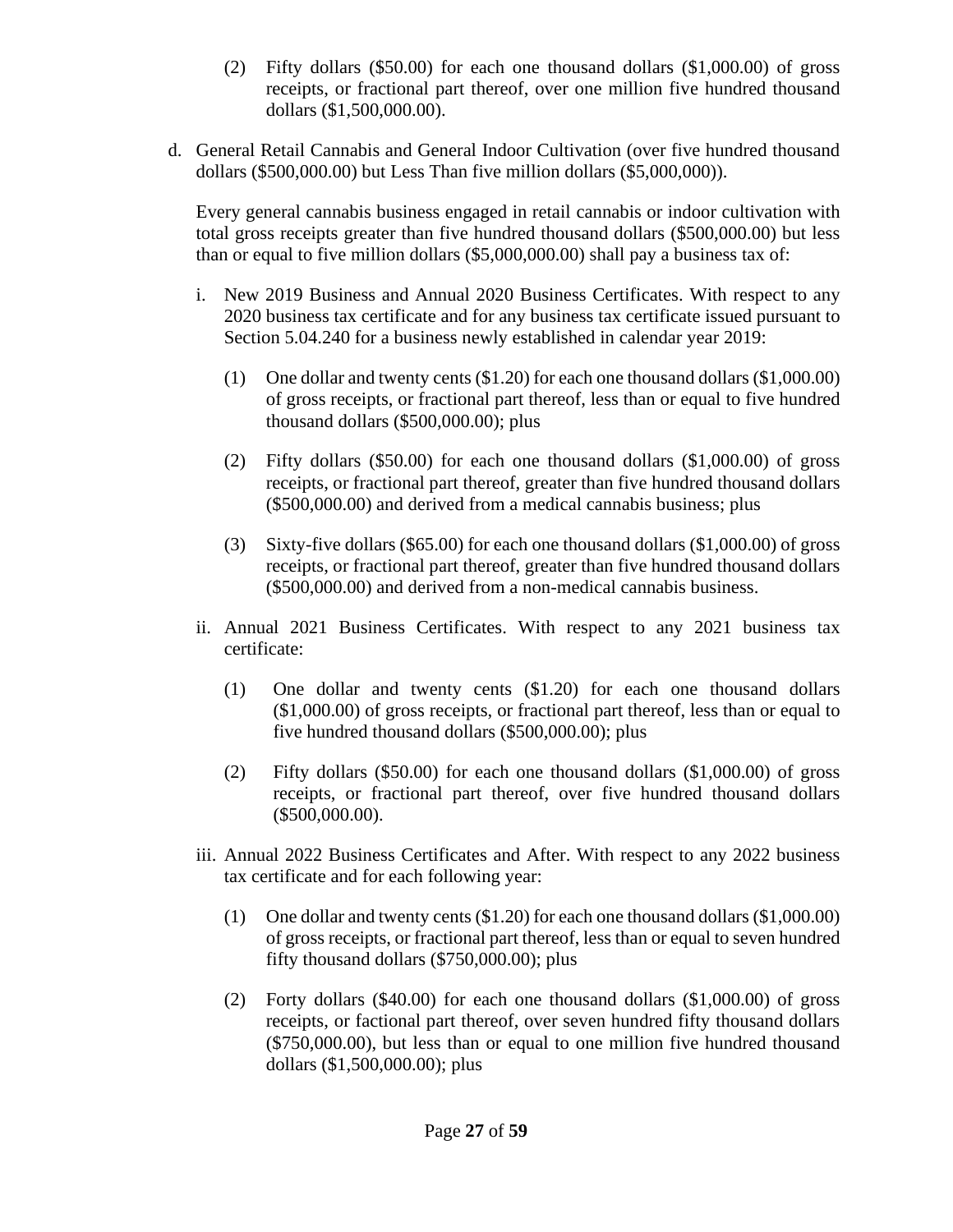- (3) Fifty dollars (\$50.00) for each one thousand dollars (\$1,000.00) of gross receipts, or fractional part thereof, over one million five hundred thousand dollars (\$1,500,000.00).
- e. Indoor Cultivation (Over Five Million Dollars (\$5,000,000.00)).

Every person engaged in indoor cultivation with total gross receipts greater than five million dollars (\$5,000,000.00) shall pay a business tax of:

- i. New 2019 Business and Annual 2020 Business Certificates. With respect to any 2020 business tax certificate and for any business tax certificate issued pursuant to Section 5.04.240 for a business newly established in calendar year 2019:
	- (1) Fifty dollars (\$50.00) for each one thousand dollars (\$1,000.00) of gross receipts, or fractional part thereof, attributable to any medical cannabis business; plus
	- (2) Ninety-five dollars (\$95.00) for each one thousand dollars (\$1,000.00) of gross receipts, or fractional part thereof, attributable to any non-medical cannabis business.
- ii. Annual 2021 Business Certificates and After. With respect to any 2021 business tax certificate, and for each following year, fifty dollars (\$50.00) for each one thousand dollars (\$1,000.00) of gross receipts, or fractional part thereof.
- f. Retail Cannabis (Over five million dollars (\$5,000,000.00)).

Every person engaged in retail cannabis with total gross receipts greater than five million dollars (\$5,000,000.00) shall pay a business tax of:

i. New 2019 Business and Annual 2020 Business Certificates. With respect to any 2020 business tax certificate and for any business tax certificate issued pursuant to Section 5.04.240 for a business newly established in calendar year 2019:

(1) Fifty dollars (\$50.00) for each one thousand dollars (\$1 ,000.00) of gross receipts, or fractional part thereof, attributable to any medical cannabis business; plus

(2) Ninety-five dollars (\$95.00) for each one thousand dollars (\$1 ,000.00) of gross receipts, or fractional part thereof, attributable to any non-medical cannabis business.

ii. Annual 2021 Business Certificates. With respect to any 2021 business tax certificate:

(1) Fifty dollars (\$50.00) for each one thousand dollars (\$1,000.00) of gross receipts, or fractional part thereof, attributable to any medical cannabis business; plus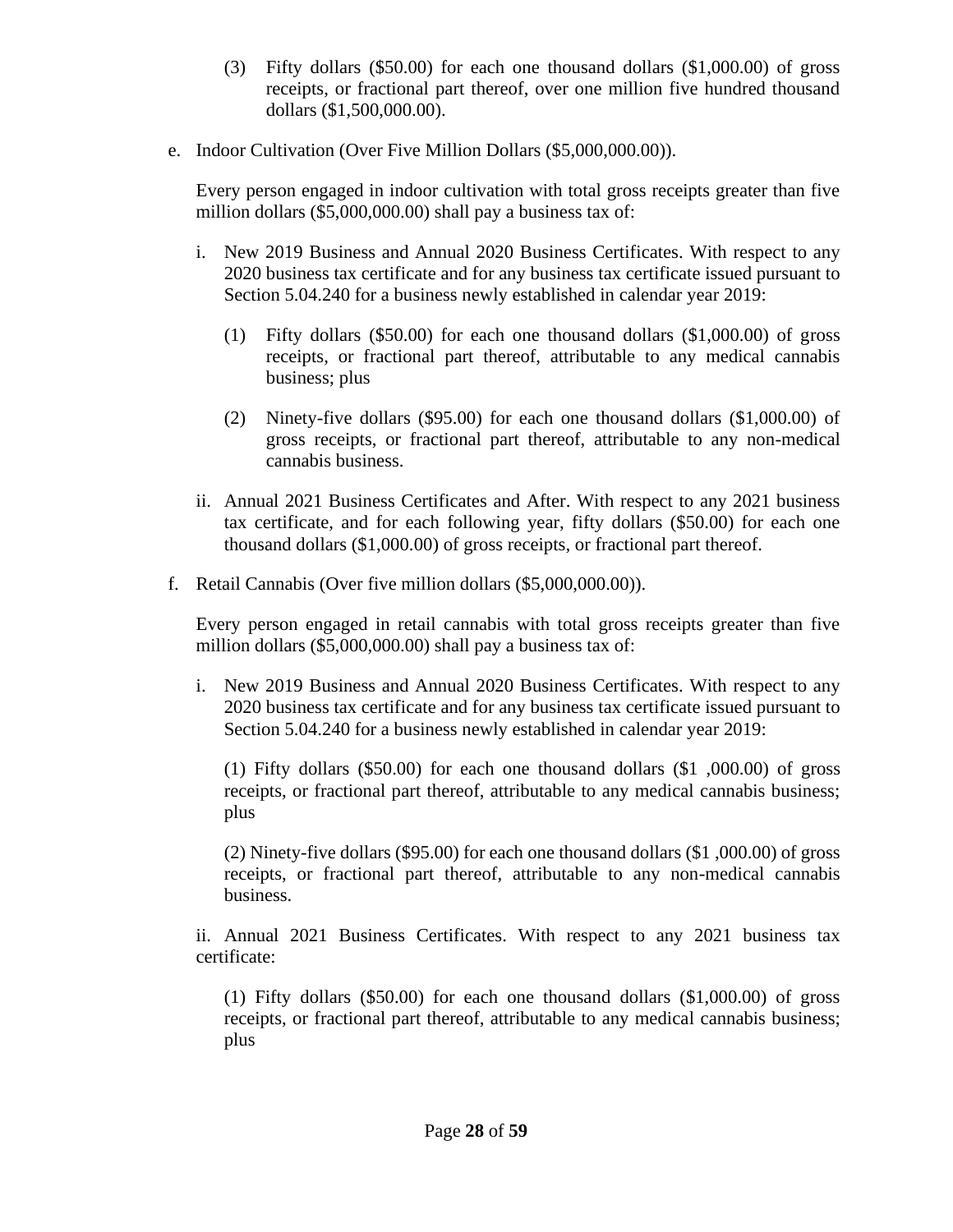(2) Eighty dollars (\$80.00) for each one thousand dollars (\$1,000.00) of gross receipts, or fractional part thereof, attributable to any non-medical cannabis business.

iii. Annual 2022 Business Certificates and After. With respect to any 2022 business tax certificate, and for each following year, fifty dollars (\$50.00) for each one thousand dollars (\$1 ,000.00) of gross receipts, or fractional part thereof.

g. Equity Cannabis Manufacturing, Equity Outdoor Cultivation, and Equity Cannabis Packaging and Storage (Over one million five hundred thousand dollars  $($1,500,000.00)$ ).

Every equity cannabis business engaged in cannabis manufacturing, outdoor cultivation, or cannabis packaging with total gross receipts greater than one million five hundred thousand dollars (\$1,500,000.00) shall pay a business tax of:

- i. New 2019 Business and Annual 2020 Business Certificates. With respect to any 2020 business tax certificate and for any business tax certificate issued pursuant to Section 5.04.240 for a business newly established in calendar year 2019:
	- (1) One dollar and twenty cents (\$1.20) for each one thousand dollars (\$1,000.00) of gross receipts, or fractional part thereof, less than or equal to one million five hundred thousand dollars (\$1,500,000.00); plus
	- (2) Fifty dollars (\$50.00) for each one thousand dollars (\$1,000.00) of gross receipts, or fractional part thereof, over one million five hundred thousand dollars (\$1,500,000.00) and attributable to any medical cannabis business; plus
	- (3) Sixty-five dollars (\$65.00) for each one thousand dollars (\$1,000.00) of gross receipts, or factional part thereof, over one million five hundred thousand dollars (\$1,500,00.00) but less than or equal to five million dollars (\$5,000,000.00) and attributable to any non-medical cannabis business; plus
	- (4) Ninety-five dollars (\$95.00) for each one thousand dollars (\$1,000.00) of gross receipts, or fractional part thereof, over five million dollars (\$5,000,000.00) and attributable to any non-medical cannabis business.
- ii. Annual 2021 Business Certificates. With respect to any 2021 business tax certificate:
	- (1) One dollar and twenty cents (\$1.20) for each one thousand dollars (\$1,000.00) of gross receipts, or fractional part thereof, less than or equal to one million five hundred thousand dollars (\$1,500,000.00); plus
	- (2) Fifty dollars (\$50.00) for each one thousand dollars (\$1,000.00) of gross receipts, or fractional part thereof, over one million five hundred thousand dollars (\$1,500,000.00).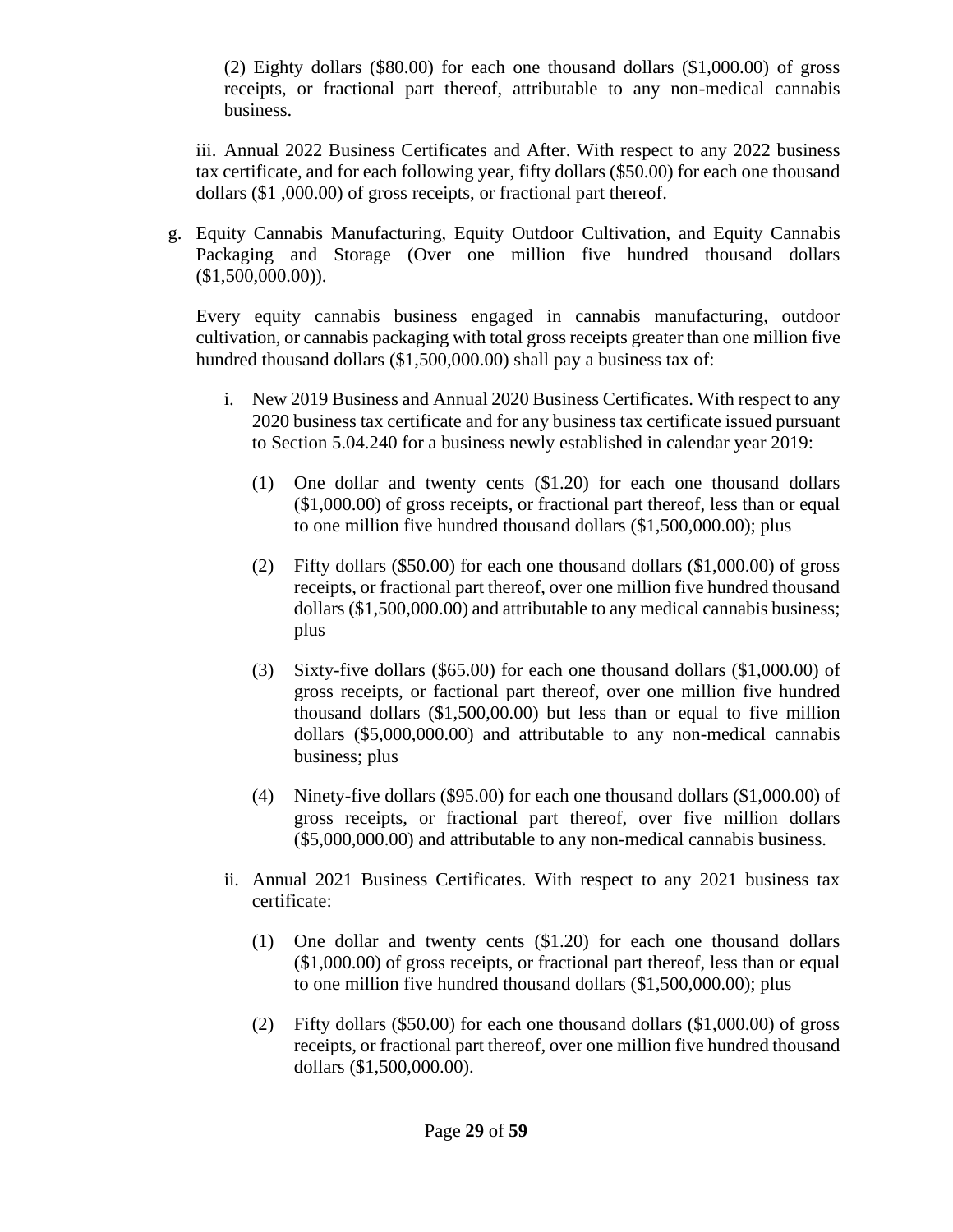- iii. Annual 2022 Business Certificates and After. With respect to any 2022 business tax certificate and for each following year:
	- (1) One dollar and twenty cents (\$1.20) for each one thousand dollars (\$1,000.00) of gross receipts, or fractional part thereof, less than or equal to one million five hundred thousand dollars (\$1,500,000.00); plus
	- (2) Forty-five dollars (\$45.00) for each one thousand dollars (\$1,000.00) of gross receipts, or fractional part thereof, over one million five hundred thousand dollars (\$1,500,000.00) but less than or equal to five million dollars (\$5,000,000.00); plus
	- (3) Fifty dollars (\$50.00) for each one thousand dollars (\$1,000.00) of gross receipts, or fractional part thereof, over five million dollars (\$5,000,000.00).
- h. General Cannabis Manufacturing, General Outdoor Cultivation, & General Cannabis Packaging and Storage (over five hundred thousand dollars (\$500,000.000)).

Every general cannabis business engaged in cannabis manufacturing, outdoor cultivation, or cannabis packaging with total gross receipts greater than five hundred thousand dollars (\$500,000.00) shall pay a business tax of:

- i. New 2019 Business and Annual 2020 Business Certificates. With respect to any 2020 business tax certificate and for any business tax certificate issued pursuant to Section 5.04.240 for a business newly established in calendar year 2019:
	- (1) One dollar and twenty cents (\$1.20) for each one thousand dollars (\$1,000.00) of gross receipts, or fractional part thereof, less than or equal to five hundred thousand dollars (\$500,000.00); plus
	- (2) Fifty dollars (\$50.00) for each one thousand dollars (\$1,000.00) of gross receipts, or fractional part thereof, over five hundred thousand dollars (\$500,000.00) and attributable to any medical cannabis business; plus
	- (3) Sixty-five dollars (\$65.00) for each one thousand dollars (\$1,000.00) of gross receipts, or fractional part thereof, over five hundred thousand dollars (\$500,000.00) but less than or equal to five million dollars (\$5,000,000.00) and attributable to any non-medical cannabis business; plus
	- (4) Ninety-five dollars (\$95.00) for each one thousand dollars (\$1,000.00) of gross receipts, or fractional part thereof, over five million dollars (\$5,000,000.00) and attributable to any non-medical cannabis business.
- ii. Annual 2021 Business Certificates. With respect to any 2021 business tax certificate: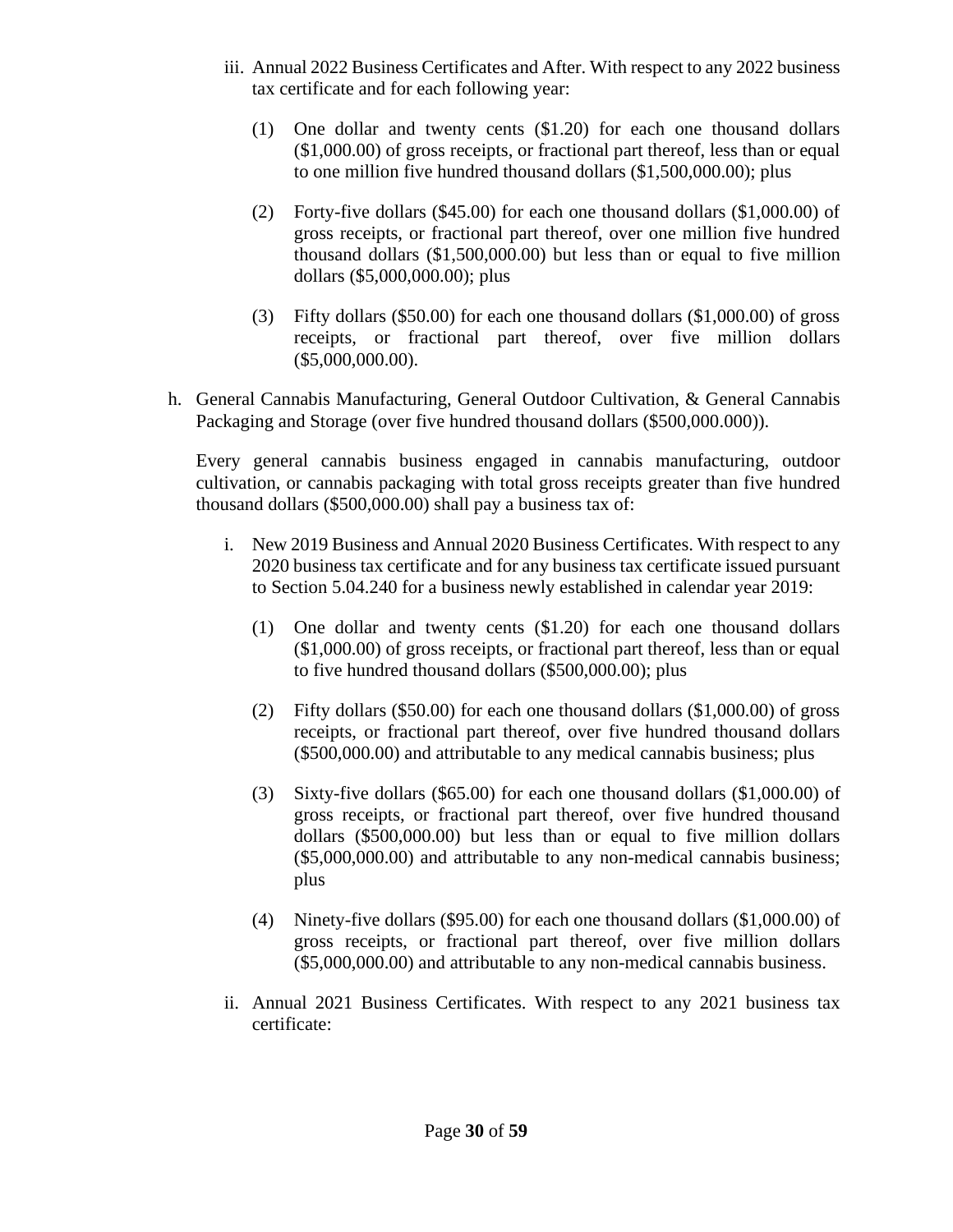- (1) One dollar and twenty cents (\$1.20) for each one thousand dollars (\$1,000.00) of gross receipts, or fractional part thereof, less than or equal to five hundred thousand dollars (\$500,000.00); plus
- (2) Fifty dollars (\$50.00) for each one thousand dollars (\$1,000.00) of gross receipts, or fractional part thereof over five hundred thousand dollars (\$500,000.00).
- iii. Annual 2022 Business Certificates and After. With respect to any 2022 business tax certificate, and for each following year:
	- (1) One dollar and twenty cents (\$1.20) for each one thousand dollars (\$1,000.00) of gross receipts, or fractional part thereof, less than or equal to seven hundred fifty thousand dollars (\$750,000.00); plus
	- (2) Thirty-five dollars (\$35.00) for each one thousand dollars (\$1,000.00) of gross receipts, or fractional part thereof, over seven hundred fifty thousand dollars (\$750,000.00) but less than or equal to one million five hundred thousand dollars (\$1,500,000.00); plus
	- (3) Forty-five dollars (\$45.00) for each one thousand dollars (\$1,000.00) of gross receipts, or fractional part thereof, over one million five hundred thousand dollars (\$1,500,000.00) but less than or equal to five million dollars (\$5,000,000.00); plus
	- (4) Fifty dollars (\$50.00) for each one thousand dollars (\$1,000.00) of gross receipts, or fractional part thereof, over five million dollars (\$5,000,000.00).
- i. Equity Cannabis Distribution and Transportation (Over One Million Five Hundred Thousand Dollars (\$1,500,000.00)).

Every equity cannabis business engaged in cannabis distribution and transportation with total gross receipts greater than one million five hundred thousand dollars (\$1,500,000.00) shall pay a business tax of:

- i. New 2019 Business and Annual 2020 Business Certificates. With respect to any 2020 business tax certificate and for any business tax certificate issued pursuant to Section 5.04.240 for a business newly established in calendar year 2019:
	- (1) One dollar and twenty cents (\$1.20) for each one thousand dollars (\$1,000.00) of gross receipts, or fractional part thereof, less than or equal to one million five hundred thousand (\$1,500,000.00); plus
	- (2) Fifty dollars (\$50.00) for each one thousand dollars (\$1,000.00) of gross receipts, or fractional part thereof, over one million five hundred thousand dollars (\$1,500,000.00) and attributable to any medical cannabis business; plus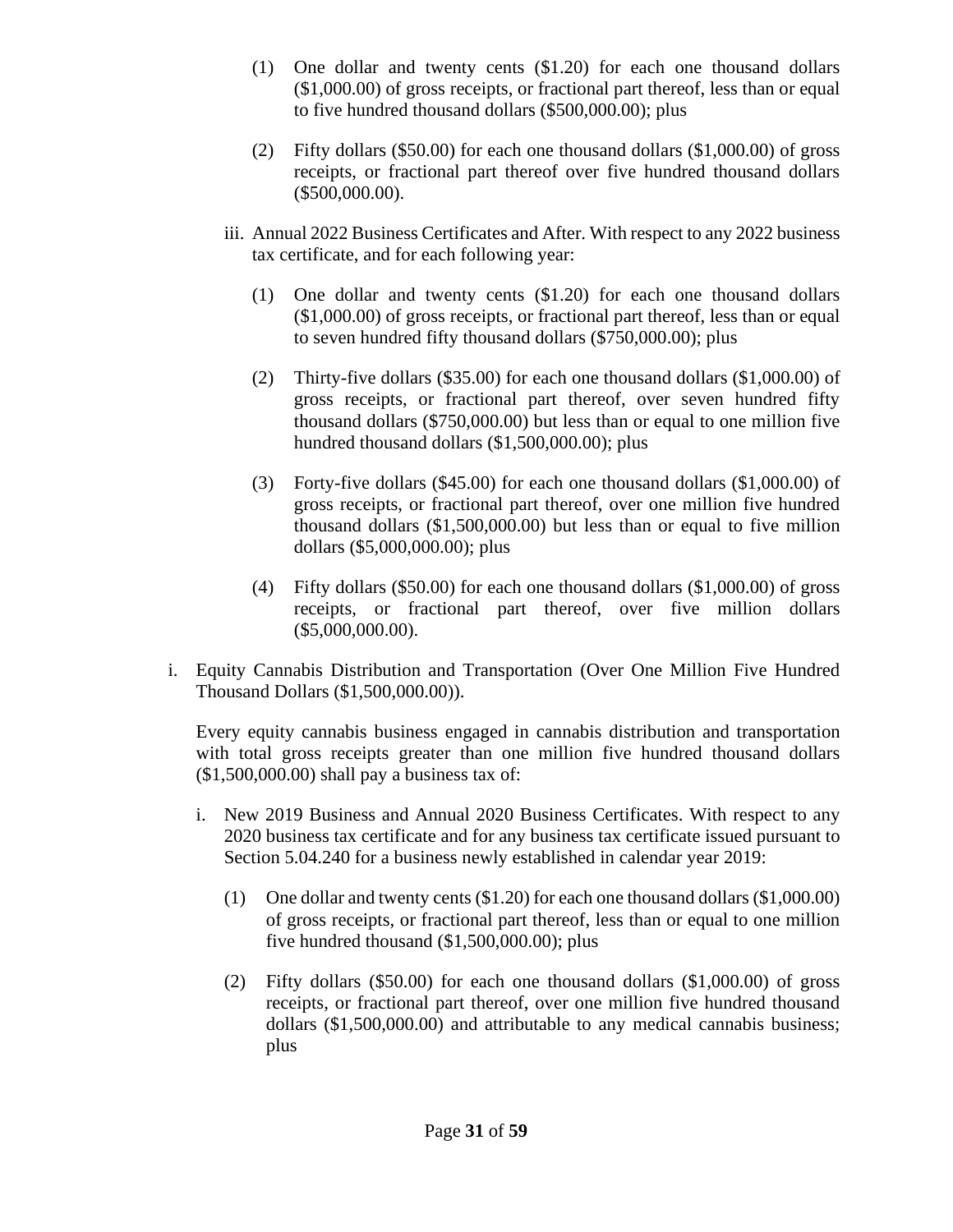- (3) Fifty dollars (\$50.00) for each one thousand dollars (\$1,000.00) of gross receipts, or factional part thereof, over one million five hundred thousand dollars (\$1,500,000.00) but less than or equal to five million dollars (\$5,000,000.00) and attributable to any non-medical cannabis business; plus
- (4) Ninety-five dollars (\$95.00) for each one thousand dollars (\$1,000.00) of gross receipts, or fractional part thereof, over five million dollars (\$5,000,000.00) and attributable to any non-medical cannabis business.
- ii. Annual 2021 Business Certificates. With respect to any 2021 business tax certificate:
	- (1) One dollar and twenty cents (\$1.20) for each one thousand dollars (\$1,000.00) of gross receipts, or fractional part thereof, less than or equal to one million five hundred thousand dollars (\$1,500,000.00); plus
	- (2) Forty-five dollars (\$45.00) for each one thousand dollars (\$1,000.00) of gross receipts, or fractional part thereof over one million five hundred thousand dollars (\$1,500,000.00).
- iii. Annual 2022 Business Certificates. With respect to any 2022 business tax certificate, and for each year thereafter:
	- (1) One dollar and twenty cents (\$1.20) for each one thousand dollars (\$1,000.00) of gross receipts, or fractional part thereof, less than or equal to one million five hundred thousand dollars (\$1,500,000.00); plus
	- (2) Thirty dollars (\$30.00) for each one thousand dollars (\$1,000.00) of gross receipts, or fractional part thereof, over one million five hundred thousand dollars (\$1,500,000.00) but less than or equal to five million dollars (\$5,000,000.00); plus
	- (3) Forty dollars (\$40.00) for each one thousand dollars (\$1,000.00) of gross receipts, or fractional part thereof over five million dollars (\$5,000,000.00).
- j. General Cannabis Distribution and Transportation (Over Five Hundred Thousand Dollars (\$500,000.00)).

Every general cannabis business engaged in cannabis distribution and transportation with total gross receipts greater than five hundred thousand dollars (\$500,000.00) shall pay a business tax of:

- i. New 2019 Business and Annual 2020 Business Certificates. With respect to any 2020 business tax certificate and for any business tax certificate issued pursuant to Section 5.04.240 for a business newly established in calendar year 2019:
	- (1) One dollar and twenty cents (\$1.20) for each one thousand dollars (\$1,000.00) of gross receipts, or fractional part thereof, less than or equal to five hundred thousand (\$500,000.00); plus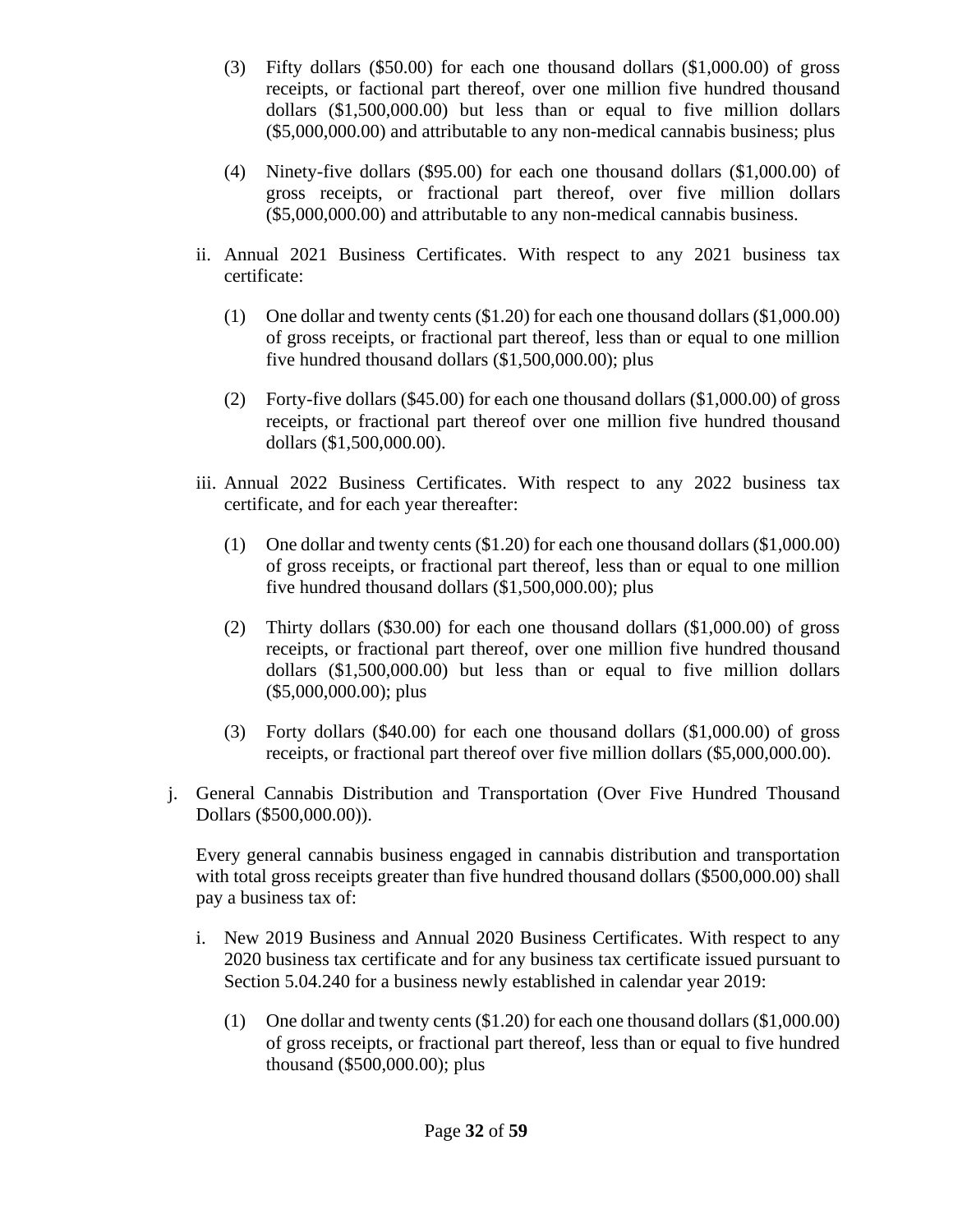- (2) Fifty dollars (\$50.00) for each one thousand dollars (\$1,000.00) of gross receipts, or fractional part thereof, over five hundred thousand dollars (\$500,000.00) and attributable to any medical cannabis business; plus
- (3) Fifty dollars (\$50.00) for each one thousand dollars (\$1,000.00) of gross receipts, or fractional part thereof, over five hundred thousand dollars (\$500,000.00) but less than or equal to five million dollars (\$5,000,000.00) and attributable to any non-medical cannabis business; plus
- (4) Ninety-five dollars (\$95.00) for each one thousand dollars (\$1,000.00) of gross receipts, or fractional part thereof, over five million dollars (\$5,000,000.00) and attributable to any non-medical cannabis business.
- ii. Annual 2021 Business Certificates. With respect to any 2021 business tax certificate:
	- (1) One dollar and twenty cents (\$1.20) for each one thousand dollars (\$1,000.00) of gross receipts, or fractional part thereof, less than or equal to five hundred thousand dollars (\$500,000.00); plus
	- (2) Forty-five dollars (\$45.00) for each one thousand dollars (\$1,000.00) of gross receipts, or fractional part thereof over five hundred thousand dollars (\$500,000.00).
- iii. Annual 2022 Business Certificates. With respect to any 2022 business tax certificate, and for each year thereafter:
	- (1) One dollar and twenty cents (\$1.20) for each one thousand dollars (\$1,000.00) of gross receipts, or fractional part thereof, less than or equal to seven hundred fifty thousand dollars (\$750,000.00); plus
	- (2) Twenty-five dollars (\$25.00) for each one thousand dollars (\$1,000.00) of gross receipts, or fractional part thereof, over seven hundred fifty thousand dollars (\$750,000.00) but less than or equal to one million five hundred thousand dollars (\$1,500,000.00); plus
	- (3) Thirty dollars (\$30.00) for each one thousand dollars (\$1,000.00) of gross receipts, or fractional part thereof, over one million five hundred thousand dollars (\$1,500,000.00) but less than or equal to five million dollars (\$5,000,000.00); plus
	- (4) Forty dollars (\$40.00) for each one thousand dollars (\$1,000.00) of gross receipts, or fractional part thereof, over five million dollars (\$5,000,000.00).
- k. Cannabis Testing.

With respect to any 2020 business tax certificate and for each year thereafter, and for any business tax certificate issued pursuant to Section 5.04.240 for a business newly established in calendar year 2019, the rates defined in this Section 5.04.205(P)shall no longer be applicable to cannabis testing and such businesses shall pay business tax at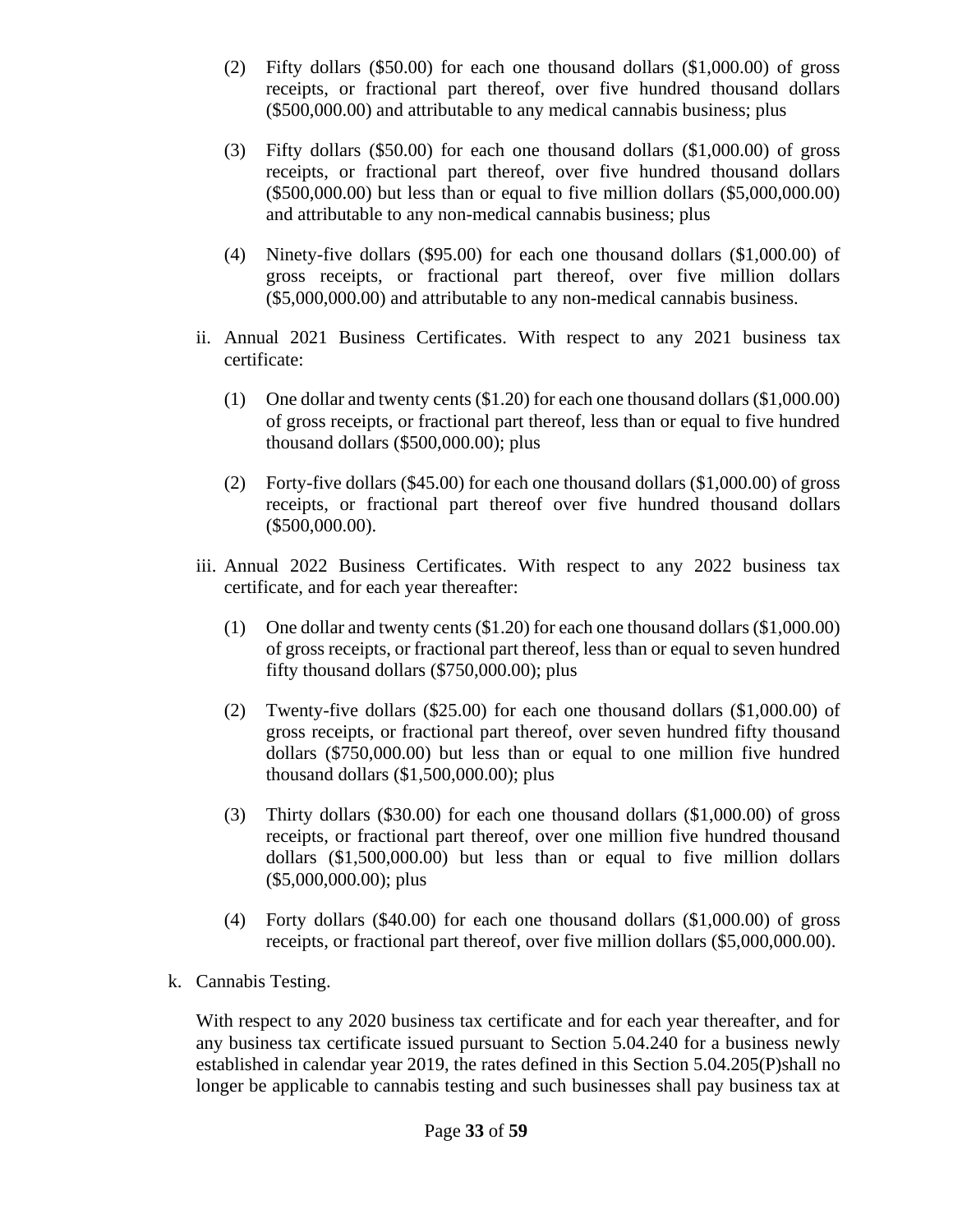the rate, if any, otherwise applicable to that business notwithstanding this Section 5.04.205(P).

3. Vertically Integrated Businesses.

Any person who engages in a business that produces gross receipts from more than one (1) of the taxable activities described in this Section 5.04.205(P) shall calculate their tax as the sum of:

- a. The tax due from the rate described in  $5.04.205(P)(2)(c)$ , (d), or (f). as applied to any gross receipts entirely or partially derived from any retail cannabis activity attributable to Oakland; plus
- b. The tax due from the rate described in  $5.04.205(P)(2)(c)$ , (d), or (e) as applied to any gross receipts entirely or partially derived from any indoor cultivation activity attributable to Oakland, but not including any gross receipts partially derived from retail cannabis activity attributable to Oakland; plus
- c. The tax due from the rate described in  $5.04.205(P)(2)(g)$  or (h) as applied to any gross receipts entirely or partially derived from cannabis manufacturing activity attributable to Oakland, but not including any gross receipts partially derived from retail cannabis activity or indoor cultivation activity attributable to Oakland; plus
- d. The tax due from the rate described in  $5.04.205(P)(2)(g)$  or (h) as applied to any gross receipts entirely or partially derived from outdoor cultivation activity attributable to Oakland, but not including any gross receipts partially derived from retail cannabis activity, indoor cultivation, or cannabis manufacturing activity attributable to Oakland; plus
- e. The tax due from the rate described in  $5.04.205(P)(2)(g)$  or (h) as applied to any gross receipts entirely or partially derived from cannabis packaging and storage activity attributable to Oakland, but not including any gross receipts partially derived from retail cannabis activity, indoor cultivation, cannabis manufacturing, or outdoor cultivation activity attributable to Oakland; plus
- f. The tax due from the rate described in  $5.04.205(P)(2)(i)$  or (j) as applied to any gross receipts entirely or partially derived from cannabis distribution and transportation activity attributable to Oakland, but not including any gross receipts partially derived from retail cannabis activity, indoor cultivation, cannabis manufacturing, outdoor cultivation, or cannabis packaging and storage activity attributable to Oakland.

For the purposes of applying this Subsection, references to "total gross receipts" in Subsection  $5.04.205(P)(2)$  refer to all gross receipts generated by the business without respect to the portion of gross receipts generated from any taxable activity.

4. Deductions for Raw Materials.

Before applying the rates described above, persons will be allowed to make deductions from any gross receipts entirely or partially derived from any manufacturing cannabis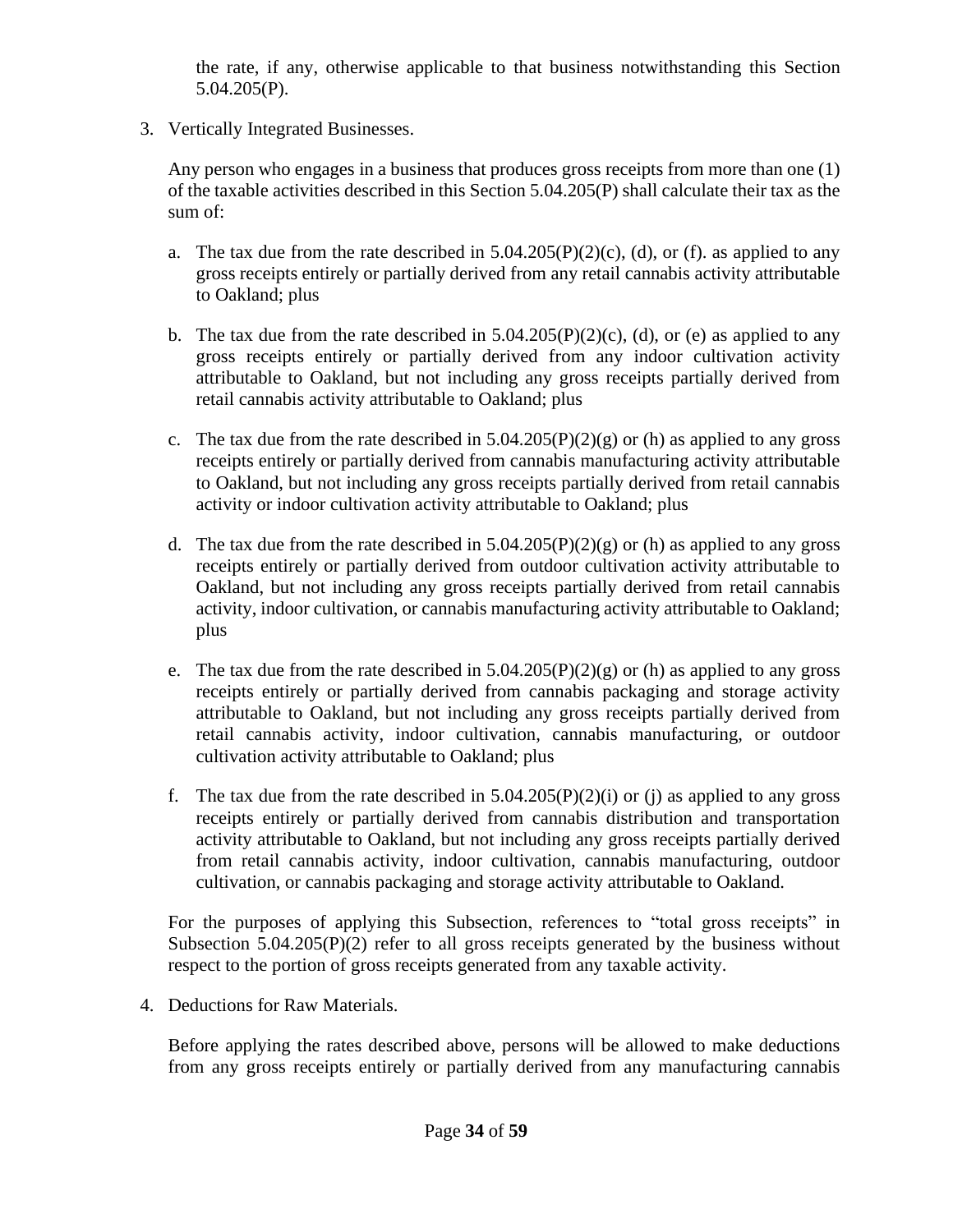activity or cannabis cultivation activity carried on within Oakland in the same manner as manufacturing businesses subject to Section 5.04.266.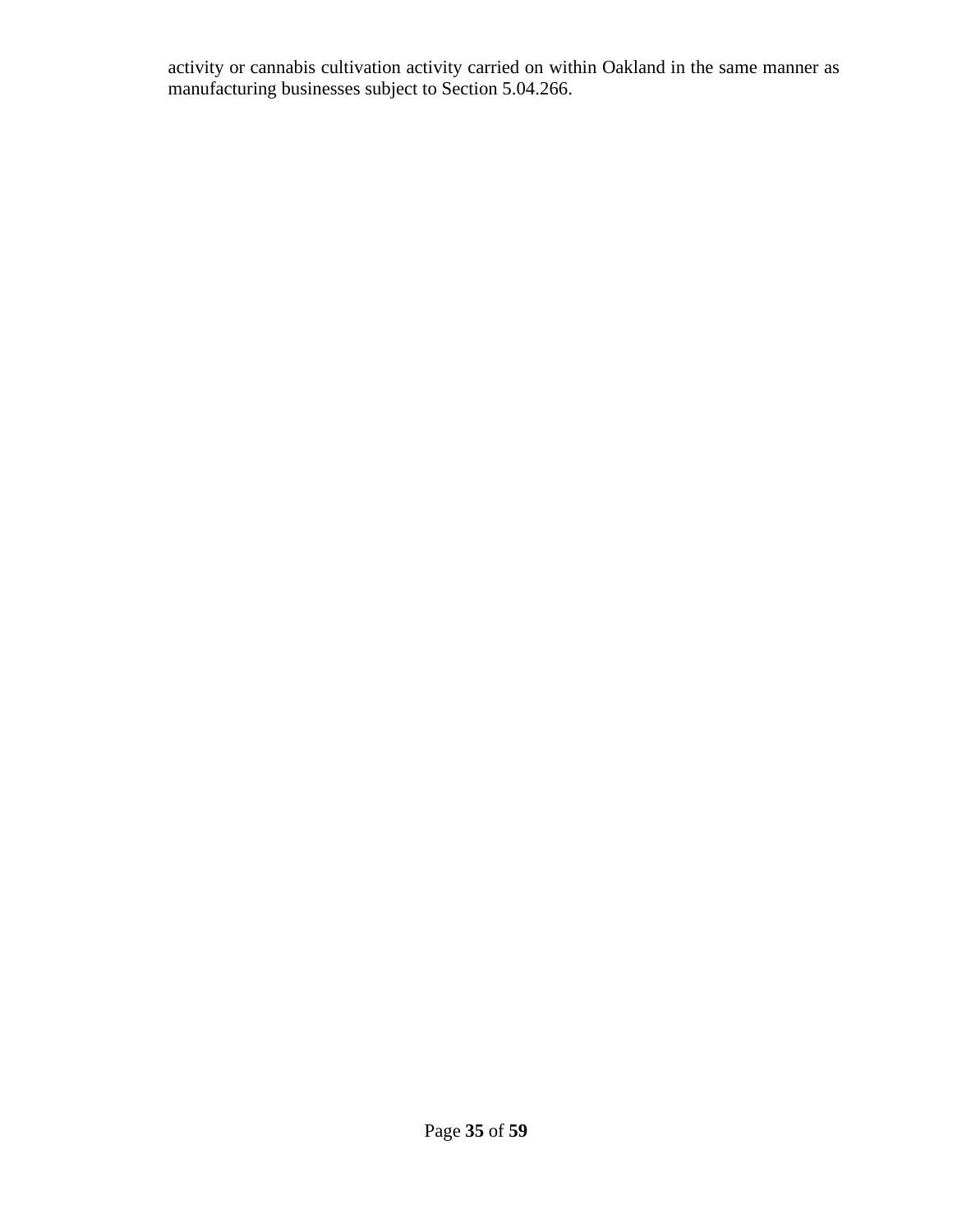5. Maximum Rates.

To the extent that the tax rates described in this Section are less than the maximum rates approved by City of Oakland Measure V, as submitted to voters on November 6, 2018, the reduction in the tax rate is intended as a provisional adjustment that the City Council may reconsider and eliminate, in part or in whole, in the future.

6. Quarterly Reporting.

Notwithstanding Sections 5.04.240, 5.04.245 and 5.04.250, and 5.04.300 of this Chapter, any cannabis business may elect to remit business taxes on a quarterly basis according to rules and procedures adopted by the Director of Finance.

#### Q. **Class Q (Firearms Ammunition)**

Persons engaged in Class Q business activities shall pay a business tax of \$60.00 per year or fractional part thereof for the first \$2,500 or less of annual gross receipts, plus \$24.00 per year for each additional \$1,000 of annual gross receipts in excess of \$2,500.

#### R. **Class R (Taxi, Ambulance, and Limousine Service)**

Persons engaged in Class R business activities shall pay a business tax of \$149 for each ambulance, \$180 for each limousine, and \$180 for each taxicab permit.

#### S. **Class S (Transportation/Trucking)**.

- 1. Persons engaged in Class S business activities shall pay an annual business tax based upon the average number of persons employed by such business in the City as follows:
	- 1. \$150 for the first person employed;
	- 2. \$25 per person for the next 9 persons employed;
	- 3. \$30 per person for the next 90 persons employed;
	- 4.  $$40$  per person employed for the  $101<sup>st</sup>$  person and greater.
- 2. "Average number of persons employed" means the average number of persons employed daily in the business for the period of one year, and shall be determined by ascertaining the total number of hours of service performed by all employees during the previous year, and dividing the total number of hours of service thus obtained by the number of hours of service constituting a day's work, according to the custom or laws governing such employments, and by again dividing the sum thus obtained by the number of business days in each year. In computing the "average number of persons employed," fraction of numbers shall be excluded. "Employee," as used in this section, means all persons engaged in the operation or conduct of the business, whether as owner, any member of the owner's family, partner, manager, and any and all other persons employed or working in said business.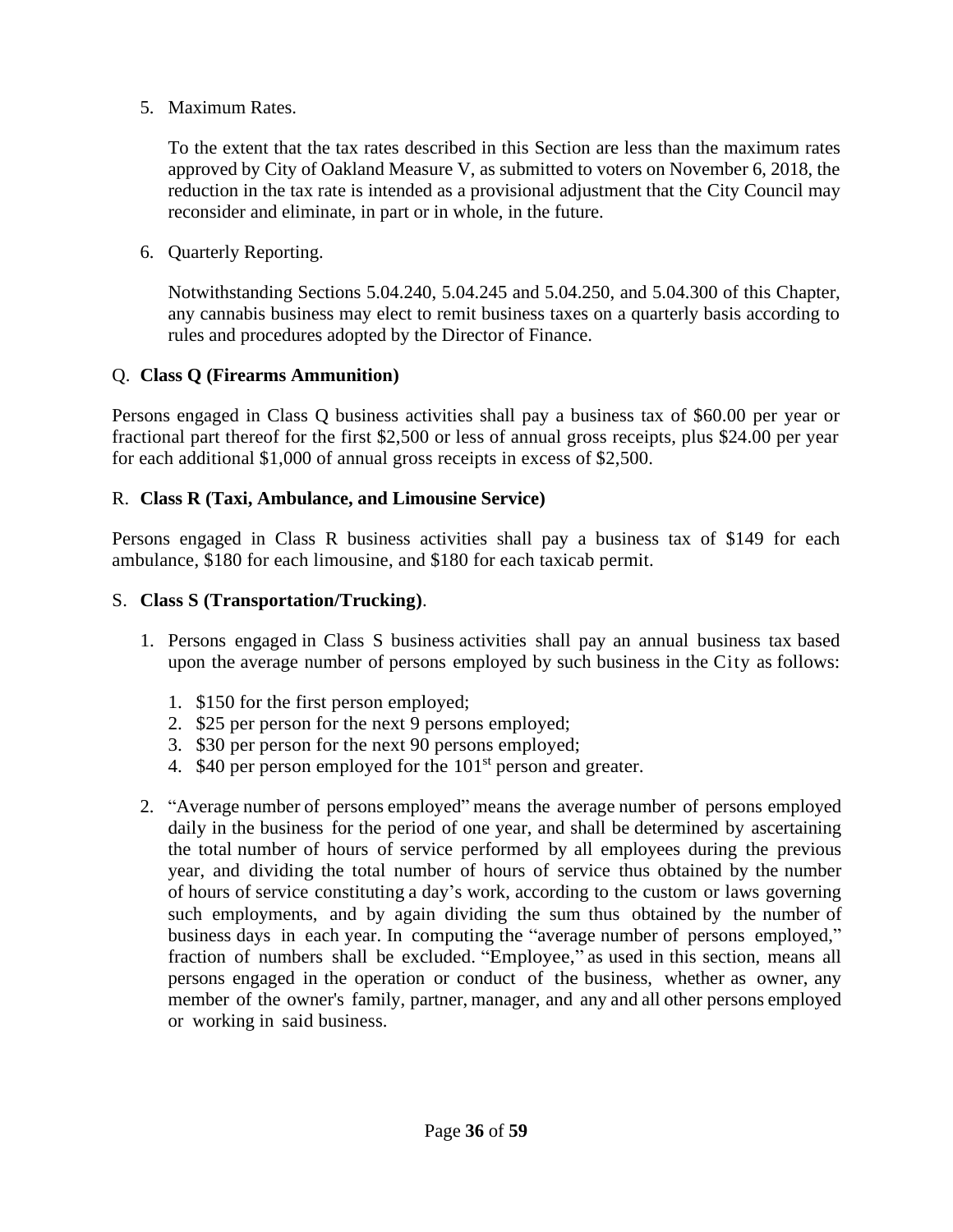# **5.04.240 "Annual Gross Receipts"—Definition—First Certificate.**

"Annual gross receipts" for a newly established business receiving its first business tax certificate shall mean the total gross receipts received from the initiation of any business activities to the expiration of the person's first business tax certificate.

Every person applying for the first business tax certificate for a newly established business shall provide a reasonable estimate of their anticipated gross receipts for the period from the initiation of any business activities to the expiration of its first business tax certificate. The applicant shall pay an initial tax payment based on the estimate.

In a manner and time prescribed by the City Administrator, the City shall allow a credit against future taxes for any overpayment in comparison to actual gross receipts and the applicant shall make an additional payment for any undercharge in comparison to actual gross receipts. The true up required by this paragraph shall proceed regardless of whether the person seeks a second business tax certificate.

The City Administrator may demand any information necessary to verify any estimate, reject any estimate, or unilaterally amend any estimate to conform to the City Administrator's understanding of a reasonable estimate of any person's anticipated gross receipts based on any factual information in the City Administrator's possession.

# **5.04.245 "Annual Gross Receipts"—Definition—Second Certificate**.

"Annual gross receipts" for a business receiving its second business tax certificate means the total gross receipts received from January 1 to December 31 of the year for which the business tax certificate is issued.

Every person applying for a second business tax certificate shall provide a reasonable estimate of their anticipated gross receipts for the period from January 1 to December 31 of the year for which the business tax certificate is issued. The applicant shall pay an initial tax payment based on the estimate.

In a manner and time prescribed by the City Administrator, the City shall allow a credit against future taxes for any overpayment in comparison to actual gross receipts and the applicant shall make an additional payment for any undercharge in comparison to actual gross receipts. The true up required by this paragraph shall proceed regardless of whether the person seeks a further business tax certificate.

The City Administrator may demand any information necessary to verify any estimate, reject any estimate, or unilaterally amend any estimate to conform to the City Administrator's understanding of a reasonable estimate of any person's anticipated gross receipts based on any factual information in the City Administrator's possession.

## **5.04.250 "Annual Gross Receipts"—Definition—Third Certificate and Thereafter**.

"Annual gross receipts" for a business receiving its third business tax certificate, and for any business tax certificates, means the total gross receipts received from January 1 to December 31 of the year immediately preceding the year for which the business tax certificate is issued.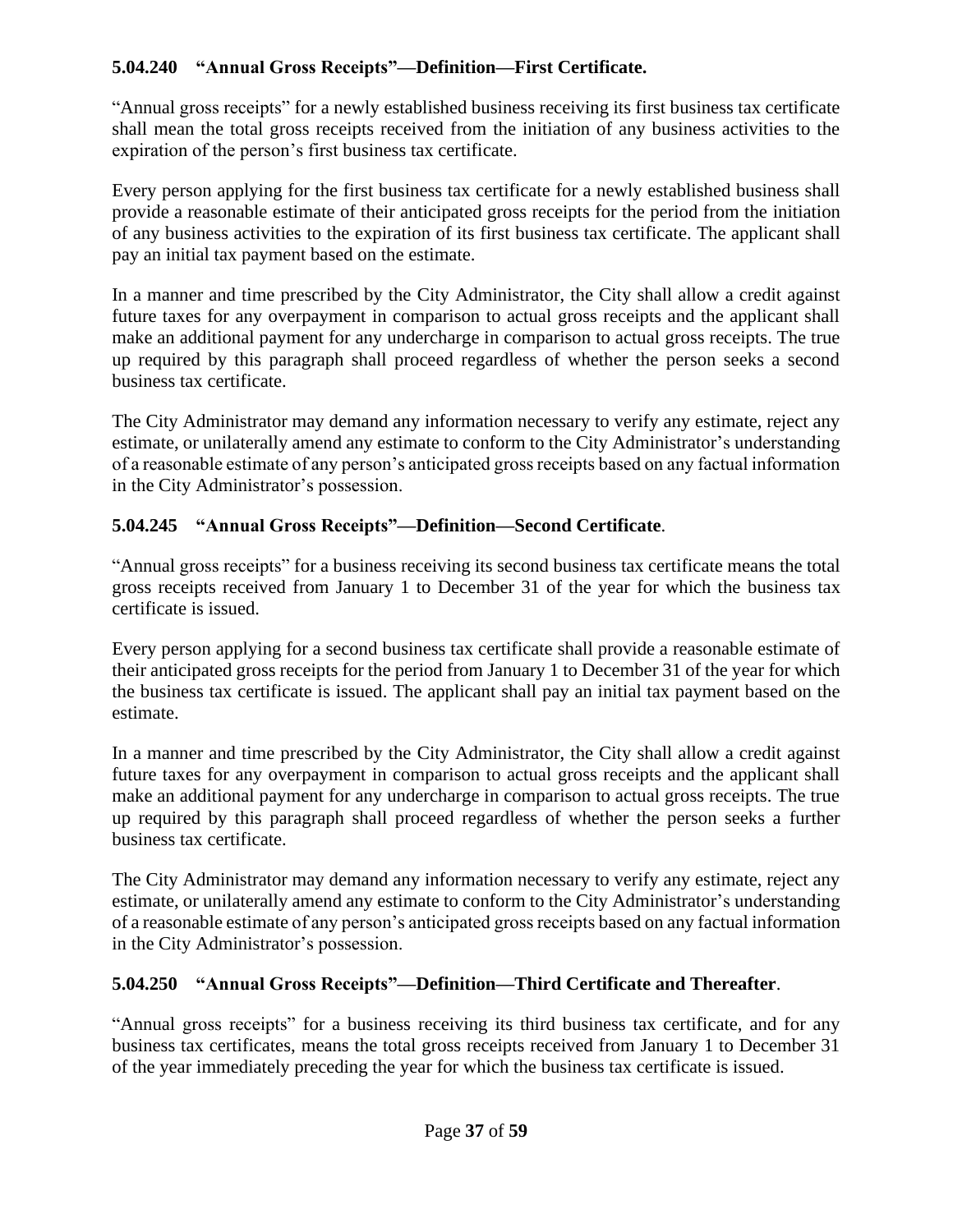## **5.04.251 "Annual Gross Receipts"—Definition—Construction Contractors**.

Any person engaging in the business of a construction contractor shall apply the method for determining "annual gross receipts" defined in Section 5.04.240 with respect to its first business tax certificate.

Any person engaging in the business of a construction contractor shall apply the method for determining "annual gross receipts" defined in Section 5.04.245 with respect to its second business tax certificate and for all business tax certificates applied for thereafter, notwithstanding any terms to the contrary in Section 5.04.245 or 5.04.250.

# **5.04.261 Exemption: Buildings rented by the city**.

A person who rents or leases a building to the City shall be exempt from the business tax to the extent the taxpayer receives gross receipts from the City with respect to the rental or lease of the building, if the City and the person enter into an agreement pursuant to which the City assumes responsibility for payment of the business tax.

# **5.04.262 Exemption: Affordable housing developments**.

- A. *General Rule.* A person engaged in residential rental of a property that is eligible for a partial property tax exemption pursuant to Section 214(g) of the California Revenue and Taxation Code shall be exempt from business tax liability with respect to the property in an amount to equal to the gross receipts derived from the property multiplied by the percentage calculated for the purpose of determining the amount of the property tax exemption allowed pursuant to Section 214(g) for the most recent property tax bill issued for the property.
- B. *Conditions.* Any person entitled to a deduction pursuant to this Section shall provide the City with any information deemed necessary by the City Administrator to confirm that the property is eligible for a partial property tax exemption pursuant to Section 214(g) of the California Revenue and Taxation Code and the extent to which such property is eligible for such exemption.
- C. *Denial of Exemption.* The City may deny the deduction provided for by this section, in part or in whole, to any person who the City Administrator reasonably believes does not qualify for, or has miscalculated, the partial property tax exemption created by Section 214(g) of the California Revenue and Taxation Code, regardless of any determinations made or exemptions granted by any other public or private party.

# **5.04.263 Exemption: Family daycare**.

Every person licensed by the State of California Department of Social Services as a family daycare provider, and maintaining a state license permitting up to fourteen (14) children or less per facility, shall be exempt from the business tax imposed under this chapter to the extent that they derive gross receipts from such activity. Persons seeking an exemption pursuant to this Section must submit an annual statement, as described in Section 5.04.300, together with a copy of the most current license issued by the State of California Department of Social Services to the city.

# **5.04.264 Exemption: Parking Stalls**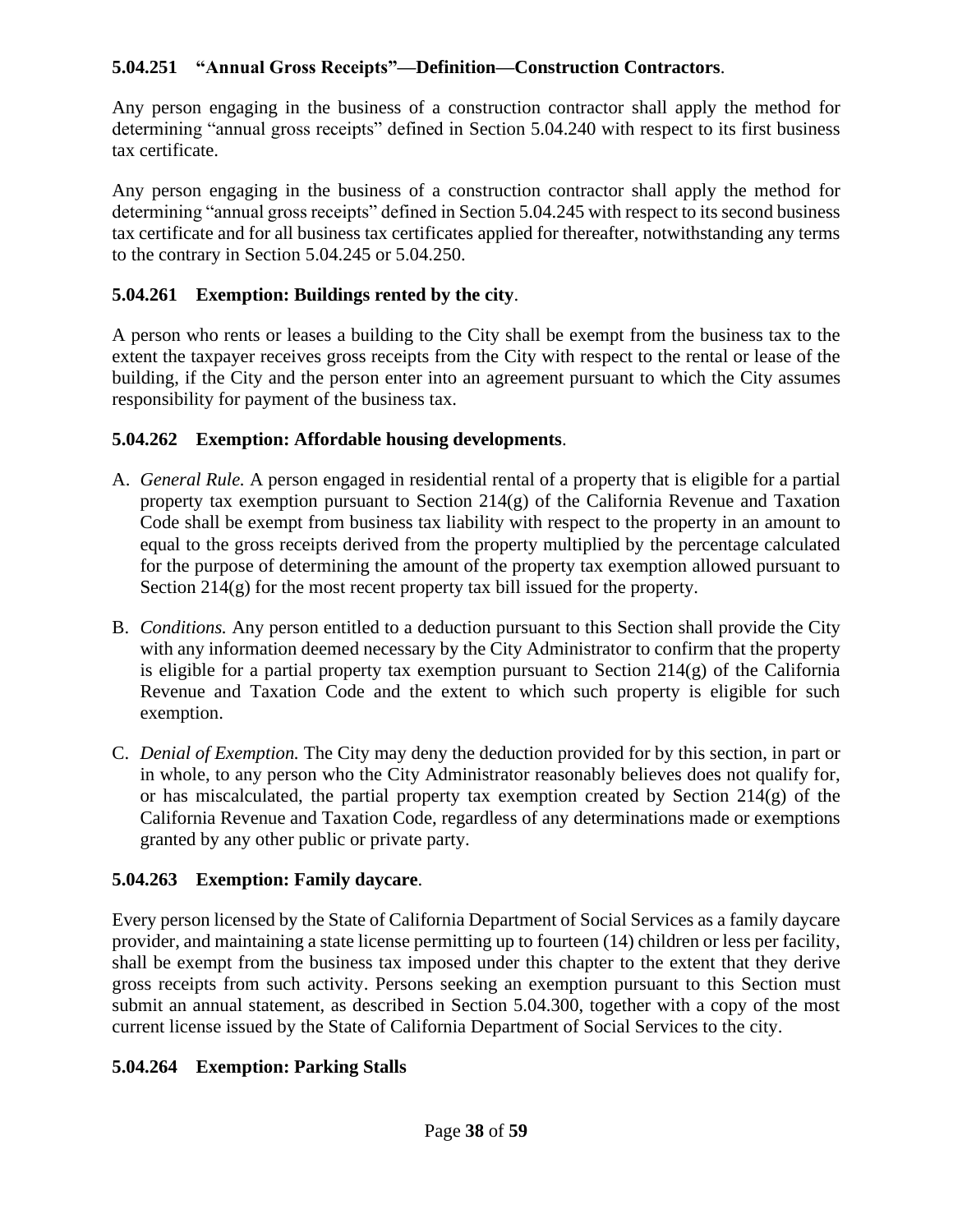Parking stall operators who are subject to the parking stall fee shall be exempt from business tax under this Section to the extent they derive gross receipts from such activity.

# **5.04.265 Optional method of determining tax**.

When a person engages in two or more business activities, other than manufacturing, which are taxed on the basis of gross receipts under different provisions of this chapter, such person may elect to combine all such gross receipts and pay a tax determined by applying the rate of tax applicable to that business activity producing the greatest amount of gross receipts, subject to the following provisions:

- A. All businesses must be conducted at the same location; and
- B. The gross receipts of all business activities, except the business producing the greatest amount of gross receipts, must not exceed twenty percent (20%) of the total combined gross receipts of all business activities.

Each person required to obtain a business tax certificate for engaging in the business of selling firearms or firearms ammunition shall not be required to obtain a business tax certificate for activities covered by any other Section of this chapter and shall pay tax on gross receipts derived from any activity covered by any Section of this chapter at the rate prescribed for gross receipts from the sale of firearms or firearms ammunition.

# **5.04.266 Raw Materials**.

Any person engaging in the business activity of a manufacturer may deduct the value of raw materials actually used from their calculation of annual gross receipts. Only the value of raw materials actually used during the same time period as the time period used to calculate the person's annual gross receipts may be deducted.

# **5.04.267 Cannabis Equity Tax Rebate Program**

## A. Definitions.

The definitions stated in Subsection 5.04.205(P)(1) also apply to this Section. In addition, the following definitions apply to this Section:

- 1. "Equity Employee" means:
	- a. An employee who lives in any combination of Oakland police beats 2X, 2Y, 6X, 7X, 19X, 21X, 21Y, 23X, 26Y, 27X, 27Y, 29X, 30X, 30Y, 31Y, 32X, 33X, 34X, 5X, 8X and 35X and has lived in any combination of such police beats for the immediately preceding two (2) years; or
	- b. An employee who lives anywhere in Oakland and was arrested after November 5, 1996 and convicted of a cannabis crime in California.
- 2. "Essential Roles" means employment roles that are within the usual course of the hiring entity's business.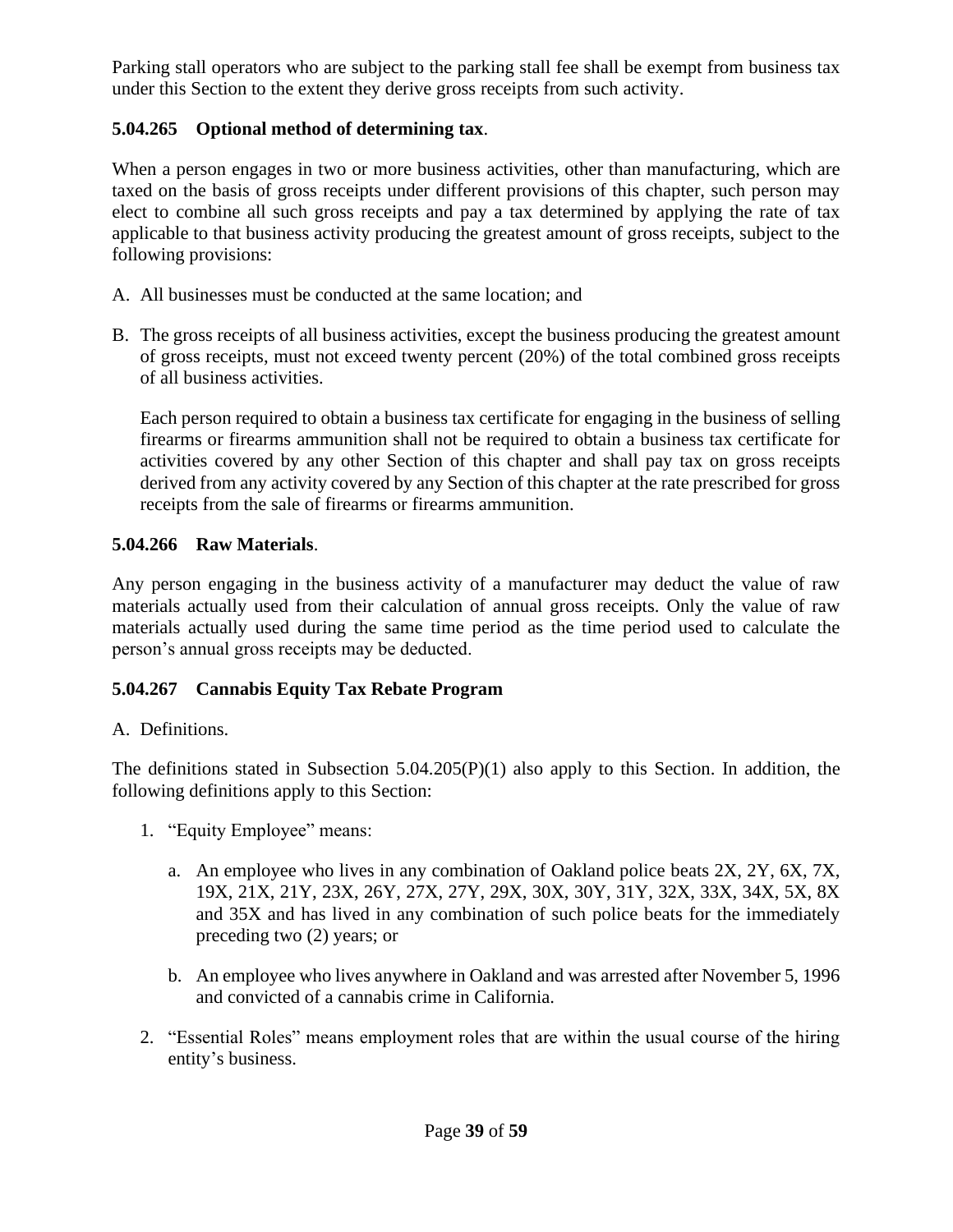- 3. "Full Time Employee" means employment in which an employee is employee for at least thirty-six (36) hours per week.
- 4. "Managerial Roles" means employment roles that involve supervision of other employees or regular exercise of business judgment.
- B. Equity, Small Business, and Workforce Empowerment Rebate Program.
	- 1. Rebate Program. Any Cannabis Business that timely and fully pays business taxes owed pursuant to Section 5.04.205(P) for operation in any given calendar year shall be entitled to a rebate for each rebate condition, described below, that the business can demonstrate it satisfied with respect to that calendar year. The rebate program described in this Section will be effective for any business tax certificate issued for operation in calendar year 2020, with respect to rebate conditions met during calendar year 2020, and for all business tax certificates issued thereafter.
	- 2. Rebate Conditions. The following "Rebate Conditions" apply to this Section:
		- a. Local Equity Hiring Rebate Conditions.
			- i. During at least one hundred and eighty-two (182) days of the relevant calendar year, equity employees represented at least thirty percent (30%) of the business's total workforce.
			- ii. During at least one hundred and eighty-two (182) days of the relevant calendar year, equity employees in essential roles represented at least twenty-five percent (25%) of the business's total workforce.
			- iii. During at least one hundred and eighty-two (182) days of the relevant calendar year, equity employees represented at least twenty percent (20%) of the business's employees in managerial roles.
		- b. Equity Supply Chain Rebate Conditions.
			- i. With respect to the relevant calendar year, at least thirty (30) percent of the value of cannabis products delivered to the business were delivered by a cannabis distribution and transportation business that was an equity cannabis business.
			- ii. With respect to the relevant calendar year, at least twenty-five percent (25%) of the value of cannabis products delivered to the business were originally cultivated or manufactured by a cannabis cultivation or cannabis manufacturing business that was an equity cannabis business.
		- c. Workforce Quality of Life Rebate Conditions.
			- i. Throughout the relevant calendar year, none of the employees of the business earned a wage less than twenty dollars (\$20.00) per hour, if the employer provides "health benefits" as that term is used in the City's Living Wage Ordinance (Chapter 2.28), or twenty-five dollars (\$25.00) per hour, if the employer does not provide health benefits.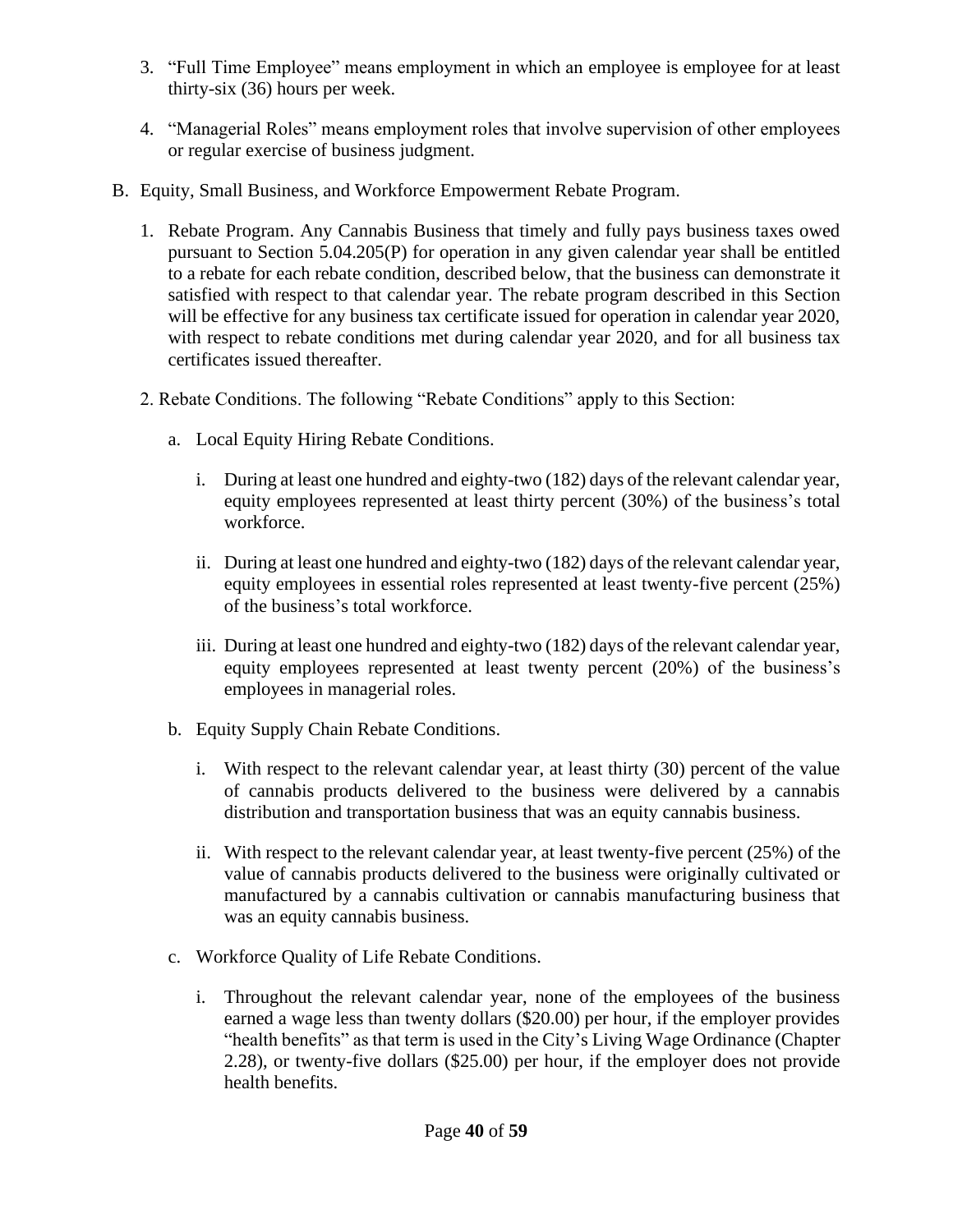- ii. Throughout the relevant calendar year, at least eighty (80) percent of the business's employees were full time employees.
- d. Incubation.
	- i. The business previously served as an equity incubator for an equity applicant and continues to provide free real estate or rent to the equity applicant, on terms that comply with Subsections 5.80.050.D.3.b - D.3.d or 5.81.060.D.3.b - D.3.d, either throughout the relevant calendar year or for that portion of the relevant calendar year that is beyond the initial three (3) year period described in Subsections 5.80.050.D.3. and 5.81.060.D.3.
	- ii. The business provides free real estate or rent to an equity applicant, on terms that comply with Subsections 5.80.050.D.3.b - D.3.d. or 5.81.060.D.3.b - D.3.d., throughout the relevant calendar year, and does not intend to seek any "permitting priority" pursuant to those sections.
- 3. Rebate Amount.
	- a. Local Hiring, Supply Chain, and Wage Rebate Conditions. For each rebate condition satisfied pursuant to Subsections 5.04.267.B.2.a, B.2.b, and B.2.c.i:
		- i. With respect to each rebate condition satisfied for calendar year 2020 or 2021, the business shall be entitled to reduce each of the marginal rates applicable to its gross receipts for the relevant calendar year, except for any marginal rate set at one dollar and twenty cents (\$1.20) per one thousand dollars (\$1,000.00) of gross receipts, by five dollars (\$5.00) for every one thousand dollars (\$1,000.00) of gross receipts up to twelve million five hundred thousand dollars (\$12,500,000.00) of gross receipts for which the business timely and fully paid business taxes for the relevant calendar year and receive a rebate equal to the difference between the business's total taxes paid at the original rates and the amount due at the reduced rates.
		- ii. With respect to each rebate condition satisfied for calendar year 2022 and beyond, the business shall be entitled to a rebate equal to five dollars (\$5.00) for every one thousand dollars (\$1,000.00) of gross receipts, or fractional part thereof, up to twelve million five hundred thousand dollars (\$12,500,000.00) of gross receipts for which the business timely and fully paid business taxes for the relevant calendar year.
	- b. Full Time Employees Rebate Condition. For each rebate condition satisfied pursuant to Subsection 5.04.267.B.2.c.ii:
		- i. With respect to each rebate condition satisfied for calendar year 2020 or 2021, the business shall be entitled to reduce each of the marginal rates applicable to its gross receipts for the relevant calendar year, except for any marginal rate set at one-dollar and twenty cents (\$1.20) per one thousand dollars (\$1,000.00) of gross receipts, by two dollars and fifty cents (\$2.50) for every one thousand dollars (\$1,000.00) of gross receipts up to twelve million five hundred thousand dollars (\$12,500,000.00) of gross receipts for which the business timely and fully paid business taxes for the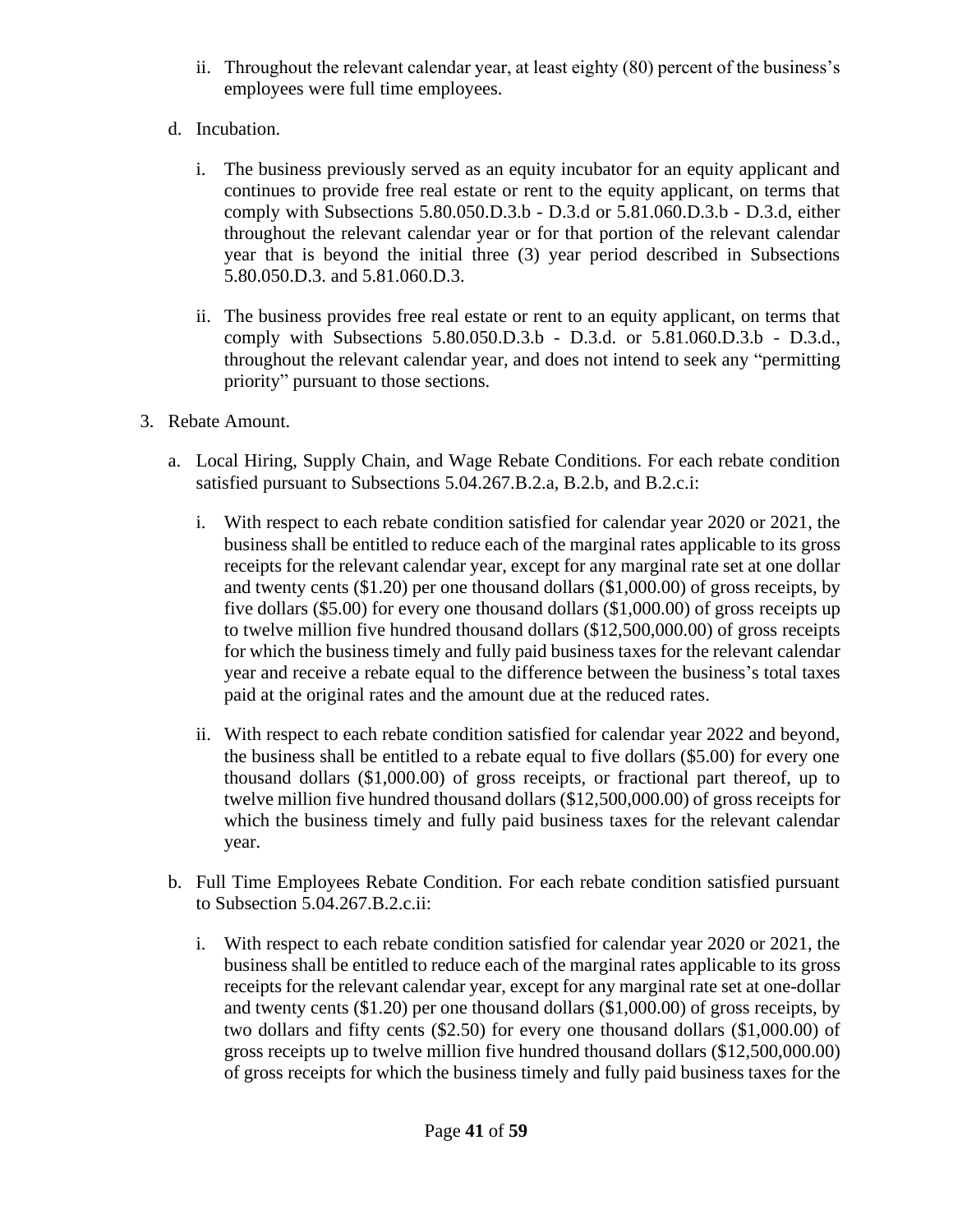relevant calendar year and receive a rebate equal to the difference between the business's total taxes paid at the original rates and the amount due at the reduced rates.

- ii. With respect to each rebate condition satisfied for calendar year 2022 and beyond, the business shall be entitled to a rebate equal to two dollars and fifty cents (\$2.50) for every one thousand dollars (\$1,000.00) of gross receipts, or fractional part thereof, up to twelve million five hundred thousand dollars (\$12,500,000.00) of gross receipts for which the business timely and fully paid business taxes for the relevant calendar year.
- c. Incubation Rebate Conditions. For each rebate condition satisfied pursuant to Subsection 5.04.267.B.2.d:
	- i. With respect to each rebate condition satisfied for calendar year 2020 or 2021, any business with total gross receipts less than or equal to two million dollars (\$2,000,000.00) shall be entitled to reduce each of the marginal rates applicable to its gross receipts for the relevant calendar year, except for any marginal rate set at one dollar and twenty cents (\$1.20) per one thousand dollars (\$1,000.00) of gross receipts, by fifteen dollars (\$15.00) for every one thousand dollars (\$1,000.00) of gross receipts for which the business timely and fully paid business taxes for the relevant calendar year and receive a rebate equal to the difference between the business's total taxes paid at the original rates and the amount due at the reduced rates.
	- ii. With respect to each rebate condition satisfied for calendar year 2020 or 2021, any business with total gross receipts greater than two million dollars (\$2,000,000.00) shall be entitled to reduce each of the marginal rates applicable to its gross receipts for the relevant calendar year, except for any marginal rate set at one dollar and twenty cents (\$1.20) per one thousand dollars (\$1,000.00) of gross receipts, by ten dollars (\$10.00) for every one thousand dollars (\$1,000.00) of gross receipts up to seven million five hundred thousand dollars (\$7,500,000.00) of gross receipts and by five dollars (\$5.00) for every one thousand dollars (\$1,000.00) of gross receipts up to twelve million five hundred thousand dollars (\$12,500,000.00) for which the business timely and fully paid business taxes for the relevant calendar year and receive a rebate equal to the difference between the business's total taxes paid at the original rates and the amount due at the reduced rates.
	- iii. With respect to each rebate condition satisfied for calendar year 2022 and beyond for a business with gross receipts less than or equal to two million dollars (\$2,000,000.00) in the relevant calendar year shall be entitled to a rebate equal to fifteen dollars (\$15.00) for every one thousand dollars (\$1,000.00) of gross receipts, or fractional part thereof, for which the business timely and fully paid business taxes for the relevant calendar year.
	- iv. With respect to each rebate condition satisfied for calendar year 2022 and beyond for a business with gross receipts greater than two million dollars (\$2,000,000.00) in the relevant calendar year shall be entitled to a rebate equal to ten dollars (\$1 0.00) for every one thousand dollars (\$1,000.00) of gross receipts, or fractional part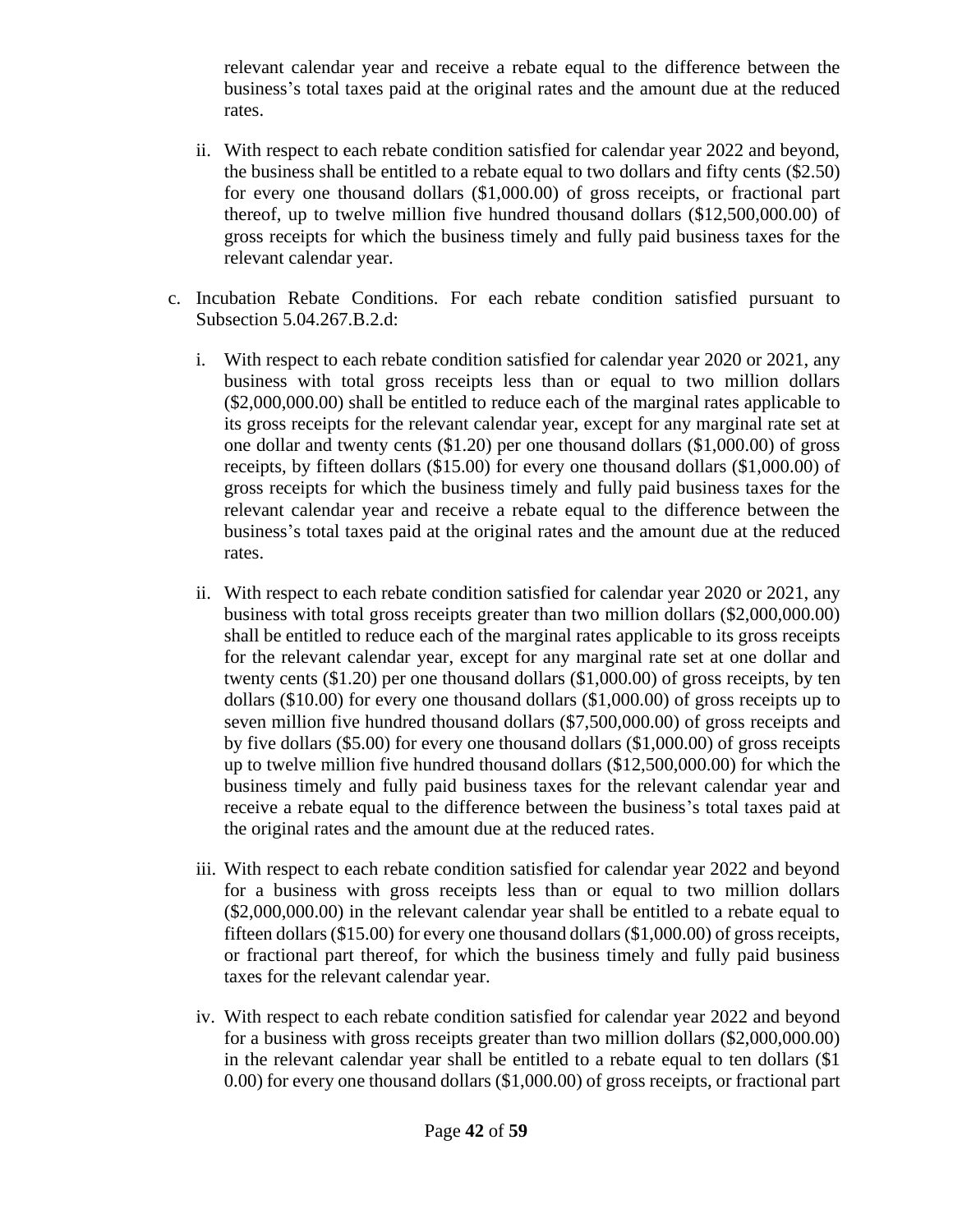thereof, up to seven million five hundred thousand dollars (\$7,500,000.00) of gross receipts and by five dollars (\$5.00) for every one thousand dollars (\$1,000.00) of gross receipts up to twelve million five hundred thousand dollars (\$12,500,000.00) for which the business timely and fully paid business taxes for the relevant calendar year.

- d. Exceptions. The following exceptions apply to this subsection:
	- i. In any given year, a business may not claim more than one (1) rebate pursuant to Subsection 5.04.267.B.2.d.
	- ii. A business may not claim, over any number of years, more than five (5) rebates pursuant to Subsection 5.04.267.B.2.d on the basis of free real estate or rent provided to any single equity applicant.
	- iii. In any given year, a business may not claim any rebates pursuant to 5.04.267.B.2.c unless it also qualifies for at least one (1) rebate pursuant to Subsection 5.04.267.B.2.a.
- 4. Cumulative Rebates and Rebate Limit. Rebates may be claimed cumulatively. But, in no case will a business be entitled to cumulative rebates that, with respect to rebates claimed for calendar years 2020 and 2021, would reduce any particular marginal rate below zero dollars, or would reduce its overall tax rate for the relevant calendar year to less than:
	- a. Thirty-five dollars (\$35.00) for each one thousand dollars (\$1,000.00) of gross receipts or fractional part thereof with respect to any rebates claimed for activity in calendar year 2020 or calendar year 2021;
	- b. Twenty-five dollars (\$25.00) for each one thousand dollars (\$1,000.00) of gross receipts or fractional part thereof with respect to any rebates claimed for activity in calendar year 2022 and any following years.
- 5. Process for Applying for and Granting Rebates. The City shall accept requests for rebates from any business at the time the business pays business tax for the calendar year following the calendar year pursuant to which the business seeks a rebate, and for thirty (30) days thereafter, or within thirty (30) days of cessation of business activities pursuant to Section 5.04.370. The business shall submit any documentary evidence requested by the City Administrator, or their designee.

Any business entitled to rebates may elect to be paid in check, or other equivalent, or to be paid in the form of a credit for any future business taxes owed. If the business elects for the rebates to be paid in check or other equivalent, the City shall make such payment to any business entitled to a rebate within sixty (60) days of the business submitting all documentation requested by the City Administrator, or their designee.

A business will not be eligible for any rebate if it has not timely and fully paid all business taxes owed for the relevant calendar year. A business may be required to return any granted rebates if the City discovers that the business misreported its gross receipts for any relevant calendar year.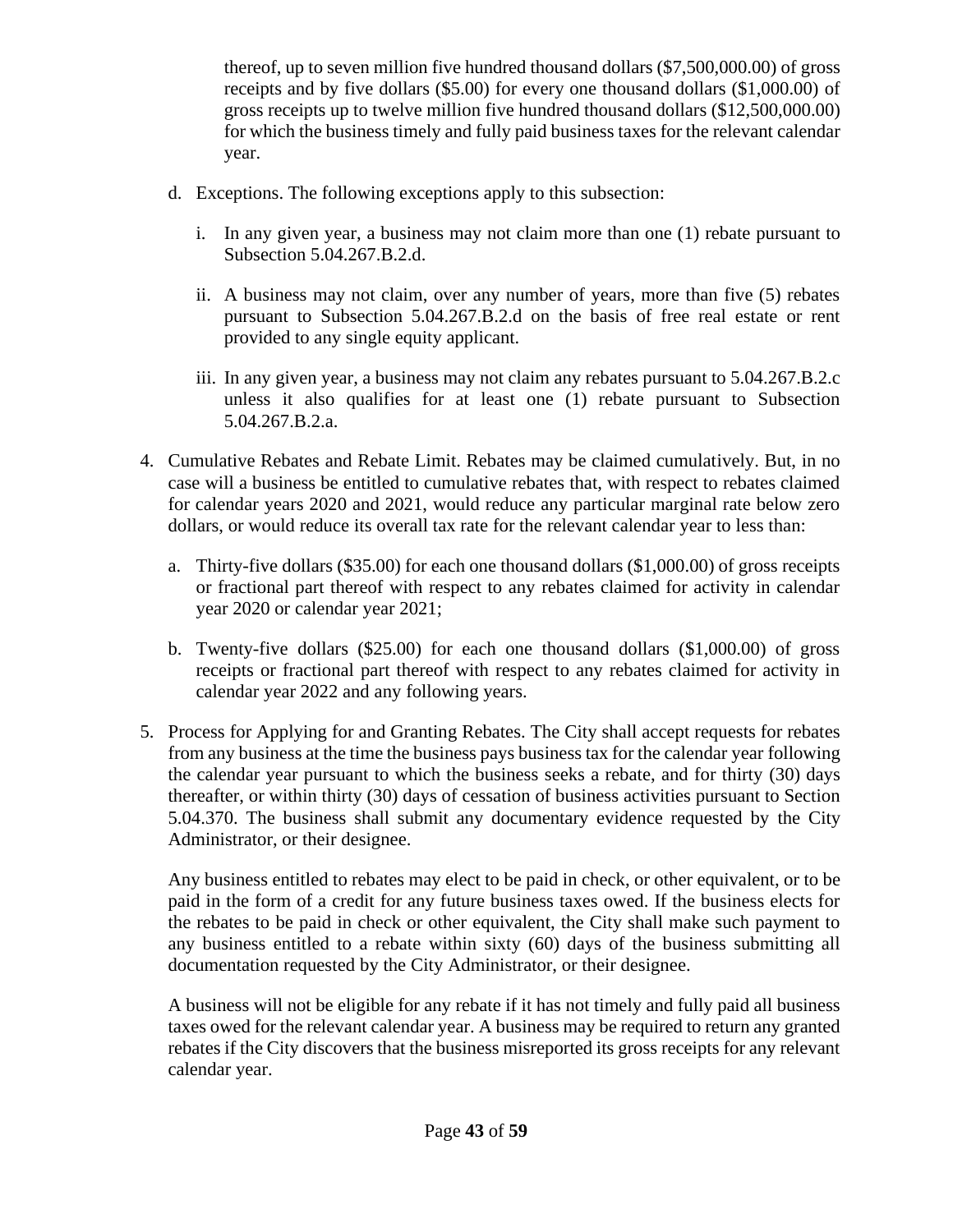#### **5.04.270 Constitutional Apportionment**.

- A. *Right to Apportionment.* No taxes, penalties, fees, or interest provided for by this chapter shall be applied so as to impose an undue burden upon interstate commerce or be violative of the equal protection and due process clauses of the constitutions of the United States and of the State of California.
- B. *Submission of Application*. If any person believes that any business tax places an undue burden upon interstate commerce or violates the constitution of the United States or State of California, the person may apply to the City Administrator for an adjustment of the tax. Such application must be in writing within one-year after the original deadline to pay the underlying tax. If the person does not make such request within one-year, they shall be conclusively deemed to have waived any adjustment for that year.

Each person submitting an application shall by sworn statement and supporting testimony, show the proposed apportionment method, describe the extent to which the person conducts any business activities within and outside of the City and provide any other information that the City Administrator may deem necessary to determine the extent, if any, of the undue burden or violation.

- C. *Consideration of Application.* With respect to any application, the City Administrator shall conduct an investigation, and shall fix as the tax an amount that is reasonable and nondiscriminatory, or if the tax has already been paid, shall order a refund of the amount over and above the tax so fixed. In fixing the tax to be charged, the City Administrator shall have the power to base the tax upon a percentage of gross receipts or any other measure that will assure that the tax assessed is uniform with that assessed on businesses of like nature, so long as the amount assessed does not exceed the tax as prescribed by this chapter. In no event is any taxpayer entitled to a refund that results in a windfall to such taxpayer. If the City Administrator determines no adjustment is necessary, they may require the person to submit a sworn statement of the gross receipts and pay the amount of tax determined by the City Administrator.
- D. *Guidelines*. The City Administrator may issue guidelines to be used to determine the appropriate apportionment method for any given business. Such guidelines may be general or specific to a particular industry or industries.

## **5.04.300 Certificates - Issuance, Declaration, Content, Due Date**

- A. *Annual Certificate and Written Declaration.* Every person engaging in business activities in the City shall file with the City an annual written statement setting forth the then applicable factor or factors that constitute the measure of the tax, together with such other information as may be required by the City Administrator. Written statements shall include a declaration confirming, under penalty of perjury, that the information contained in the application is true and correct. Each applicant who is subject to the contractor's license law, shall state that they are licensed under such law, that this license is in full force and effect, and the number of the license.
- B. *New Business Registration.* Every person applying for a first business tax certificate for a newly established business shall provide any information to the City that the City Administrator deems reasonably necessary to properly categorize the person's business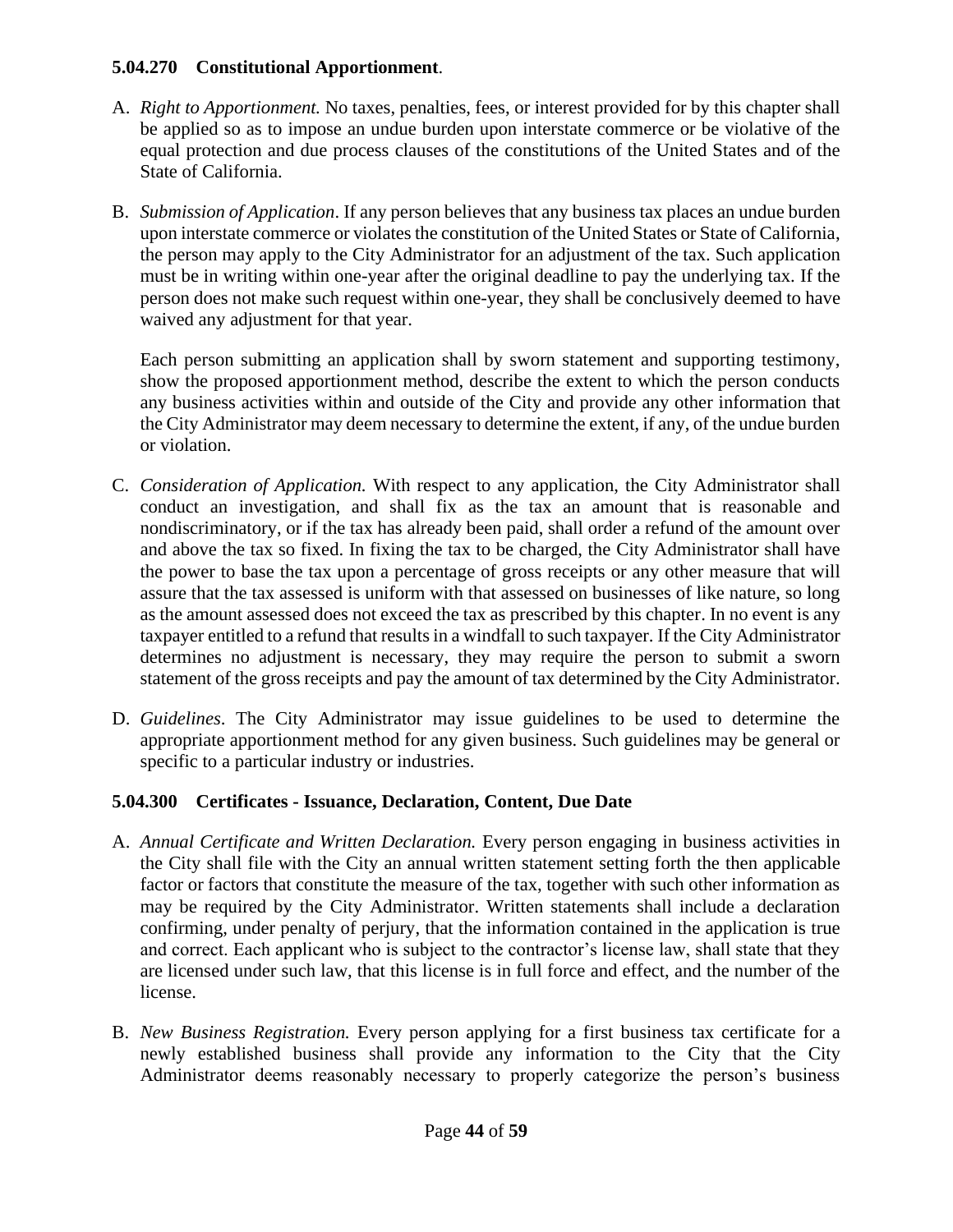activities and pay a registration fee in the amount set forth in the city's master fee schedule (as amended from time to time) within thirty (30) days from the date of commencement of business activity. Failure to register shall subject the taxpayer to penalty and interest.

- C. *Due Date - Rental Businesses.* With respect to any persons engaging in residential and nonresidential rental businesses activities, annual declarations and business tax payments shall be due by or before March 1 of each calendar year for which a person is issued a business tax certificate, unless the City council, in its discretion, declares a different due date.
- D. *Due Date - All Other Businesses.* With respect to any persons engaging in any business activities other than residential and non-residential rental businesses activities, annual declarations and business tax payments shall be due by or before July 1 of each calendar year for which a person is issued a business tax certificate, unless the City council, in its discretion, declares a different due date.
- E. *Estimates*. Persons who are unable to provide final figures before the due date for annual declarations and business tax payments shall provide estimates following procedures established by City Administrator.
- F. *Holidays and Weekends*. To the extent any deadlines in this Section fall on holidays or weekends, such deadlines shall be extended to the next business day.
- G. *Certificate Contents*. Certificates shall contain the name of the business, the place where the business is to be carried on, the business activity, the date of the expiration of such business tax certificate, and such other information as the City Administrator may deem appropriate.
- H. *Refusal to Issue Certificate*. The City Administrator may refuse to issue any person a business tax certificate for the same or any other business if such person has outstanding and unpaid liabilities pursuant to this chapter.
- I. *Extensions*. The City Administrator may grant extensions of up to forty-five (45) days for the payment of business tax or for the making and filing of declarations. No penalty shall be added to the amount due and payable if said tax is paid within the extension period. During such extension period, the amount subject to the extension may, in the City Administrator's discretion, bear interest beginning with the original due date to the date of filing of the declaration and full payment of the tax at a rate of one percent (1%) per month or fraction thereof, notwithstanding the granting of the extension.
- J. *No Intent to Continue Business.* A person who does not intend to carry on usual and customary business activities beyond December 31st of any given year is not liable to obtain and pay for a business tax certificate, unless otherwise provided by any Section of this chapter. A person did not intend to carry on "usual and customary business activities" beyond December 31st of any given year if:
	- 1. It is established by written documentation (e.g. opening escrow, bill of sale, etc.) that the person was in the act of selling, liquidating, transferring, or otherwise permanently disposing of its business on or before December 31st of the year preceding the calendar year such business was terminated or transferred, and such sale, liquidation, transfer, or other permanent disposal is not made to or for the direct benefit of a related entity; and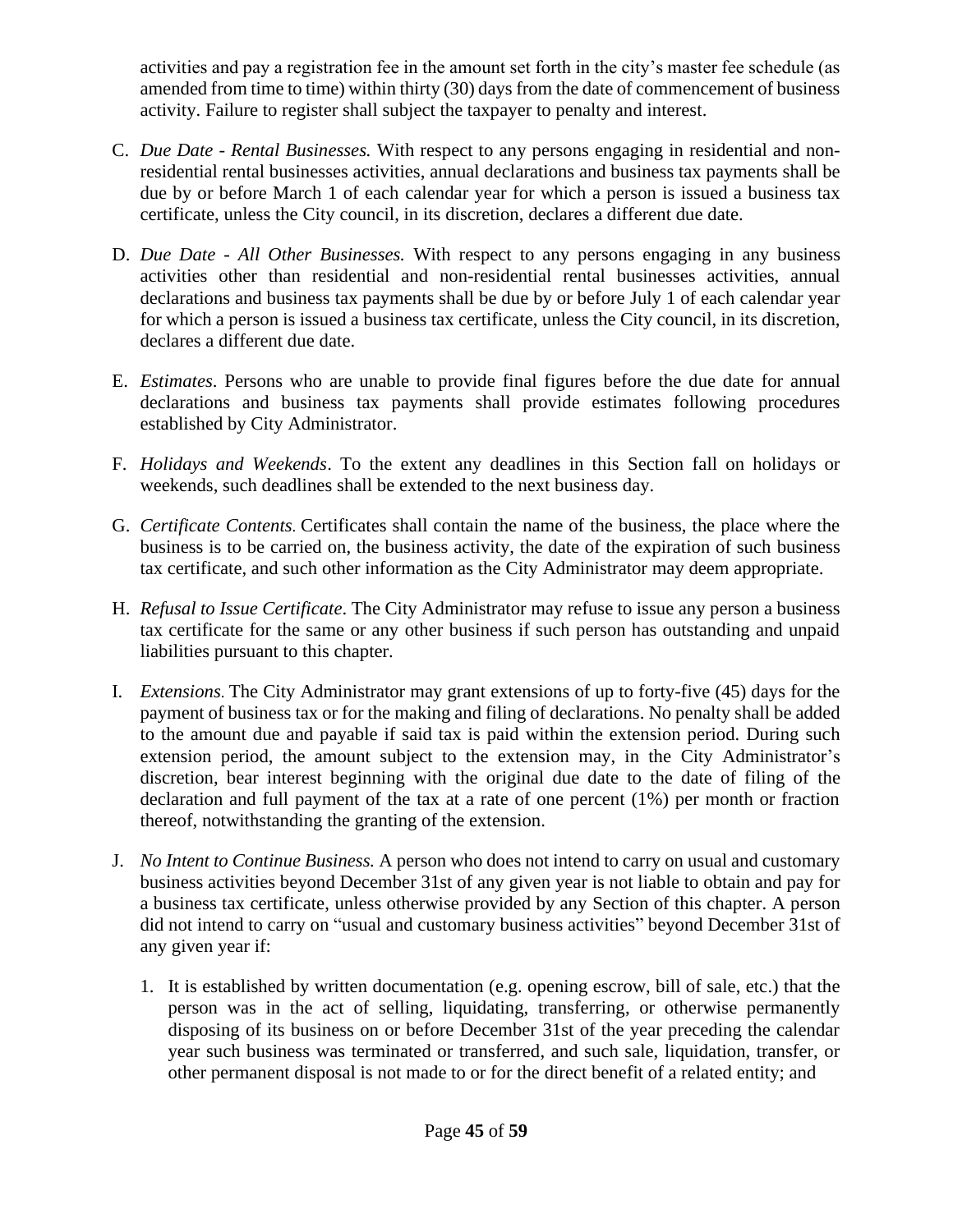2. Such termination, liquidation, transfer, or disposition is final with no gross receipts either received or attributable to the taxpayer eligible for the subject proration as of the 15th day of April of the calendar year after action to terminate, transfer, liquidate or otherwise dispose of the business was initiated.

## **5.04.310 Related Entities**

- A. *Definition.* "Related entities" means any business units that are commonly owned and integrated in a way that transfers value among the business units and includes any business units that comprise part of a "unitary business" as defined by California law and any business units that are required to, actually do, or may, file a combined report pursuant to California Revenue & Taxation Code Section 25102, or any statute or law that amends or supersedes that section.
- B. *Indicia of Related Entities*. The City Administrator may presume that entities with common ultimate ownership and any of the following indicia, as determined by the City Administrator, are related entities:
	- 1. *Same type of business*: Entities that engage in the same general line of business activity.
	- 2. *Steps in a vertical process*: Entities that engage in different steps in a large, vertically structured enterprise.
	- 3. *Strong centralized management*: Entities with strong central management, coupled with the existence of centralized departments for such functions as financing, advertising, research, or purchasing.

# **5.04.320 Master Certificates - Aggregation of Gross Receipts**

- A. *Applicability*. The following persons shall apply for a collective master certificate and any appropriate subsidiary certificates pursuant to the terms of this section:
	- 1. All persons and their related entities that generate gross receipts attributable to the City by engaging in similarly categorized business activities from separate branch establishments or places of business; and
	- 2. All persons who receive goods, wares, merchandise, services, or similar advantages in exchange for compensation that is excluded from the definition of "gross receipts" pursuant to exception 8 in Section 5.04.110(H) and the person who provided such goods, wares, merchandise, services, or similar advantages.
- B. *Effect of Master Certificate--Aggregation of Gross Receipts*. For the purpose of determining the business tax due for any master certificate, all persons and related entities conducting business activities pursuant to a master certificate shall aggregate the applicable annual gross receipts from all persons and related entities subject to the master certificate before applying the rates described in this chapter. Other subsidiary certificates shall not be subject to further tax.

With respect to any master certificate issued pursuant to subsection  $(A)(2)$  of this section, "annual gross receipts" shall include any gross receipts received on account of any goods,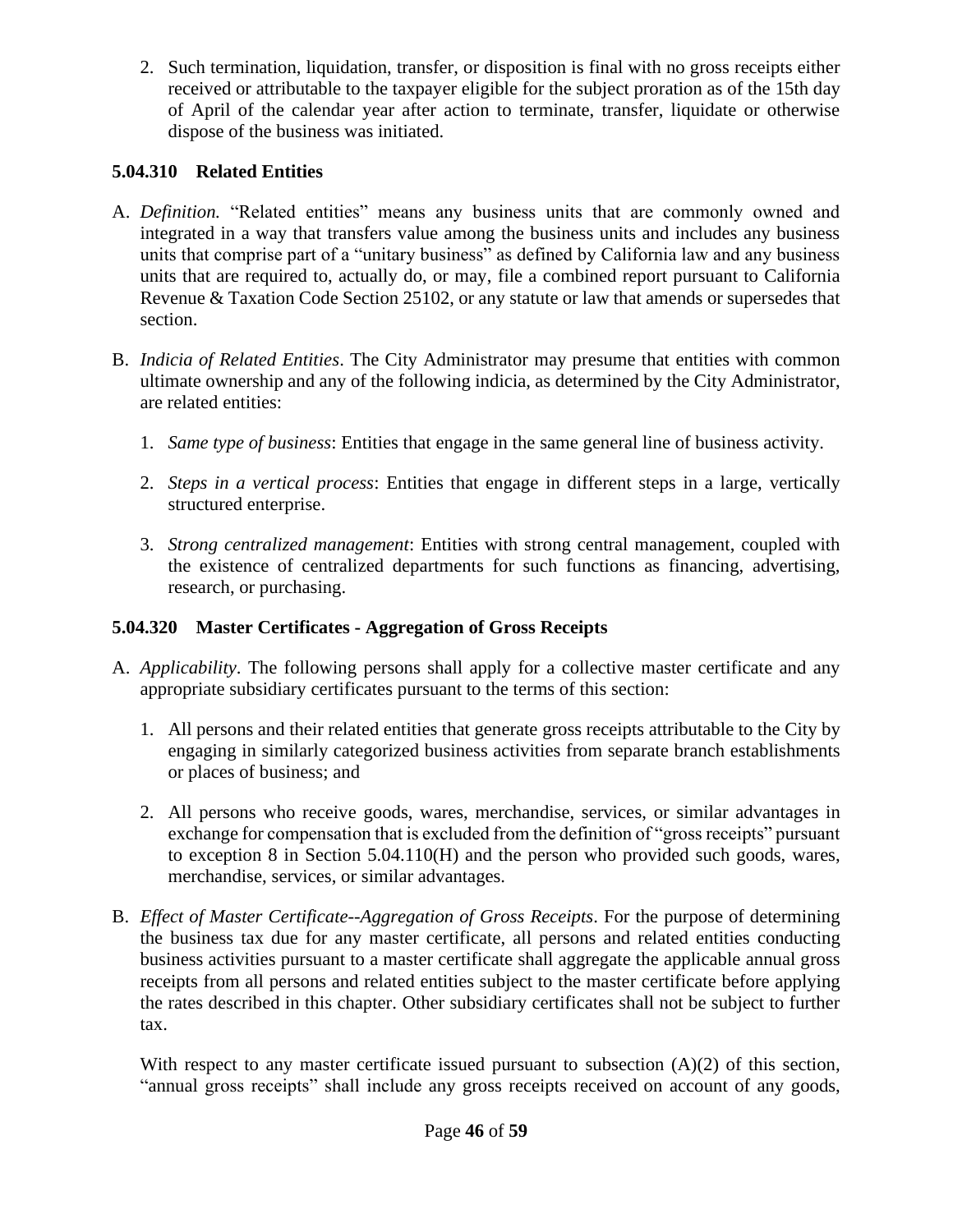wares, merchandise, services, or similar advantages received in exchange for compensation that was excluded from the definition of "gross receipts" pursuant to exception 8 in Section 5.04.110(H), in addition to any other applicable annual gross receipts.

C. *Maintenance of Master Certificate*. All persons required to apply for a master certificate pursuant to subsection (A)(1) of this Section shall maintain such master certificate for at least as long as the persons or related entities generate gross receipts attributable to the City by engaging in similarly categorized business activities from separate branch establishments or places of business.

All persons required to apply for a master certificate pursuant to subsection  $(A)(2)$  of this Section shall maintain such master certificate at least until:

- 1. They receive gross receipts on account of all goods, wares, merchandise, services, or similar advantages in exchange for compensation that was excluded from the definition of "gross receipts" pursuant to the exclusion for "transactions between related entities" in Section 5.04.110(H); or
- 2. Demonstrate, to the satisfaction of the City Administrator, that they will never generate gross receipts on account of such goods, wares, merchandise, services, or similar advantages.

## **5.04.330 Public Inspection**.

- A. The following information for each business tax certificate under this chapter shall be available for inspection by the public during normal working hours:
	- 1. The name and address of the business;
	- 2. The name of the owner of the business, if such name is shown on the records filed pursuant to this chapter;
	- 3. Industrial classification;
	- 4. Expiration date;
	- 5. Account number.
- B. The City Administrator may enact such regulations as are necessary to permit reasonable public access to the information. Such regulations may prescribe the time and manner in which to receive and act upon requests for such information.

## **5.04.340 Procedure for Changes to Business Tax Certificate**.

No business tax certificate may be transferred or assigned or authorize any person other than the person named in the business tax certificate to carry on the business named or to transact such business in any place other than the place or location named without the written consent of the city. Any time the place of location for the carrying on of such business or the business name is changed, the person applying for such change shall pay a fee in the amount set forth in the city's master fee schedule.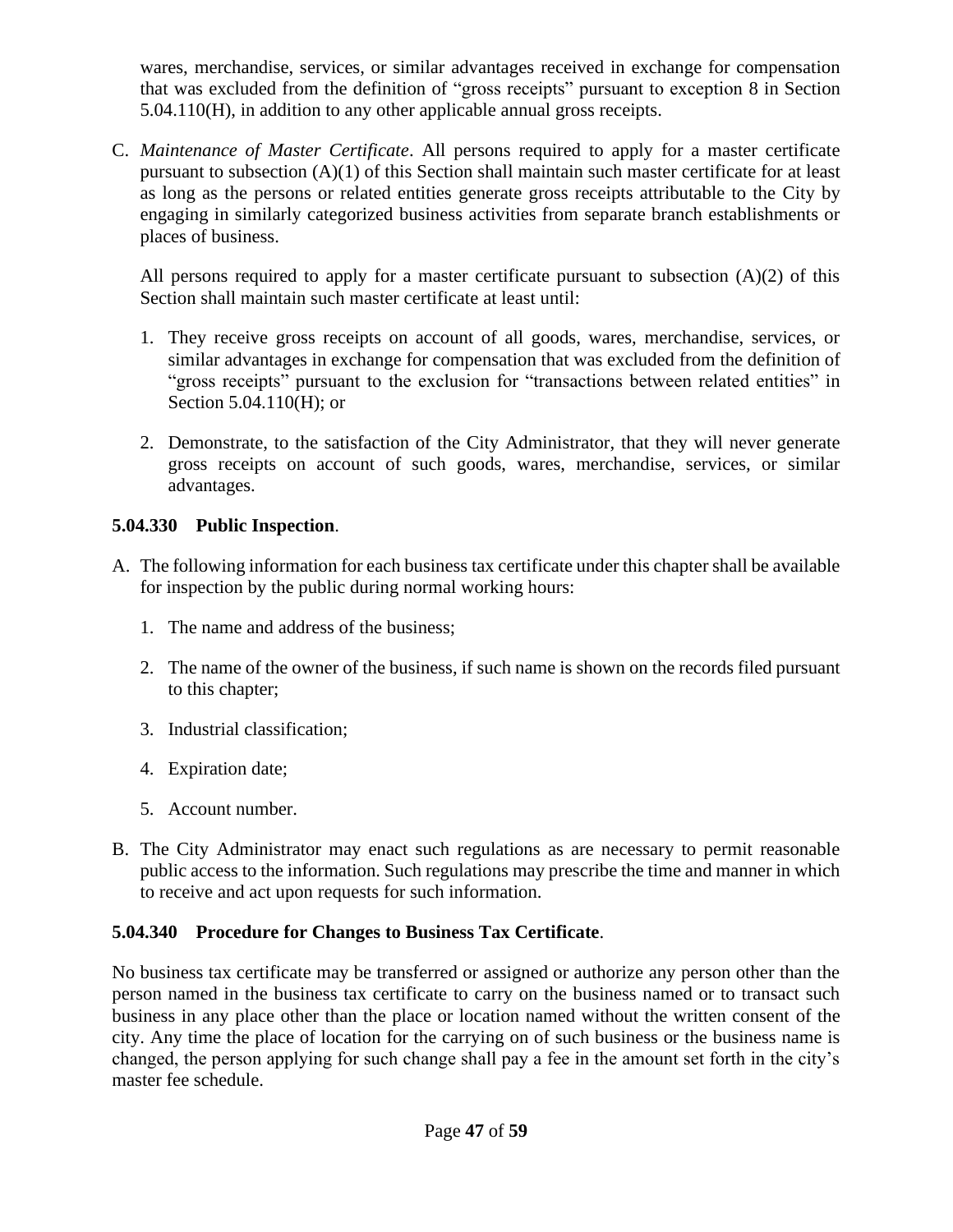## **5.04.350 Business Tax Certificate to be Conspicuously Posted - Exception**.

Every person having a business tax certificate and carrying on a business at a fixed place of business shall keep the business tax certificate conspicuously posted and exhibited while in force in a part of said place of business accessible to the view of the public.

Every person having such a business tax certificate and not having a fixed place of business shall carry such business tax certificate with him or her at all times while carrying on the business for which the same was granted.

The City Administrator may designate appropriate staff who shall have the right to enter, free of charge and during business hours, any place of business for which a business tax certificate is required, for the sole purpose of verifying the existence of and to demand the exhibition of such tax business tax certificates for the current term from any person engaged or employed in the transaction of such business.

#### **5.04.360 Lost Certificate**.

The City shall issue a duplicate business tax certificate to replace any business tax certificate issued under the provisions of this chapter that has been lost or destroyed at no cost to the taxpayer for the first duplicate business tax certificate. Each replacement business tax certificate issued thereafter will be issued for the amount set forth in the city's master fee schedule (as amended from time-to-time).

#### **5.04.370 Notice of Business Termination**.

Any business that ceases their normal and customary business activities within the City must notify the City within thirty (30) days of cessation of business activities. This notification must be in writing and signed by the registered business owner or authorized agent. Failure to file a timely notification will be subject to a late filing fee.

#### **5.04.400 Penalty for Nonpayment**.

- A. The following non-payments are declared delinquent:
	- 1. Every annual business tax or portion thereof that is not paid on or before the deadline to make such payment;
	- 2. Every registration fee and portion thereof for a newly established business, that is not paid within thirty (30) days after commencing business; and
	- 3. Any other tax, penalty, fee, or interest, or portion thereof, that is not paid by any date and time established or declared pursuant to this chapter.
- B. Any person whose non-payments are declared delinquent shall pay a penalty as follows:
	- 1. Ten percent (10%) of the total amount that remains delinquent as of the expiration of the deadline to make such payment; *plus*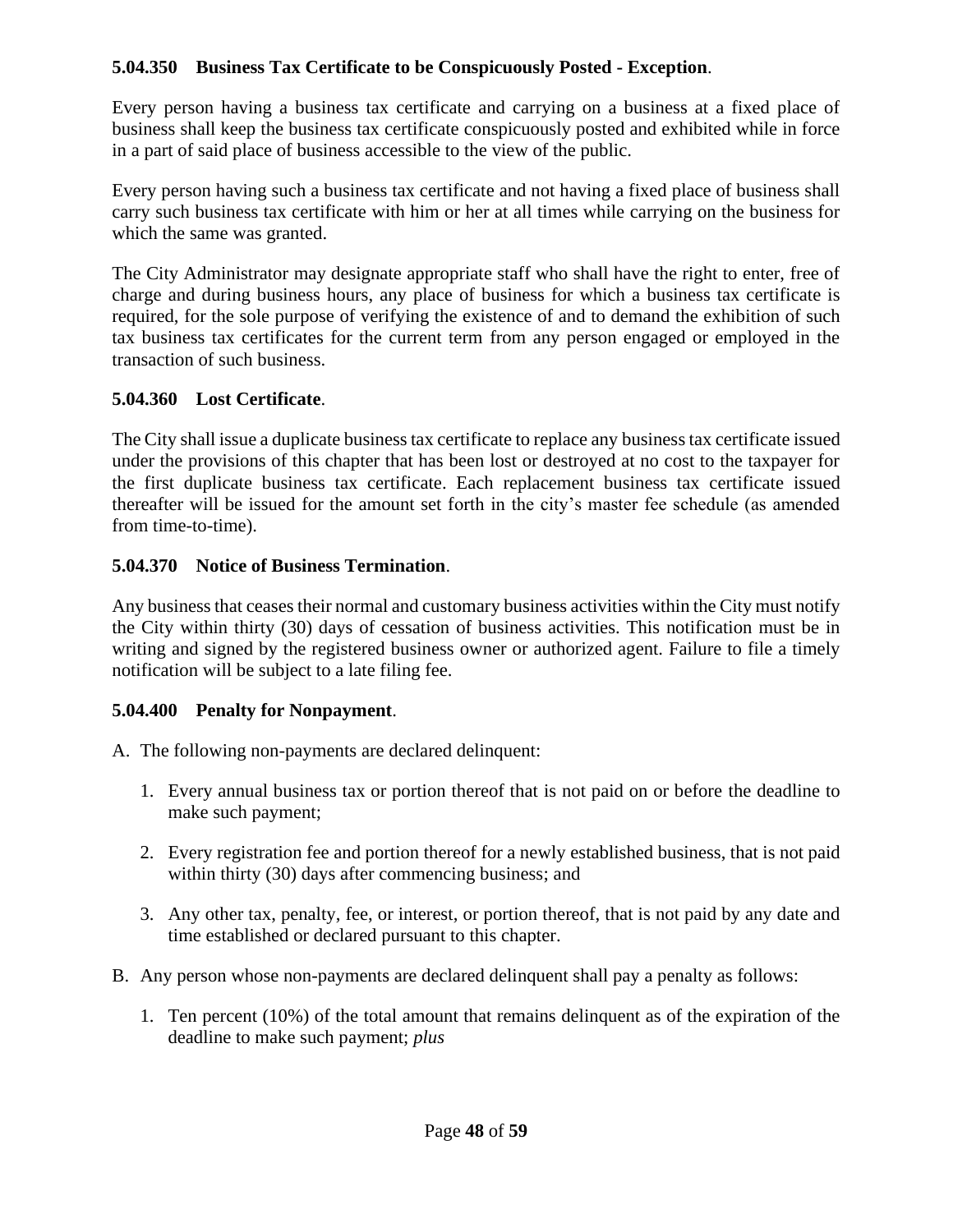- 2. Twenty-five percent (25%) of the total amount that remains delinquent as of the expiration of sixty (60) days after the deadline to make such payment, not including any penalty amount. For the purpose of this subsection, any partial payments shall be first credited against any outstanding penalties and then against the principal delinquent amount.
- C. Proof of payment of Business Tax or Registration Fee. If a dispute arises regarding the date a payment was received by the city, the burden of proof is on the taxpayer to demonstrate that the taxpayer made and the City received timely payment. Payment is considered timely made and received if it is either actually received by the City or deposited in the United States mail on or before the date the payment is due. The following shall be considered proof of timely payments:
	- 1. Cash register or electronic receipt issued by the City through an authorized employee, or through an online transaction, to those taxpayers making payment;
	- 2. Certificate of mailing issued by the U.S. Post Office;
	- 3. Certificate of registered or certified mail issued by the U.S. Post Office;
	- 4. Receipt of delivery to private mail services; or
	- 5. Postmark issued by the U.S. Post Office.

# **5.04.405 Interest**.

In addition to the penalties imposed, any person whose non-payments are declared delinquent shall pay interest at the rate of one percent (1%) per month or fraction thereof, on the amount of the non-payment inclusive of penalties from the date on which the non-payment first became delinquent until paid. Interest is not a penalty. Interest is charged in order to compensate the City for the loss of the use of revenue after the due date of the tax.

# **5.04.410 Business Tax Debt - Liens**.

The amount of any business tax and penalty imposed by this chapter shall be deemed a debt to the city; and any person carrying on any business without first having procured a business tax certificate from the city, or without having paid all appropriate and due taxes, penalties, interest, and fees to the City shall be liable to an action in the name of the City in any court of competent jurisdiction, for the amount of taxes, penalties, interest, and fees imposed on such person.

The City must commence an action to collect any tax, penalty, or interest within the time required by California law and subject to any applicable tolling periods. To the extent allowed by California law "applicable tolling periods" includes, but is not limited to, any period during which the City is unaware of the existence of a business or the ongoing activities of a business due to the taxpayer's failure to obtain a business license or failure to comply with annual reporting requirements, the time during which a taxpayer pursues any administrative review or appeals, and the time during which the City pursues any lawful audit. (See City *of Los Angeles v. Centex Telemanagement, Inc.* (1994) 29 Cal.App.4th 1384.)

The amount of taxes, penalties, interest, and fees imposed under the provisions of this chapter is assessed against the business property on which the tax is imposed in those instances where the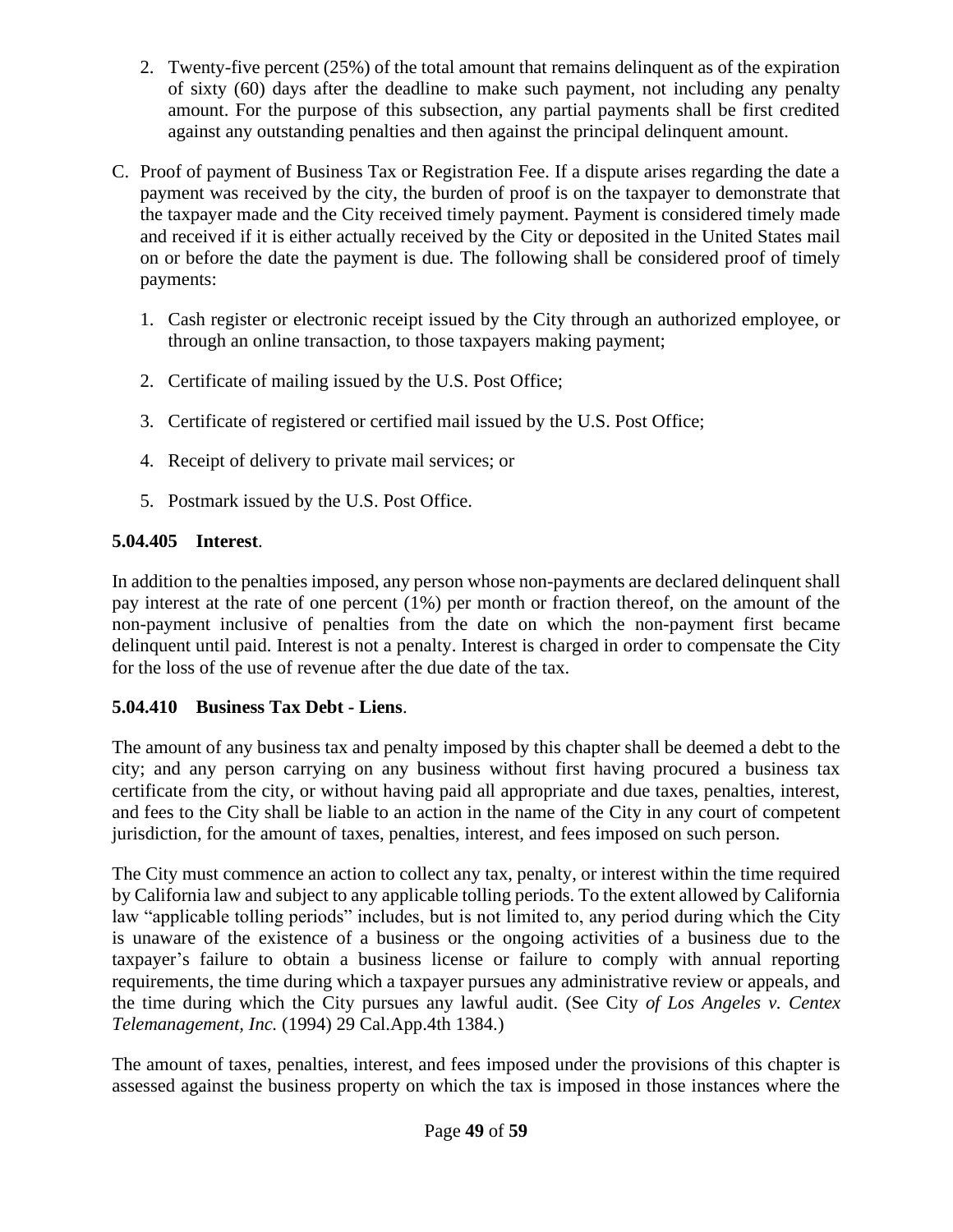owner of the business and the business property are one and the same. If the taxes are not paid when due, such tax, penalty and interest shall constitute an assessment against such business property and shall be a lien on the property for the amount thereof, which lien shall continue until the amount thereof including all penalties and interest are paid, or until it is discharged of record.

# **5.04.415 Notice of Hearing on Lien**.

The City Administrator shall prepare a written notice of those persons against whose property the City will file liens and submit that notice to the City council. The City council shall forthwith fix a time and place for a public hearing on such notice.

The City Administrator shall cause a copy of such notice to be served upon the owner of the business/business property not less than ten (10) days prior to the time fixed for such hearing. Mailing a copy of such notice to the owner of the business/business property at the address listed in the most recent property ownership records provided to the City by the County Assessor as of the date that the City Administrator causes notice to be mailed shall comprise proper service. Service shall be deemed complete at the time of deposit in the United States mail.

# **5.04.420 Collection of Delinquent Taxes by Special Tax Roll Assessment**.

With the confirmation of the report by the City Council, the listed delinquent business tax charges that remain unpaid by the owner of the business/business property shall constitute a special assessment against said business property and shall be collected at such time as is established by the County Assessor for inclusion in the next property tax assessment.

The City Administrator shall turn over to the County Assessor for inclusion in the next property tax assessment the total sum of unpaid delinquent business tax charges consisting of the delinquent business taxes, penalties, interest at the rate of one percent (1%) per month or fraction thereof from the date of recordation to the date of lien, an administrative charge in the amount set forth in the City of Oakland master fee schedule (as amended from time-to-time) and a release of lien filing fee in an amount equal to the amount charged by the Alameda County Recorder's Office.

Thereafter, said assessment may be collected at the same time and in the same manner as ordinary property taxes are collected, and shall be subject to the same penalties and the same procedure of sale as provided for delinquent ordinary property taxes. The assessment liens shall be subordinate to health and safety liens except for those of state, county, and municipal taxes with which it shall be upon parity. The lien shall continue until the assessment and all interest and charges due and payable thereon are paid. All laws applicable to the levy, collection, and enforcement of municipal taxes shall be applicable to said special assessments.

# **5.04.425 Recordation of Lien for Delinquent Charges**.

Upon confirmation of the report of delinquent business tax charges by the City Council, a lien on the real property for delinquent business tax charges which were assessed will be recorded with the Recorder of the County of Alameda.

# **5.04.430 Audit - Examination of Books, Records, Witnesses**.

The City may conduct audits and examinations pursuant to the terms of this section.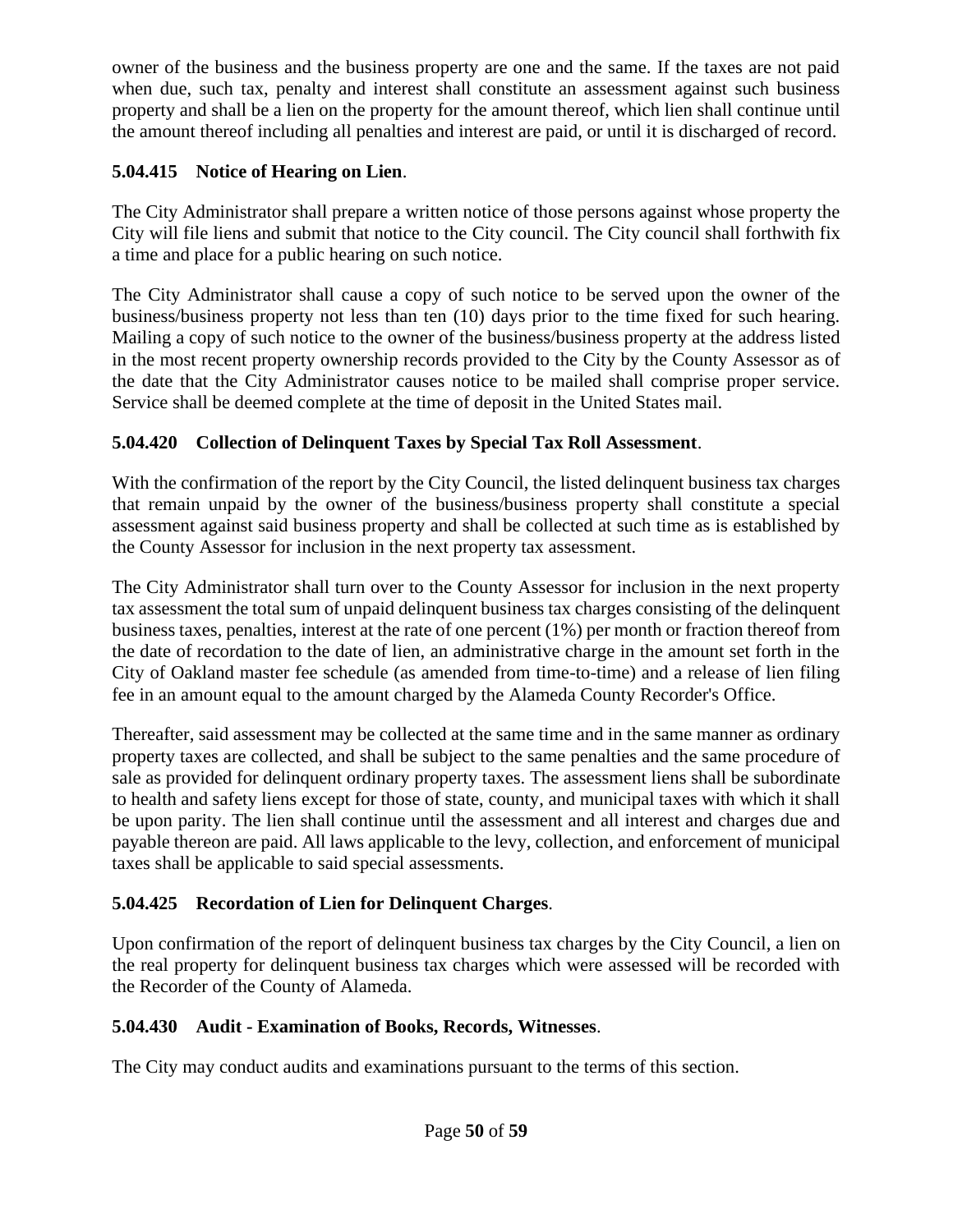The City Administrator or any authorized employee is authorized to examine the books, papers, tax returns, and records of any person subject to this chapter for the purpose of verifying the accuracy of any declaration made, or if no declaration was made, to ascertain the business tax due.

Every person subject to the provisions of this chapter is directed and required to furnish to the City Administrator, the means, facilities, and opportunity for making such examination and investigations. The City Administrator is authorized to examine a person under oath, for the purpose of verifying the accuracy of any declaration made, or if no declaration was made, to ascertain the business tax or registration fees due under this chapter. In order to ascertain the business tax or registration fees due under this chapter, the City Administrator may compel, by administrative subpoena, the production of relevant books, papers and records and the attendance of all persons as parties or witnesses.

The refusal to submit to such examination or production by any employer or person subject to the provisions of this chapter shall be deemed a violation of this chapter, and administrative subpoenas shall be enforced pursuant to applicable state law.

## **5.04.435 Results of audit—Reclassification Determination**

- A. *Notice of Determination*. If, pursuant to an audit or examination conducted pursuant to Section 5.04.430, the City determines that a person's business activity should be reclassified, the City may issue a notice of determination ordering such reclassification.
- B. *Reclassification-Prospective Only.* If an audit or examination results in reclassification, not made necessary by earlier misclassification based upon incorrect and/or incomplete information supplied by a taxpayer to the city, the reclassification shall be effective in the current year only and shall not be retroactive.
- C. *Reclassification-Retroactive*. If an audit or examination results in reclassification made necessary by earlier misclassification based upon incorrect or incomplete information supplied by a taxpayer to the city, penalties and interest pursuant to Sections 5.04.400 and 5.04.405 shall be retroactively assessed upon amounts underpaid from the date the correct taxes would have been due.

## **5.04.440 Results of Audit - Deficiency Determination**.

- A. *Notice of Determination*. If, pursuant to an audit or examination conducted pursuant to Section 5.04.430, the City determines that a person has not properly completed any declaration, has failed to make a declaration, has improperly calculated the amount of business tax owed, or made some similar error or omission, the City may issue a notice of determination ordering an appropriate correction.
- B. *Recomputation of Tax—Authority to Make—Basis of Recomputation*. If the City Administrator, in the exercise of reasonable discretion, is not satisfied with the declaration or declarations of the tax or the amount of tax computed, the City Administrator may compute and determine the amount required to be paid upon the basis of the facts contained in the declaration or declarations or upon the basis of any factual information within the City Administrator's possession or that may come into the City Administrator's possession. One or more deficiency determinations may be made of the amount due for one or for more than one period.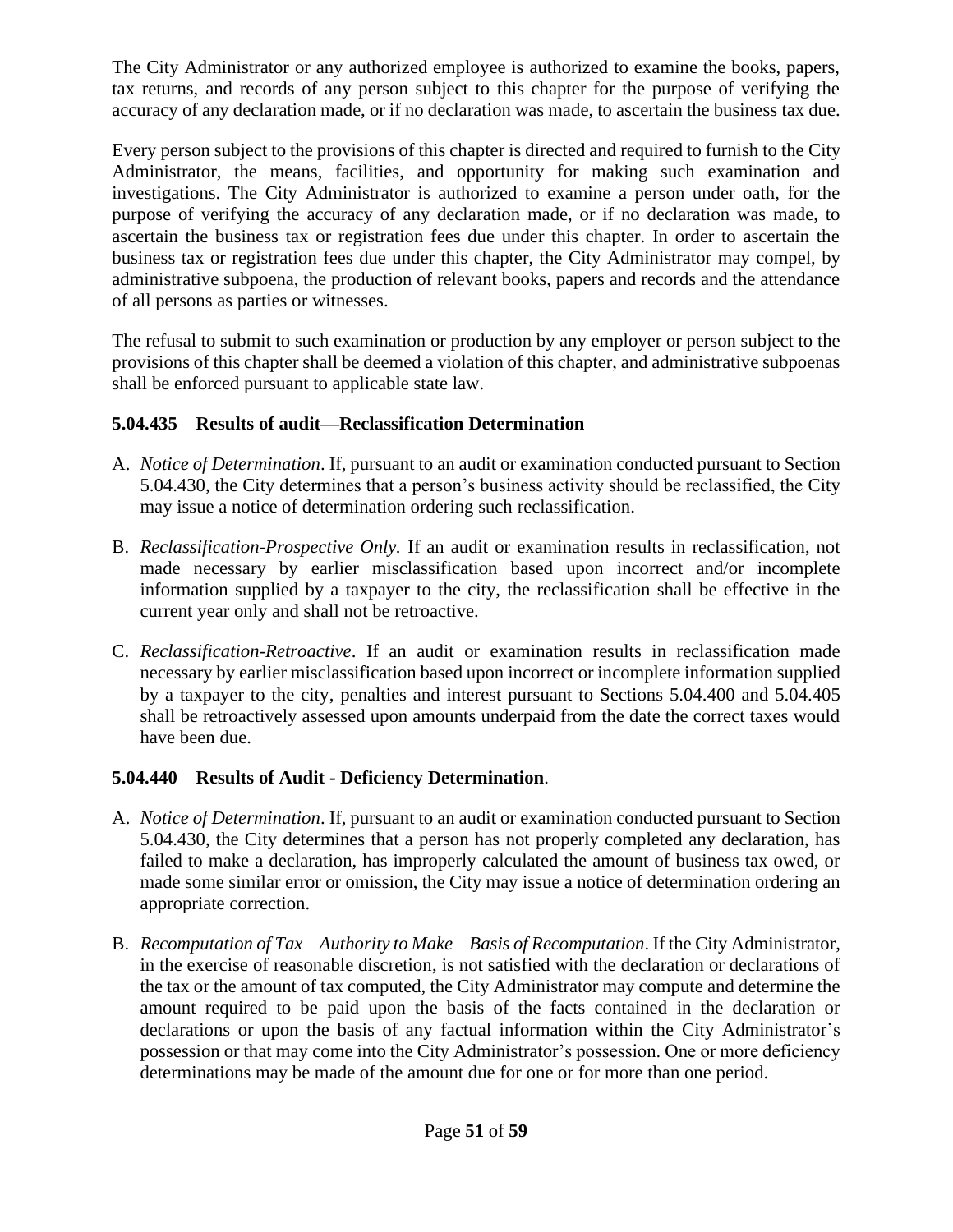- C. *Interest and Penalties on Deficiency*. The amount of the determination in excess of that amount timely paid by the taxpayer, inclusive of penalties, shall bear interest and penalties in the amount and manner set forth in Sections 5.04.400 and 5.04.405 of this chapter.
- D. *Offsetting of Overpayments*. In making a determination, the City Administrator may offset overpayments for a period or periods against underpayments for any period or periods, and against any City debt.

## **5.04.445 Determination if no declaration filed - Penalty**

- A. *Notice of Determination*. If any person fails to file a declaration as required by this chapter, the City Administrator may issue a notice of determination imposing a penalty pursuant to the terms of this Section.
- B. *Estimate, Computation, Penalty*. If any person fails to file a declaration as required by this chapter, the City Administrator may, in the exercise of reasonable discretion, make an estimate of the amount of the gross receipts or other measure of tax applicable to the person or persons subject to the tax. The estimate shall be made for the period or periods for which the person failed to file a declaration and shall be based upon any factual information in the city's possession or which may come into the city's possession. Upon the basis of this estimate, the City Administrator may impose a penalty of up to ten percent (10%) of the tax estimated to be owed, in addition to any penalties and interest that may be due pursuant to Section 5.04.400 and Section 5.04.405.

# **5.04.450 Notice of determination - Service of - Finalization - Payment**.

Any notice of determination issued by the City pursuant to this Chapter shall be served personally or mailed to the taxpayer at the taxpayer's last address shown on the city's records. If served personally, such service is deemed complete at the time of personal service. If mailed, such service is deemed complete at the time of deposit in the United States mail. All notices of determination shall state any related penalties or interest.

Notices of determination become final twenty (20) days after service is deemed complete, unless an extension is granted by the City or the taxpayer files a timely petition for redetermination pursuant to Section 5.04.500.

The taxpayer shall have twenty (20) days after a notice of determination becomes final to pay any additional tax liability described in the notice of determination. If full payment is not timely received, the unpaid amount is deemed to be delinquent. Interest pursuant to Section 5.04.405 shall begin accruing upon delinquent amounts and penalties shall be assessed upon delinquent amounts pursuant to Section 5.04.400.

## **5.04.500 Redetermination**.

A. *Right of Petition For—Time to File Petition*. Any person issued a notice of determination under this chapter, or any person directly interested, may file a petition for a redetermination within twenty (20) days after service of the notice of determination. The City Administrator in individual cases may, in the exercise of reasonable discretion in administering the provisions of this chapter, extend the twenty (20) day period. If a petition for redetermination is not filed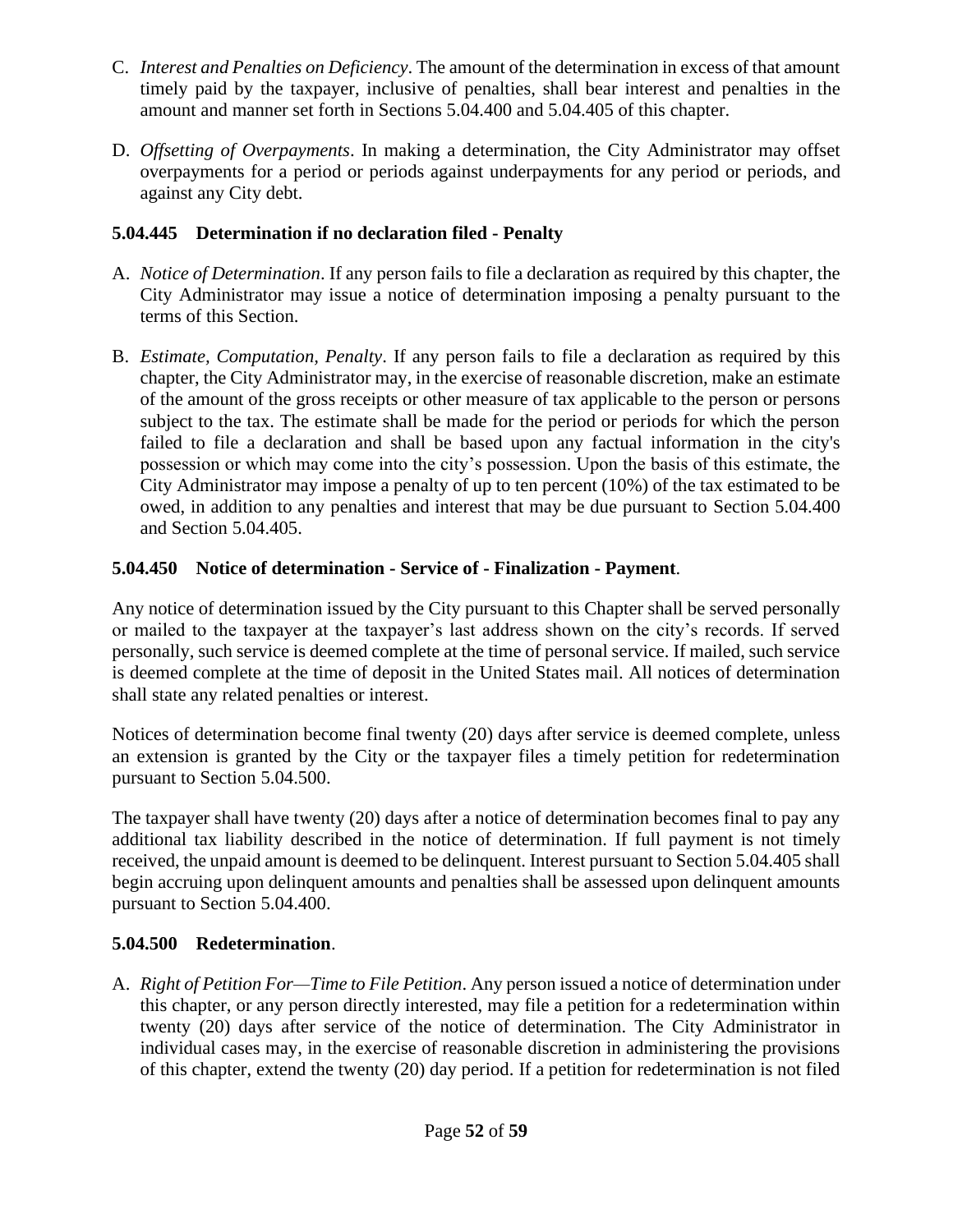within the twenty (20) day period, or within the extension period granted by the City Administrator, the determination becomes final at the expiration of the twenty (20) day period. The City Administrator's decisions on applications for extension of time in which to file petitions for redetermination must be served in the manner provided in Section 5.04.450.

- B. *Grant of Oral Hearing—Notice—Continuances*. If a petition for redetermination is timely filed, the City Administrator shall reconsider the determination and, if the petition includes a request for hearing, shall grant the person an oral hearing, giving the person ten (10) days' notice of the time and place thereof. The City Administrator may continue the hearing from time to time as may be necessary. The City Administrator shall exercise reasonable discretion in the decision on redetermination.
- C. *Alteration of Determination—Limitation on Right to Increase Amount*. Once a petition for redetermination has been filed, the City Administrator may amend the notice of determination until the notice of determination becomes final; however, the City Administrator must assert any claim for increasing any liability owed by the taxpayer at or before the hearing, if a hearing has been requested. If no hearing has been requested, or if the City Administrator asserts a claim before the hearing without reasserting it at the hearing, notice of the increase must be served on the person in the manner provided in Section 5.04.450.
- D. *Finality of Order on Petition*. The order or decision of the City Administrator upon a petition for redetermination becomes final twenty (20) days after service upon the petitioner of notice thereof in the manner provided in Section 5.04.450, unless appeal of such order or decision is timely filed with the Board of Review pursuant to Section 5.04.520.
- E. *Time for Payment of Amounts Found Due—Penalty for Delinquency*. All determinations made by the City Administrator or Board of Review are due and payable at the time they become final.

# **5.04.510 Refund of Tax, Penalty or Interest**.

- A. *Illegally or Erroneously Collected Tax*. Any person who alleges that any tax, penalty, or interest has been illegally or erroneously paid to, collected by, or received by the City may file a claim with the city, executed under penalty of perjury and stating the specific grounds upon which the claim is founded. If the City Administrator finds, in their reasonable discretion, that claim is valid or partially valid and that the claim was filed within one (1) year of the payment, collection, or receipt of the tax, the City shall compensate the taxpayer to the extent of the illegally or erroneously collected tax.
- B. *Submission of Claim*. A claim made pursuant to this Section shall be on a form furnished by the City Administrator. A claim for refund may only be signed by the taxpayer, the taxpayer's authorized agent, or other person determined to be liable for the tax or said person's guardian or conservator. Class claims for refunds shall not be permitted. If the claim is approved by the City Administrator, the excess amount collected may be refunded or may be credited on any amount due and payable from the person from whom it was collected, or by whom paid, and the balance may be refunded to such person, his or her administrators or executors.

No refund of any tax or registration fee paid under this chapter shall be made by virtue of the discontinuance, dissolution, or other termination of a business.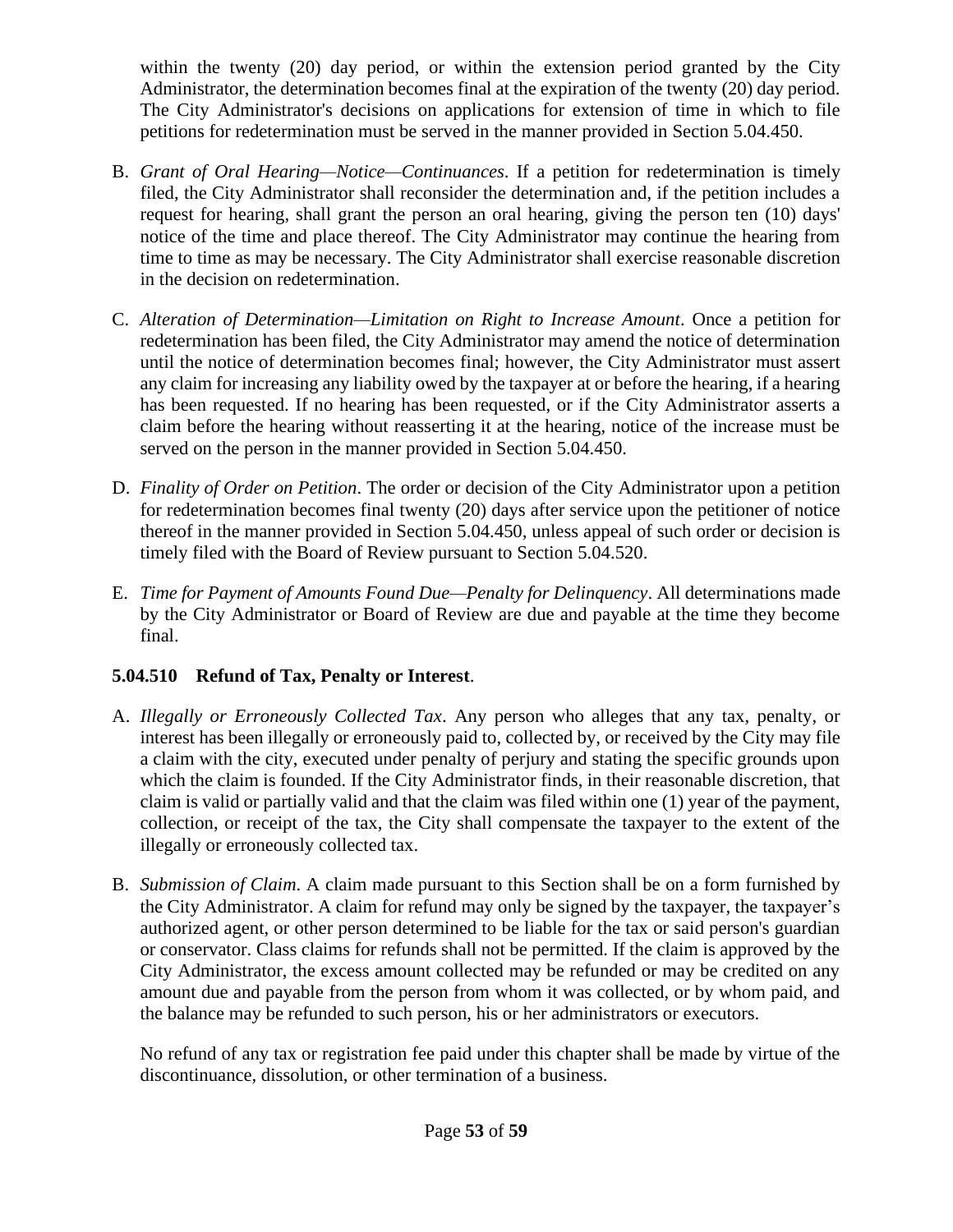#### **5.04.520 Board of Review**.

A. *Composition*. A business tax board of review ("board of review") consisting of the City Administrator, the City auditor, an employee of the City selected by the City Administrator, and two community members nominated by the mayor and appointed by the City council each for a term of four years is hereby created. The board of review shall select from its members a chairperson who shall serve at its pleasure. The City Administrator and the City auditor may each deputize in writing filed with the board of review for such period or for such hearings as may be desired, a person to serve as their designee to the board of review. A majority of members of the board of review shall constitute a quorum.

A board of review member may fully participate in all decisions in which such board member participates while on holdover status and such decisions are not invalid because of the board of review member's holdover status. Neither the members of the board of review nor the members of their offices deputized to serve in their places at any time shall receive any compensation as such members or acting members for their services.

- B. *Right to Appeal*. Any person whose petition for redetermination pursuant to 5.04.500 is denied in whole or in part, and any person granted a waiver by the City Administrator, may file an appeal to the business tax board of review.
- C. *Appeals*. Any person entitled to file an appeal pursuant to this Section may file an appeal in writing to the board of review within twenty (20) days from the date of service of the denial of a petition for redetermination or the waiver giving rise to the person's right to appeal. The City may waive or extend the deadline to file an appeal. The board of review shall make findings of fact in support of its decisions on appeal. The board of review shall exercise its reasonable discretion in administering the provisions of this chapter in rendering a decision on appealed rulings and findings. The board of review's decision on appeal becomes final upon giving notice of the decision to the appellant in the manner provided in Section 5.04.450. Any tax, penalty, or interest found to be owing is due and payable at the time the board of review's decision becomes final.
- D. *Extension of Time for Filing and Payment*. On written application showing good cause, the board of review or its chairperson may, with or without hearing, by written order filed with the City Administrator, extend for not more than forty-five (45) days the time provided in this chapter for the filing of any declaration or making any payment. In no event will such an extension be granted for an annual tax on any written application received after the applicable annual deadline. For the period of such extension the penalty in regard thereto shall be waived.
- E. *Exhaustion of Remedies*. Any person whose case may be resolved by employing the administrative remedies provided by this section, or in Section 5.04.500, must exhaust those remedies before filing suit for refund, rebate, exemption, cancellation, amendment, adjustment, or modification of tax, interest, or penalty.
- F. *Review of Tax Rulings*. The board of review shall, on motion of any one of its members, hold a hearing to ascertain its position regarding any business tax ruling. The board of review may affirm, modify, or reverse such ruling as necessary or advisable to effectuate the purposes of this chapter. The board of review's decision on such ruling shall have only prospective effect.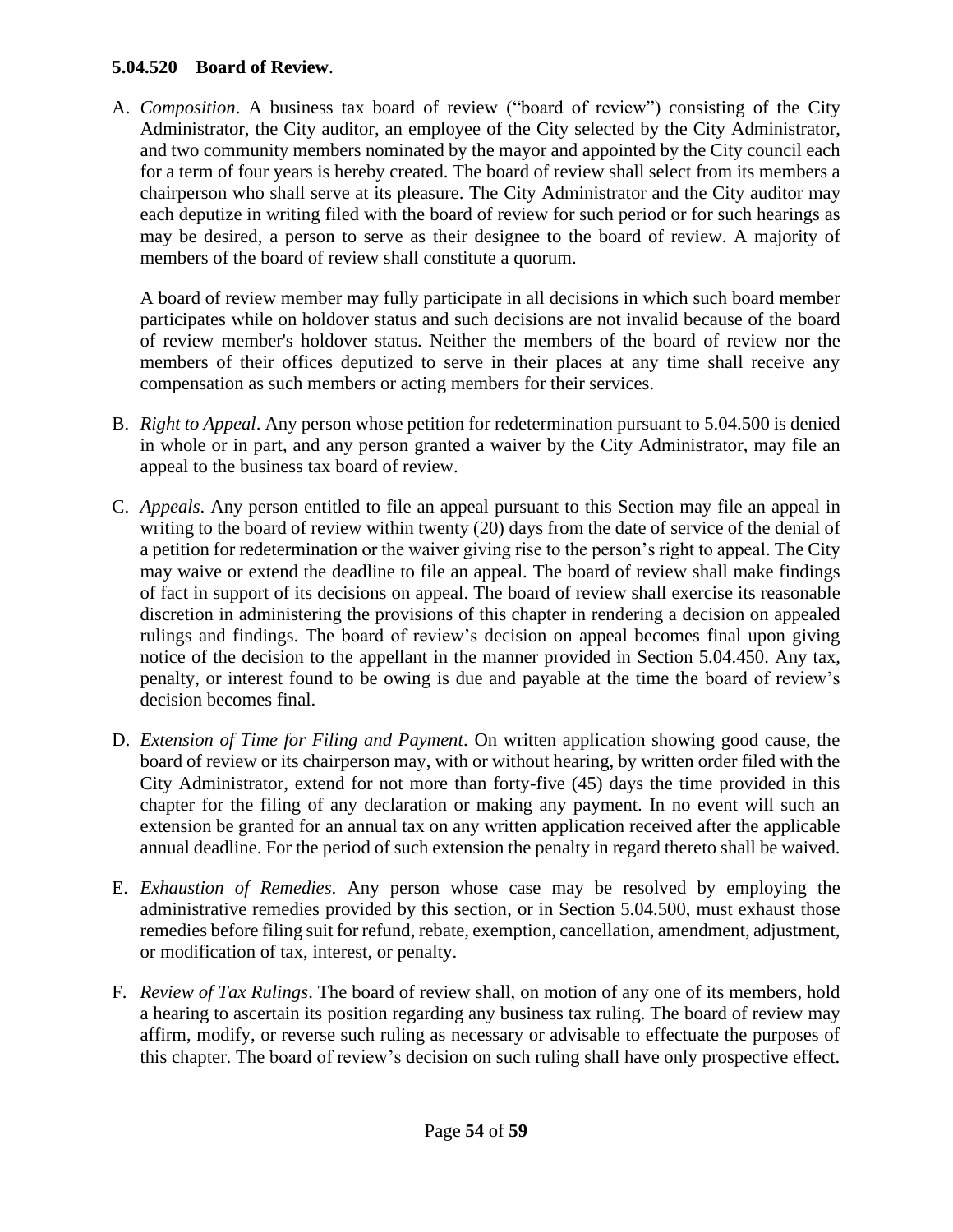## **5.04.600 Declaration - Confidential Documents**.

The statements filed pursuant to the provisions of this chapter are presumed to be confidential in character and will not be subject to public inspection to the fullest extent allowed by law, and shall be kept so that the contents of such statements will not become known except to the persons charged with the administration of this chapter.

Any officer or employee who willfully violates any provision of this Section shall be deemed guilty of an infraction, and such violation may be cause for discharge from the city's service.

# **5.04.605 Disclosure of Business Taxpayers, Etc. Limitation on Rule**.

Notwithstanding any other provision of any City ordinance, the City Administrator is authorized to enter into agreements with the California Franchise Tax Board, the State Board of Equalization, or the Internal Revenue Service providing for the exchange of information for official purposes of said agencies, and to implement any such agreement through the exchange of information.

# **5.04.610 Return Check Penalty**.

Whenever a person submits a check for payment of a business tax and said check is subsequently returned unpaid by the bank upon which said check is drawn, and the check is not redeemed prior to the expiration of the renewal or registration due date, the person's non-payment will be declared delinquent and the person will be liable for the tax amount due plus penalties and interest.

# **5.04.615 Prior Year Registration Assessments**.

If any person fails to apply for and secure a business tax certificate, the business tax due shall be that amount due and payable from the first date on which the person was engaged in business in the city, together with applicable penalties and interest.

## **5.04.620 Notice Not Required**.

The City is not required to send any renewal, delinquency, or other notices or bills to any person subject to the provisions of this chapter, except as explicitly provided. Failure to send such notices or bills will not affect the validity of any tax, penalty, or interest due under the provisions of this chapter.

# **5.04.625 Conviction for Violation not Waiver of Business Tax**.

The conviction and punishment of any person for transacting any business without a business tax certificate shall not excuse or exempt such person from the payment of any business tax due or unpaid at the time of such conviction, and nothing herein shall prevent a criminal prosecution of any violation of the provisions of this chapter.

# **5.04.630 Duties of the City Administrator - Notice of Decisions**.

It shall be the duty of the City Administrator to collect and receive and keep an accurate record of all taxes imposed by this chapter. The City Administrator is charged with the enforcement of this chapter, except as otherwise provided, and may prescribe, adopt, and enforce those rules and regulations necessary or advisable to effectuate the purposes of this chapter, including provisions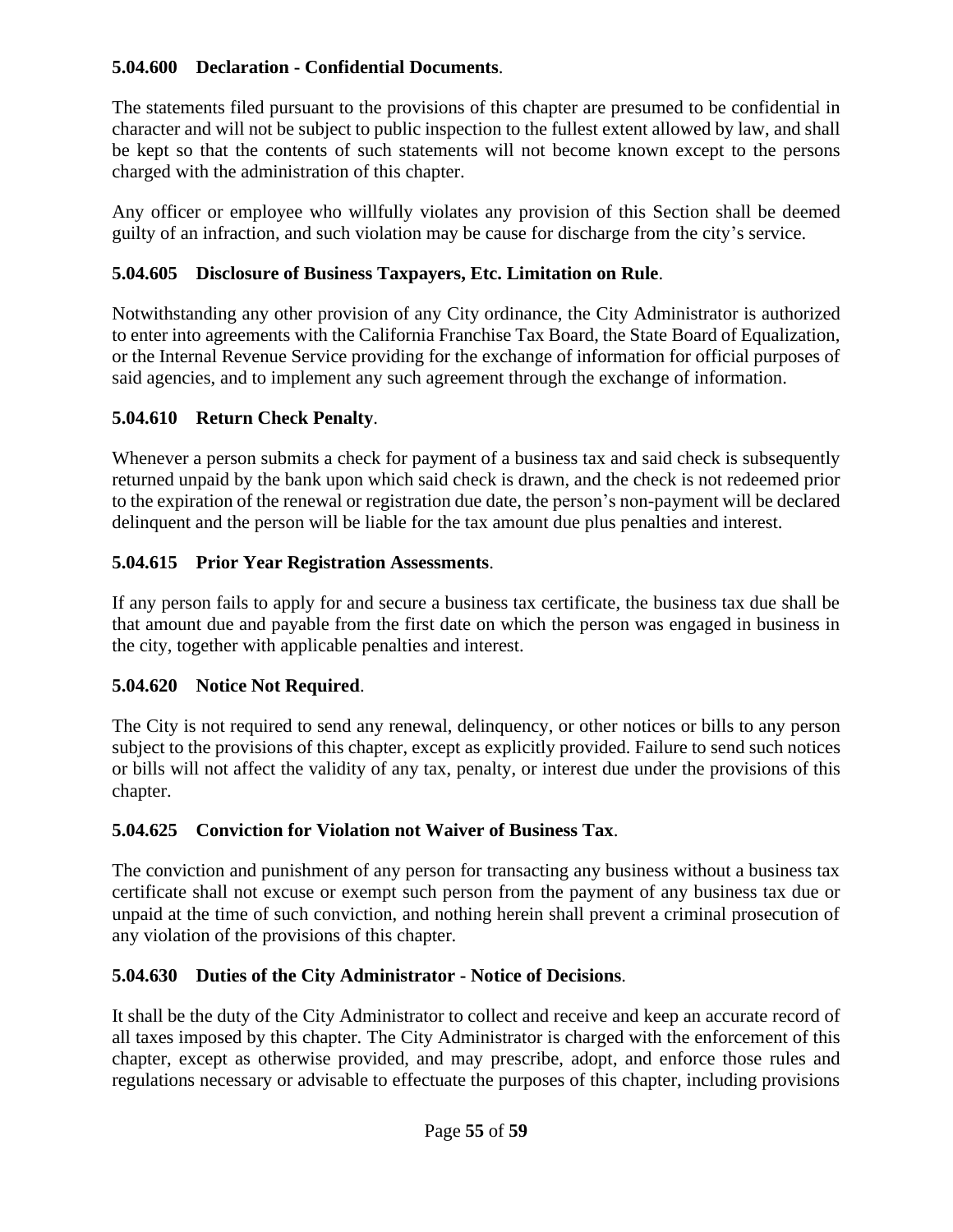for the re-examination and correction of declarations and payments; the exclusive discretionary authority to waive penalties; and the authority to defer the payment due dates as prescribed by Section 5.04.300 by up to 45 days. In individual cases, the City Administrator may make findings of fact in support of decisions, determinations, and rulings enforcing this chapter. The City Administrator may prescribe the extent to which any ruling or regulation shall be applied without retroactive effect.

# **5.04.640 Savings Clause**.

A. The provisions of this chapter shall not apply to any person, association, or corporation or to any property, as to whom or which it is beyond the power of the City to impose the business tax. If any sentence, clause, section, or part of this chapter, or any business tax against any individual or any of the several groups specified herein is found to be unconstitutional, illegal or invalid, such unconstitutionality, illegality, or invalidity shall affect only such clause, sentence, section, or part of this chapter and shall not affect or impair any of the remaining provisions, sentences, clauses, sections, or other parts of this chapter. It is declared to be the intention of the City and voters that this chapter would have been adopted had such unconstitutional, illegal, or invalid sentence, clause, section, or part thereof not been included herein.

B. Any person claiming an exemption from the business tax imposed by this chapter by virtue of this section, shall submit to the City a statement signed under penalty of perjury setting forth the facts necessary to establish such claim of exemption.

# **5.04.645 Late Penalty - Declaration.**

Every person who, without an extension authorized by the City Administrator, fails to timely file any business tax declaration or statement of renewal shall pay a late filing fee of fifty dollars (\$50.00) or in the amount set forth in the City of Oakland master fee schedule (as amended from time-to-time), in addition to any other taxes, penalties, fees, or interest that may due under this chapter.

# **5.04.650 Violations, Infraction, Misdemeanor**.

In the exercise of the duties imposed upon the City Administrator, and acting through deputies or duly authorized representatives, the City Administrator shall examine or cause to be examined all places of business in the City to ascertain whether the provisions of this chapter have been complied with. For the purposes of this paragraph, in the case of a person coming into the City to do business from a location outside the city, the "place of business" shall be deemed to be the place where such person is engaging in business or offering to engage in business in the city.

Any person violating any provision of this chapter shall be guilty of an infraction. Any person knowingly or intentionally misrepresenting to any officer or employee of this City any material fact in procuring the business tax certificate herein provided for shall be guilty of a misdemeanor, and conviction thereof shall be punishable by a fine of not more than five hundred dollars (\$500.00) or imprisonment in the county jail for a period of not more than six months or by both fine and imprisonment.

# **5.04.655 Records Required from Taxpayers**.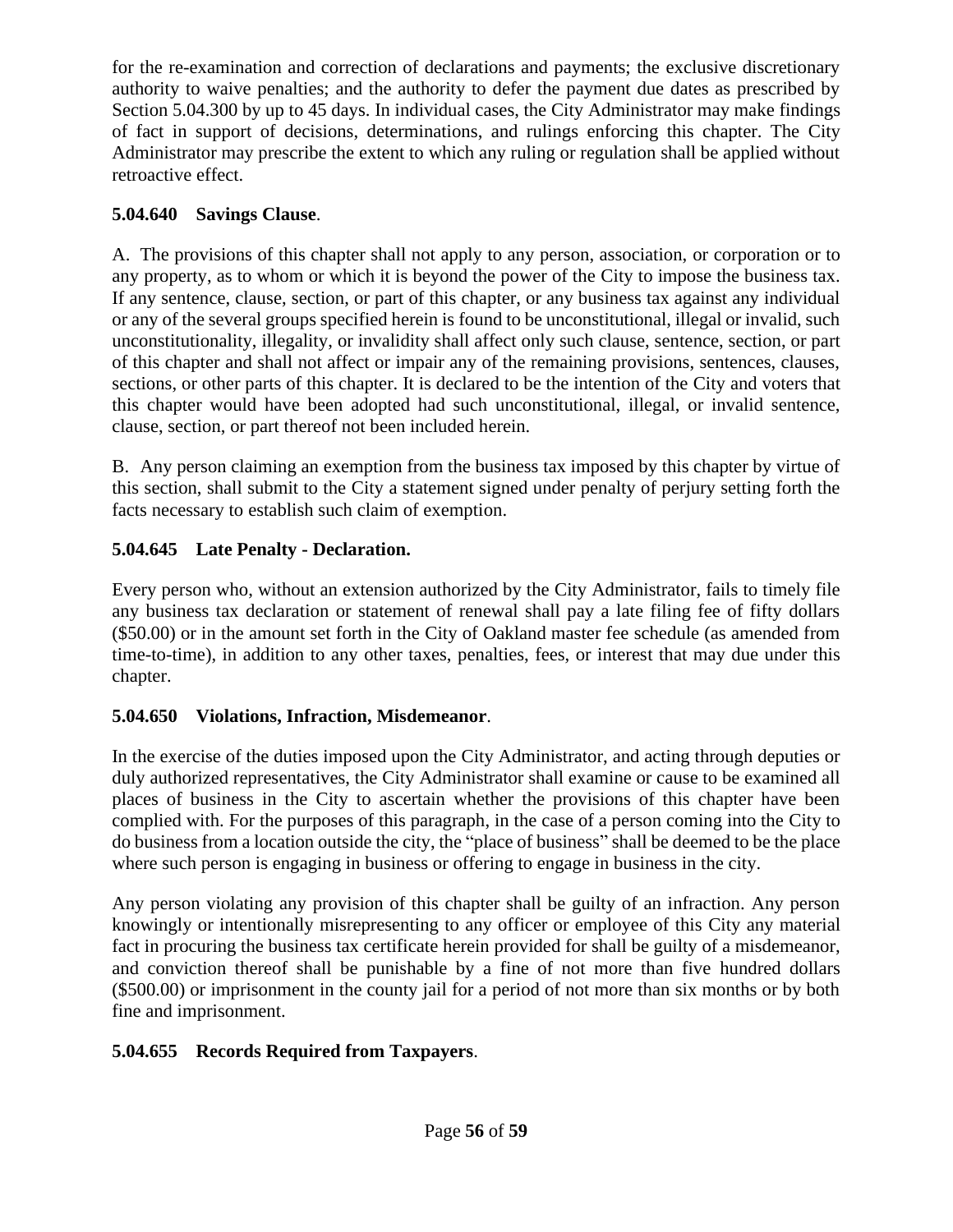Every person required to obtain a business tax certificate shall keep and preserve for a period of three years such records as may be necessary to determine the amount of tax for which the person is liable.

## **5.04.660 No Enjoinment of Collection.**

No injunction or writ of mandate or other legal or equitable process shall issue in any suit, action, or proceeding in any court against the City or any officer thereof, to prevent or enjoin the collection of business taxes sought to be collected.

#### **5.04.665 Revenue Measure does not Permit Business Activities Otherwise Prohibited.**

The taxes prescribed by the provisions of this chapter constitute a tax for revenue purposes and are not regulatory permit fees.

Persons holding business tax certificates pursuant to this chapter shall comply with all requirements of the Oakland Municipal and Planning Code and all other applicable laws and shall not carry on any business activity that violates of any law.

#### **5.04.670 Implementation and Delegation**

The City Administrator may adopt rules and regulations consistent with this chapter as needed to implement this chapter, subject to the review and approval of the City attorney, and to develop all related forms or other materials, and to take other steps needed to implement this chapter.

The City Administrator may delegate any duties, rights, powers, or privileges granted by this chapter to any appropriate subordinate officer, including the director of finance.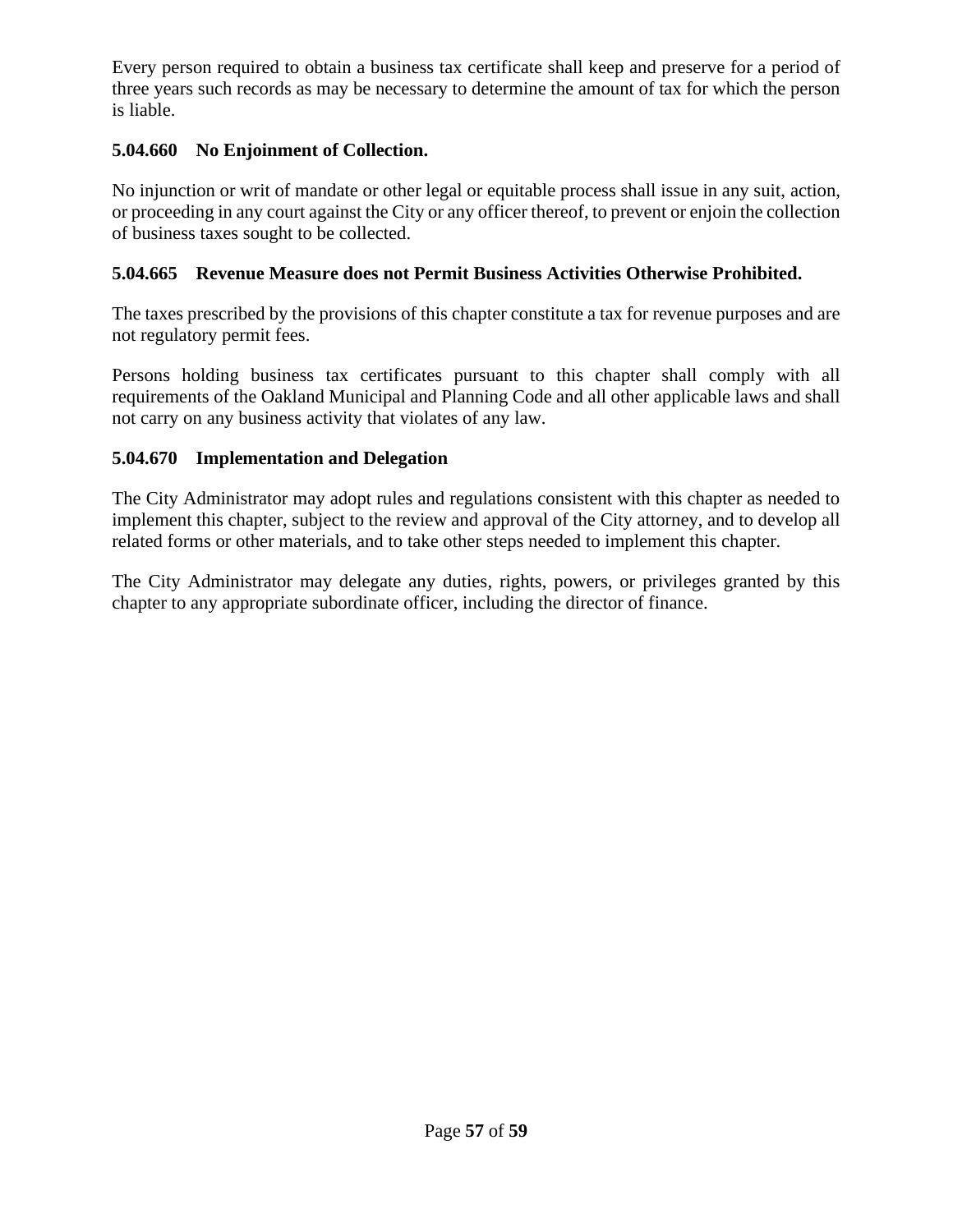#### **5.04.675 Amendment by City Council**

The City Council may not amend this Chapter to modify any business tax rates or minimum tax amounts.

#### **5.04.680 Effective Date**

*Rates Effective as of January 1, 2023*. The rates provided in this chapter shall be effective with respect to any 2023 business tax certificate and for each following year. Any business tax certificates issued to a newly established business for operation in 2022 shall pay business tax pursuant to the rates that were effective at the time the person seeking the certificate submitted their initial application.

#### **5.04.685 Existing Tax Liabilities**

*Existing Tax Liabilities.* Any taxes, penalties, fees, interest, liens, or debts imposed or owed pursuant to any earlier version of Oakland's business tax ordinance shall remain collectible and enforceable notwithstanding any later amendments to the business tax ordinance. The City may pursue such taxes, penalties, fees, interest, liens, or debts in any manner allowed by federal, state or local law.

**FURTHER RESOLVED**: That each ballot used at the November 8, 2022 election shall have printed, in addition to any other matter required by law, the following:

#### **Oakland Business Tax**

| Measure . Shall a measure amending Oakland's business                        | Yes            |  |
|------------------------------------------------------------------------------|----------------|--|
| tax to create a progressive rate structure imposing the highest              |                |  |
| rates on the highest grossing businesses, increasing                         |                |  |
| Oakland's annual tax revenue by an estimated \$22,000,000,                   | N <sub>0</sub> |  |
| and generating approximately \$126,000,000 in total annual                   |                |  |
| revenue for municipal services by imposing business tax                      |                |  |
| rates of 0.05% to 0.55% of gross receipts, and other rates as                |                |  |
| stated, be adopted?                                                          |                |  |
|                                                                              |                |  |
| <b>[DRAFT BALLOT QUESTION - SUBJECT</b><br><b>TO</b>                         |                |  |
| <b>CHANGE</b><br><b>BASED</b><br><b>AMENDMENTS</b><br><b>TO</b><br><b>ON</b> |                |  |
| PROPOSED ORDINANCE PRIOR<br><b>FINAL</b><br>TO T                             |                |  |
| <b>ADOPTION AND</b><br><b>REQUIRES FINAL</b><br>City                         |                |  |
| <b>ATTORNEY APPROVALI</b>                                                    |                |  |

**FURTHER RESOLVED**: That the City Council authorizes and directs the City Clerk of City of Oakland to file certified copies of this resolution with the Alameda County Clerk at least 88 days prior to November 8, 2022; and be it

**FURTHER RESOLVED:** That the City Council requests that the Board of Supervisors of Alameda County include on the ballots and sample ballots recitals and measure language to be voted on by the voters of the qualified electors of City of Oakland; and be it